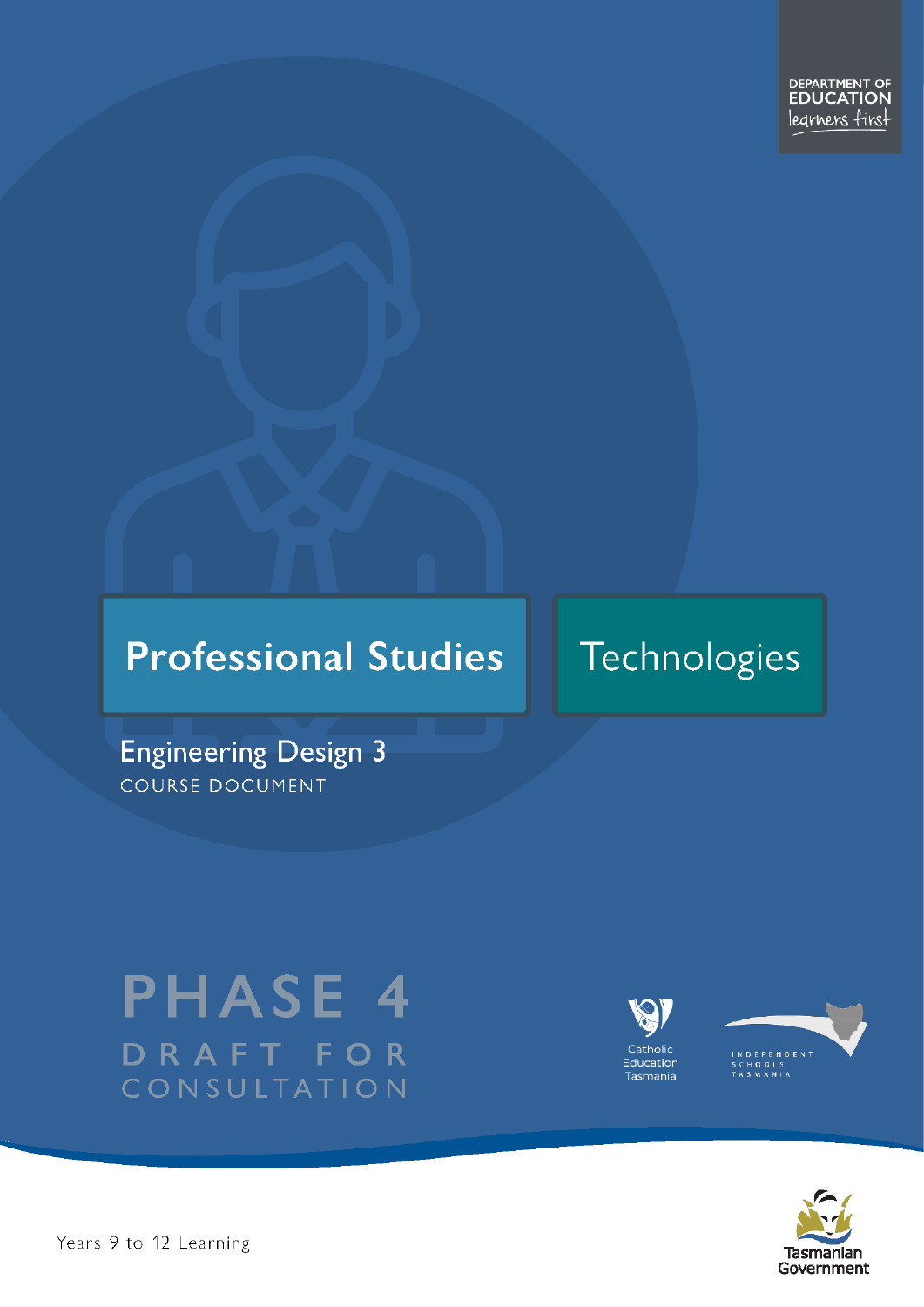# Table of Contents

| Phase 4 Consultation Draft Published: August 2021 |  |
|---------------------------------------------------|--|
|                                                   |  |
|                                                   |  |
|                                                   |  |
|                                                   |  |
|                                                   |  |
|                                                   |  |
|                                                   |  |
|                                                   |  |
|                                                   |  |
|                                                   |  |
|                                                   |  |
|                                                   |  |
|                                                   |  |
|                                                   |  |
|                                                   |  |
|                                                   |  |
|                                                   |  |
|                                                   |  |
|                                                   |  |
|                                                   |  |
|                                                   |  |
|                                                   |  |
|                                                   |  |
|                                                   |  |
|                                                   |  |
|                                                   |  |
|                                                   |  |
|                                                   |  |
|                                                   |  |
|                                                   |  |
|                                                   |  |
|                                                   |  |
|                                                   |  |
|                                                   |  |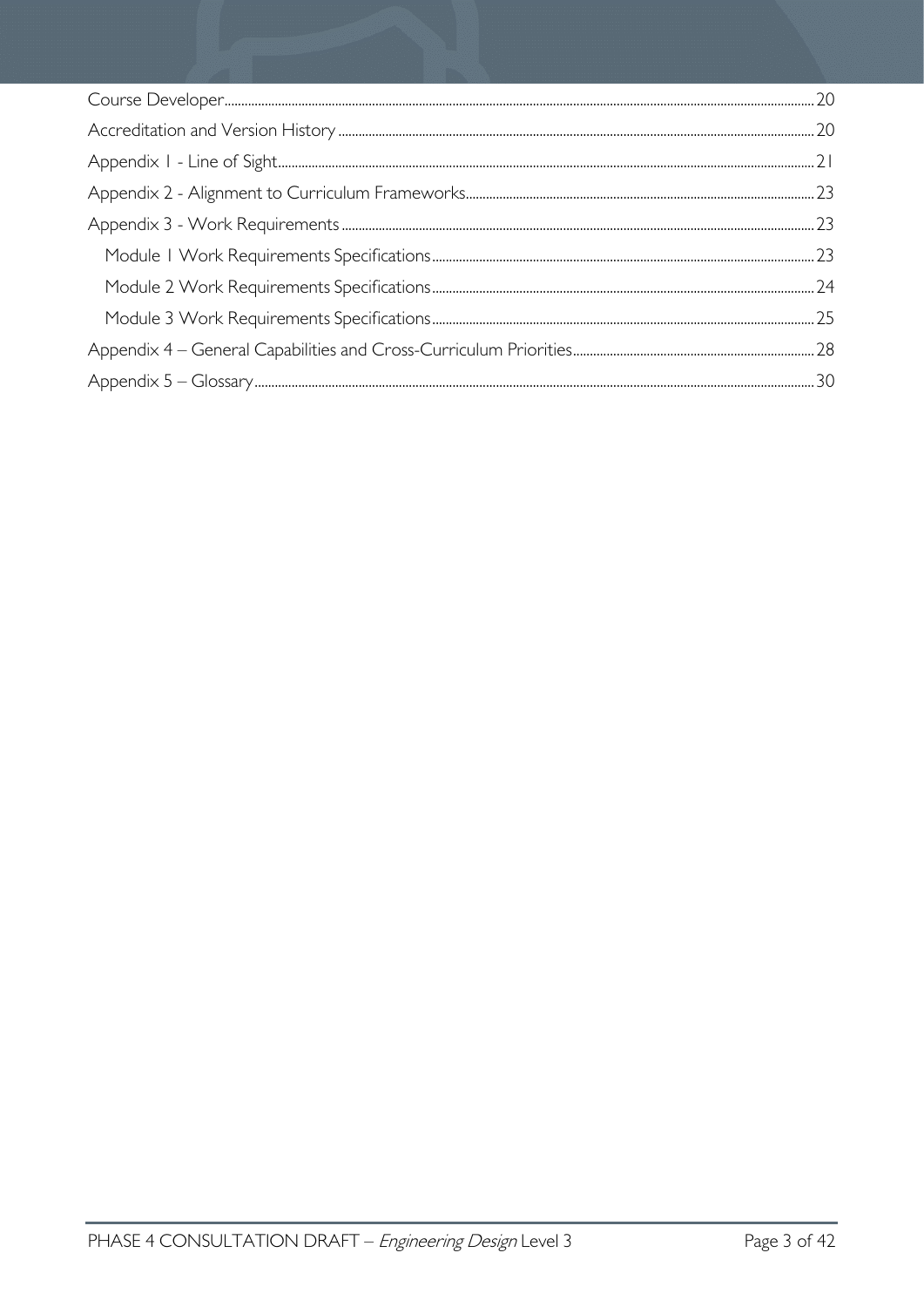# <span id="page-3-0"></span>Engineering Design, 150 hours – Level 3

This course is the Level 3 component of the proposed Engineering Design suite.

# <span id="page-3-1"></span>Focus Area – Professional Studies

Courses aligned to the [Years 9 to 12 Curriculum Framework](https://publicdocumentcentre.education.tas.gov.au/library/Shared%20Documents/Education%209-12%20Frameworks%20A3%20WEB%20POSTER.pdf) belong to one of the five focus areas of Discipline-based Study, Transdisciplinary Projects, Professional Studies, Work-based Learning and Personal Futures.

Engineering Design Level 3 is a Professional Studies course.

Professional Studies bridges academic courses and career-related study to provide students with a combination of academic and practical knowledge, skills and understanding to pursue a particular pathway of interest. Courses integrate exposure to professional environments, processes and practice through inquiry based learning. Professional Studies reflects professional processes and standards and provides learners with an equivalent experience to that of someone working within that profession. Professional Studies enhances students' cognitive capacity, efficacy, creativity and craftsmanship in readiness for higher education, internships, apprenticeships, or work in a designated field of interest. Professional Studies courses connect with recognised professional study pathways and contextually align with key Tasmanian industry sectors.

Professional Studies courses have three key features that guide teaching and learning:

- exposure to professional practice
- ideation, research, discovery and integrated learning
- production and sharing replicating a professional paradigm.



In this course learners will do this by engaging in opportunities to research and appraise existing ideas, products, processes, and solutions to problems. They will generate imaginative and creative solutions and communicate their ideas within the parameters and requirements of engineering-based tasks while gaining and applying knowledge of professional standards of design, manufacture and safety. Learners will use technology to design, test and appraise products, systems and solutions and have the opportunity to identify and articulate further improvements and developments.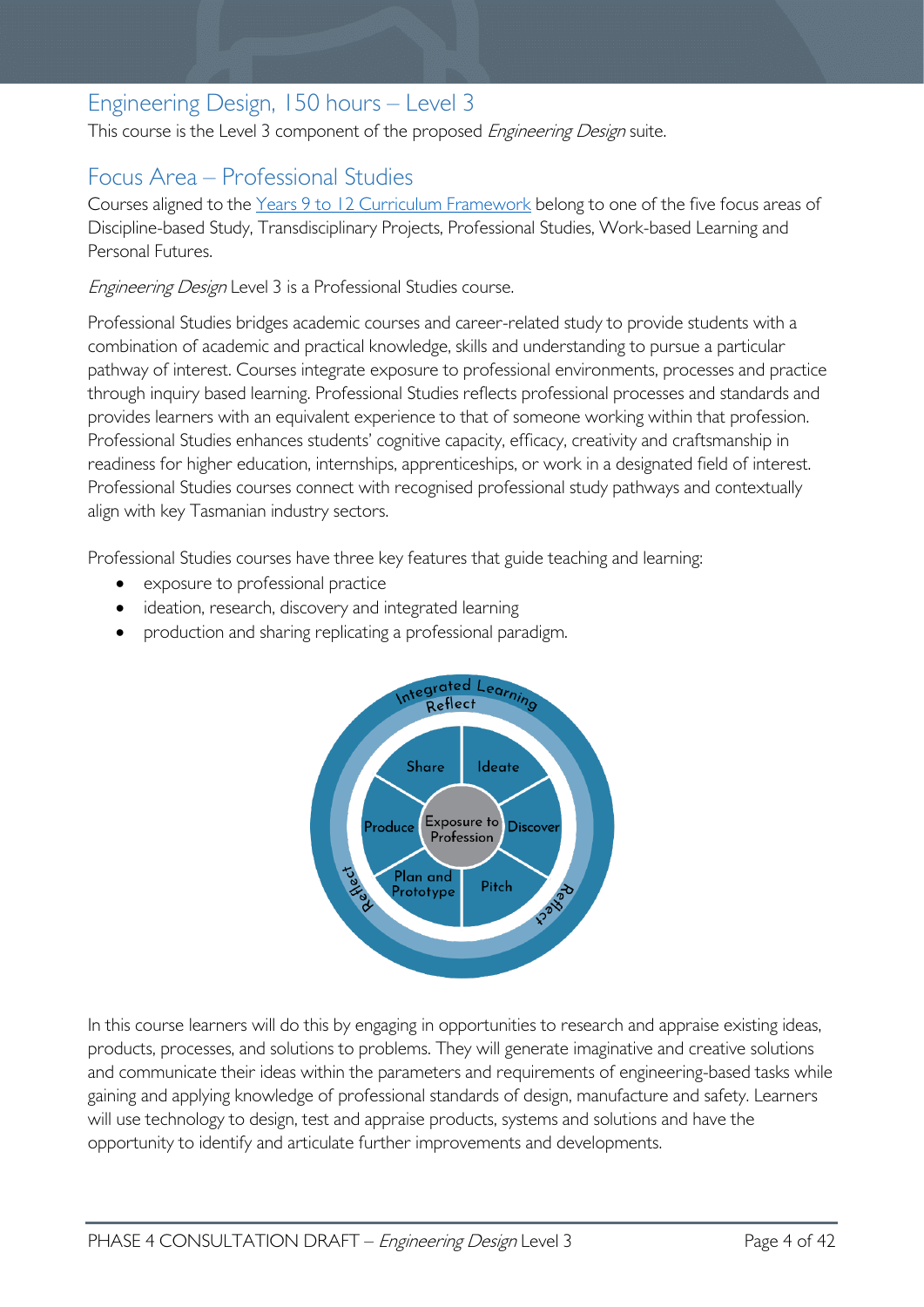# Rationale

The ability to design, make, acquire and apply skills and technologies is important to the lives of people and societies globally. The Technologies learning area engages students practically in critical and creative thinking to solve complex problems using design thinking principles.

The *Engineering Design* suite provides a flexible framework for learners to engage with engineering principles and systems through integrated Science, Technology, Engineering and Mathematics (STEM) inquiry. Engineering is a broad term covering a wide range of skills and diverse disciplines but fundamentally, engineering is about improving people's lives through engineered solutions.

The *Engineering Design* suite encourages students to become aware of factors that influence innovation and enterprise, and the subsequent success or failure of a product.

Learners will develop a specific skill set that will enable them to confidently explore a challenge or identify an existing problem and develop a solution in an engineering context. This will be achieved through an engineering design process and learners will gain valuable experience, not only in designing engineered components but also in project management.

Learners will learn to generate imaginative and creative solutions of their own. They will communicate their ideas within the parameters and requirements of engineering-based tasks whilst gaining and applying knowledge of industry standards of design, manufacture, and safety. Through practical experiences, learners will learn to use technology to design, test and appraise products, systems and solutions and identify and articulate further improvements and developments.

The purpose of Years 9 to 12 Education is to enable all students to achieve their potential through Years 9 to 12 and beyond in further study, training, or employment.

Years 9 to 12 Education enables Personal Empowerment, Cultural Transmission, Preparation for Citizenship and Preparation for Work.

This course is built on the principles of: Access, Agency, Excellence, Balance, Support and Achievement as part of a range of programs that enables students to access a diverse and flexible range of learning opportunities suited to their level of readiness, interests and aspirations.

# <span id="page-4-0"></span>Learning Outcomes

On successful completion of this course learners will be able to:

- 1. apply design and systems thinking to effectively apply a process to empathise, define and ideate in response to an engineering design brief
- 2. select and apply appropriate engineering methodologies in the development of prototypes
- 3. initiate, implement and monitor project management strategies
- 4. apply a process to test, evaluate and refine engineered solutions against success criteria
- 5. communicate ideas, concepts and design solutions using a range of communication strategies and conventions
- 6. describe and analyse the role of creativity, innovation, and enterprise in the professional practice of engineers
- 7. demonstrate knowledge and understanding of developments in technology and an appreciation of their influence on people and engineering practice
- 8. demonstrate knowledge and understanding of ethical, legal, economic, and/or sustainability issues related to an engineered solution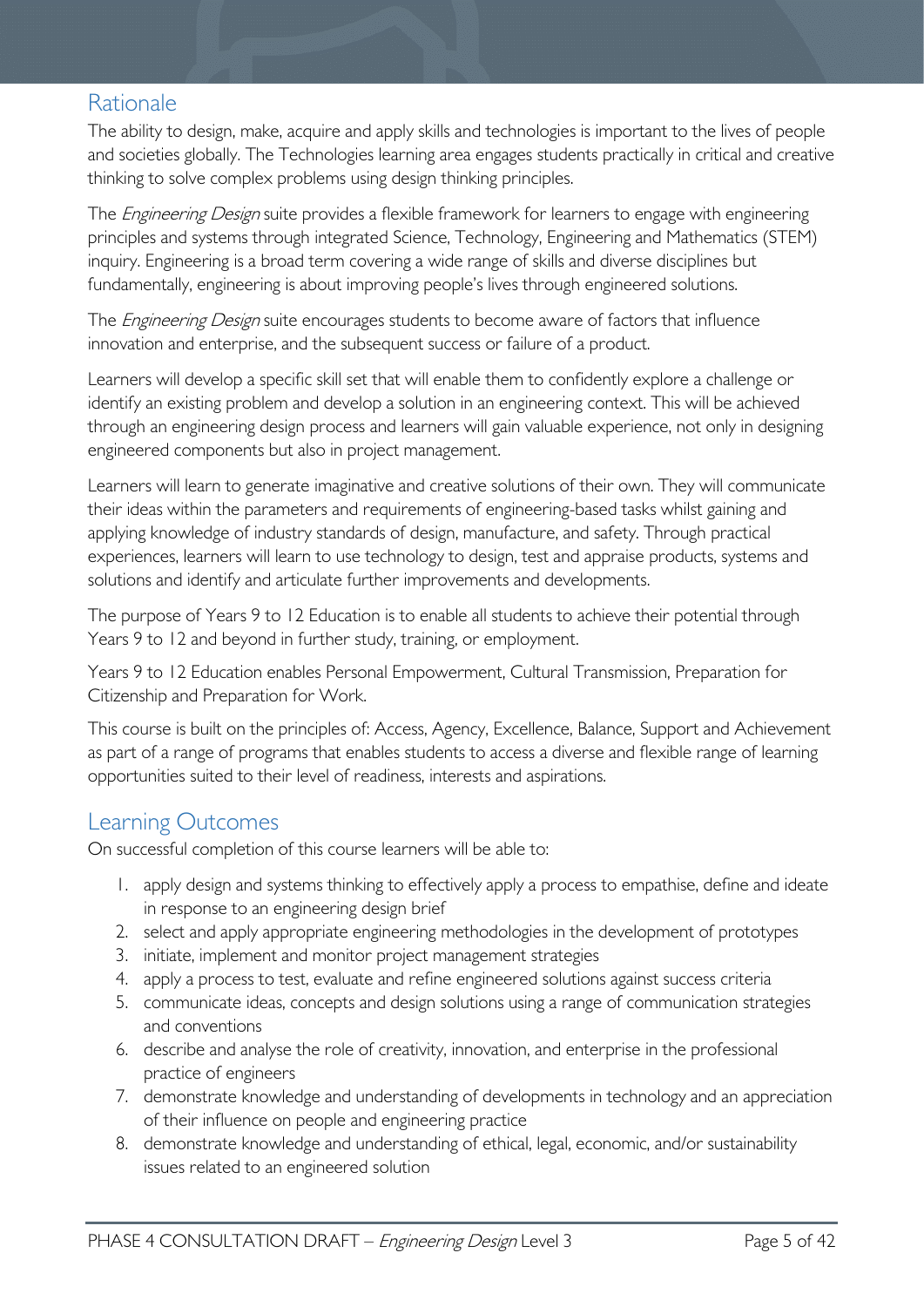# <span id="page-5-0"></span>Integration of General Capabilities and Cross-Curriculum Priorities

The general capabilities addressed specifically in this course are:

- Critical and creative thinking  $\epsilon$
- Ethical understanding  $\div$
- Information and communication technology capability  $\cdot \cdot$
- Literacy  $\blacksquare$
- Numeracy
- Personal and social capability

The cross-curriculum priorities enabled through this course are:

• Sustainability  $\triangleq$ 

# <span id="page-5-1"></span>Course Description

Engineering Design Level 3 enables learners to actively engage in the process of engineering. Learners will investigate, research and present information through a design process, using project management skills to create engineered solutions in response to real-world problems.

Learners critically and creatively respond to needs, problems, or challenges, exploring the interrelationships between engineering and society. They apply engineering, scientific, and mathematical principles to turn ideas into reality and to develop solutions to problems.

Engineering Design Level 3 prepares students with the skills and knowledge to make positive contributions to the future of societies and the environment and appreciate the engineering profession's role in improving the quality of people's lives.

### <span id="page-5-2"></span>Pathways

This course is designed for learners who are interested in studying an iterative design process to explore possible solutions to a problem or opportunity.

Engineering Design Level 2 provides a foundation for Engineering Design Level 3 but is not a prerequisite. Engineering Design Level 3 furthers learner understandings established through the Engineering principles and systems context of the Australian Curriculum: Technologies ( $p - 10$ ).

This course complements senior secondary courses in mathematics, science, computing, electronics, automotive and mechanical technologies, and computer graphics.

Engineering Design Level 3 may lead to further studies at tertiary level, with courses such as Bachelor of Engineering, Bachelor of Science, or related technical trades.

Studying Engineering Design provides learners with transferable skills useful in any occupation and for the future world of work, education, and training.

# <span id="page-5-3"></span>Course Requirements

#### <span id="page-5-4"></span>Access

Learners enrolled in this course are required to be able to work responsibly and safely in practical situations.

This course requires learners to collaborate with others. This could include peers, teams, community members, and/or industry professionals.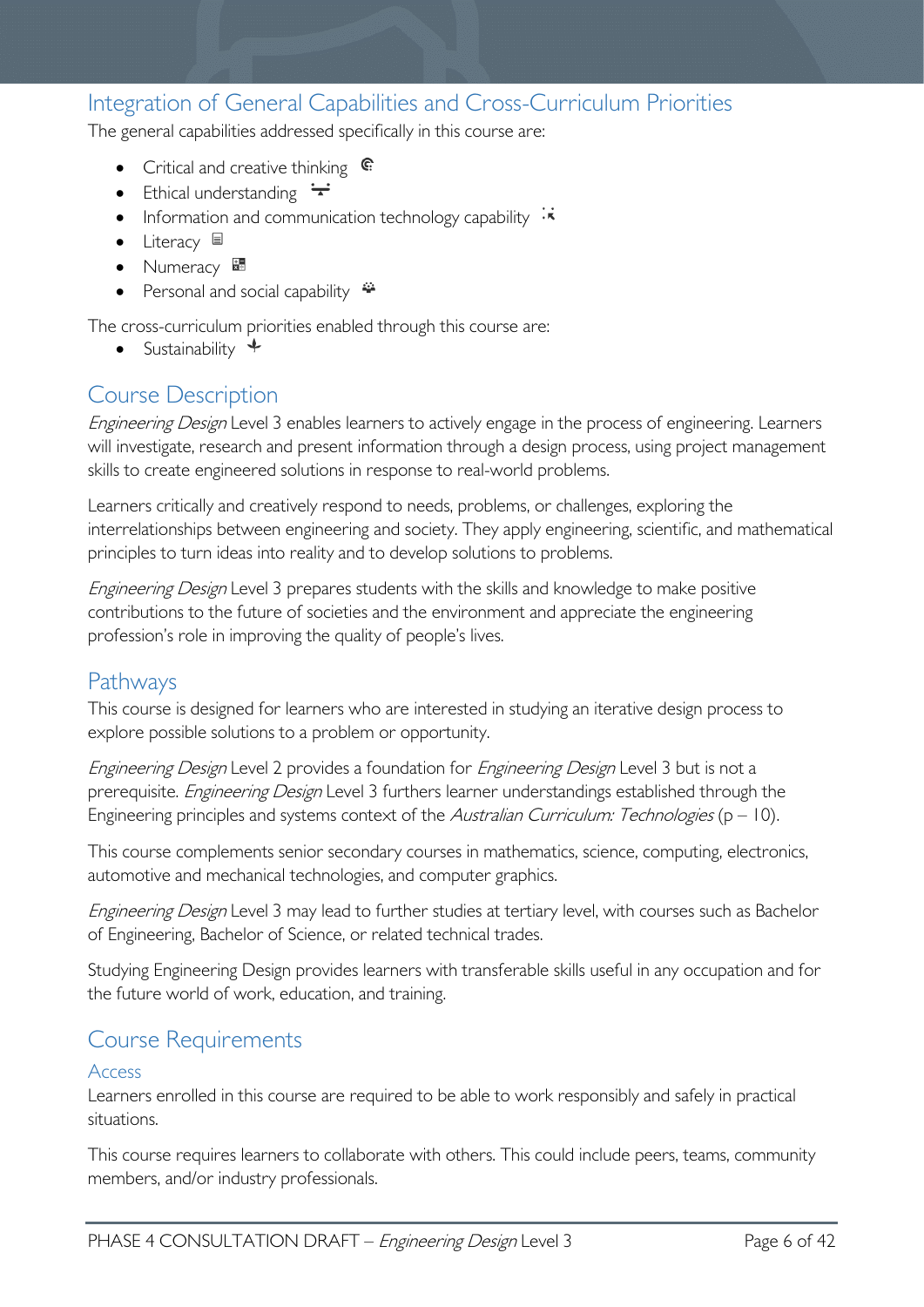#### <span id="page-6-0"></span>Resource Requirements

Delivery of this course requires specialised workspace(s)<sup>†</sup> and associated facilities for prototypes to be created and tested safely and effectively. Learners need to be able to access a wide range of reliable sources of information about the uses and applications of engineering within the wider community.

† Specialised workspaces may include equipment such as 3D Printers, electronic components and tools, microprocessors, sensors, robotic equipment, CNC routers, laser cutters, vinyl cutters, VR headsets, drones, power and hand tools, construction materials and equipment, computers with appropriate systems requirements and software to enable computer aided design, operate additive manufacturing equipment and display high-end graphics.

#### Consumable Resources

Providers will make available a basic stock of consumable materials relevant to the engineering context. Additional consumable resources may be required for specific design briefs.

# <span id="page-6-1"></span>Course Structure and Delivery

#### <span id="page-6-2"></span>**Structure**

This course consists of three 50-hour modules.

- Module 1: Engineering Systems
- Module 2: Engineering Practice
- Module 3: Extended Engineering Design Project

#### <span id="page-6-3"></span>**Delivery**

Modules 1 and 2 should be delivered before Module 3. There is no further prescribed order.

# <span id="page-6-4"></span>Course Content

#### <span id="page-6-5"></span>Module 1 - Engineering Systems

This module develops the learner's understanding of the work of Engineers. Students learn how engineering design processes are applied to solve existing problems. They explore real world problems of increasing complexity requiring project-based solutions. Students use guidelines and a context to apply knowledge of the engineering process and theory, to develop and respond to design briefs.

#### <span id="page-6-6"></span>Module 1 Learning Outcomes

On successful completion of this module, learners will be able to:

- 1. apply design and systems thinking to effectively apply a process to empathise, define and ideate in response to an engineering design brief
- 2. select and apply appropriate engineering methodologies in the development of prototypes
- 3. initiate, implement and monitor project management strategies
- 4. apply a process to test, evaluate and refine engineered solutions against success criteria
- 5. communicate ideas, concepts and design solutions using a range of communication strategies and conventions
- 6. describe and analyse the role of creativity, innovation, and enterprise in the professional practice of engineers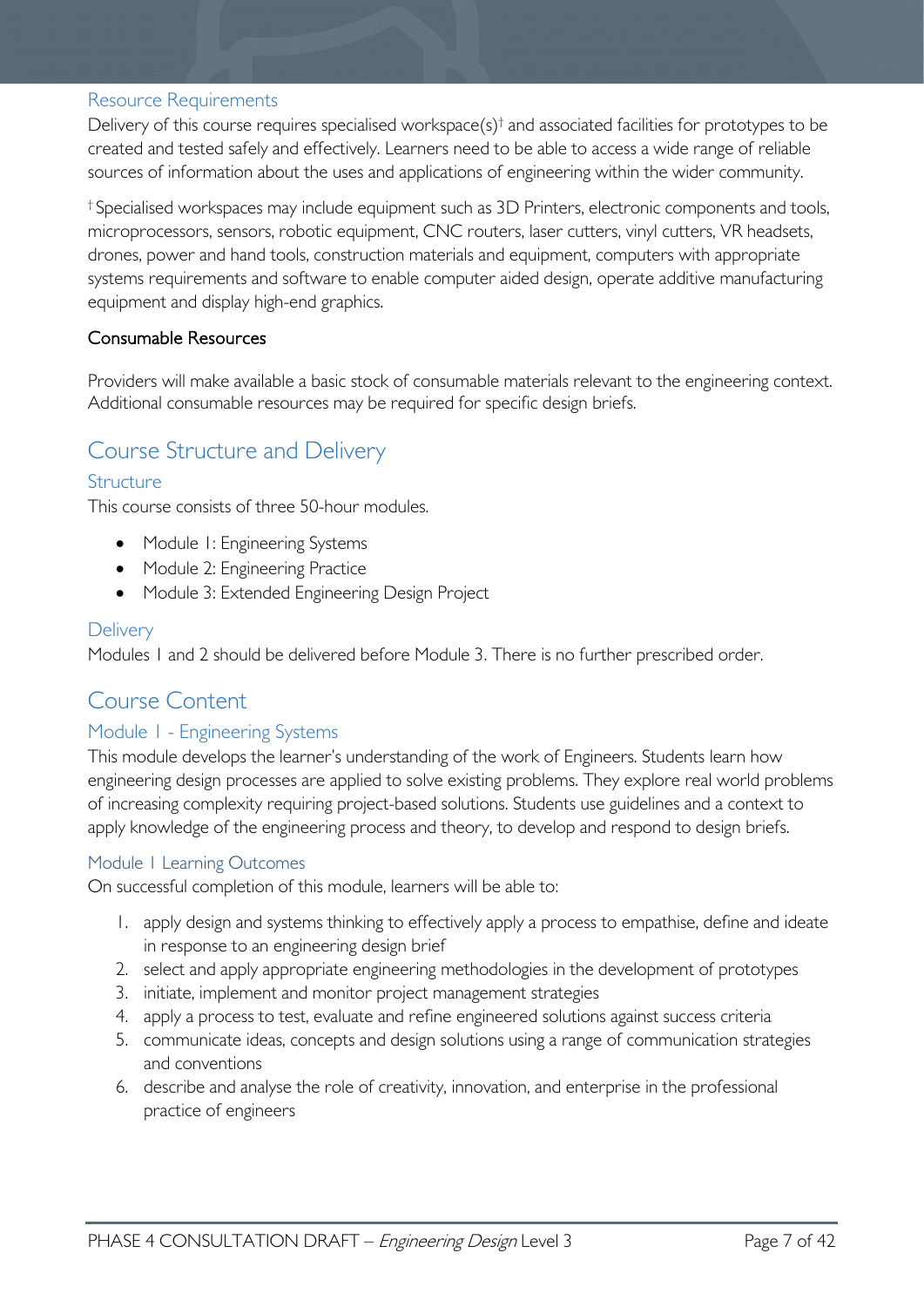#### <span id="page-7-0"></span>Module 1 Content

#### Exposure to professional practice

- authentic design briefs
- collaborative teams
- goal setting
- creativity, innovation and enterprise.

#### Ideation, research, discovery and integrated learning

• design and systems thinking methodologies.

#### Production and sharing replicating professional paradigm

- rapid prototyping
- pitching design proposals
- design journaling.

Learners will work in teams to respond to authentic design briefs. They will apply design and systems thinking methodologies to propose and/or design a feasible solution. Learners will be challenged to use lean and agile design principles to problem solve and rapidly prototype as well as undertake sustained engineering design processes to optimise solutions for the client or end users. Learners will investigate the role of creativity, innovation, and enterprise in engineering careers.

#### Key Knowledge:

- design and systems thinking
- engineering design process
- ideation strategies
- collaboration strategies
- personal management strategies
- project management strategies
- role of innovation and enterprise in engineering.

#### Key Skills:

- analyse real-world problems
- research and synthesise information
- generate ideas and concepts
- identify and apply design considerations
- apply innovative and original thinking
- prototype and test ideas and concepts
- us success criteria to review and evaluate designed solutions
- manage engineering design projects
- manage self
- collaborate
- communicate and justify ideas coherently using the language of engineering
- apply reflection and metacognition.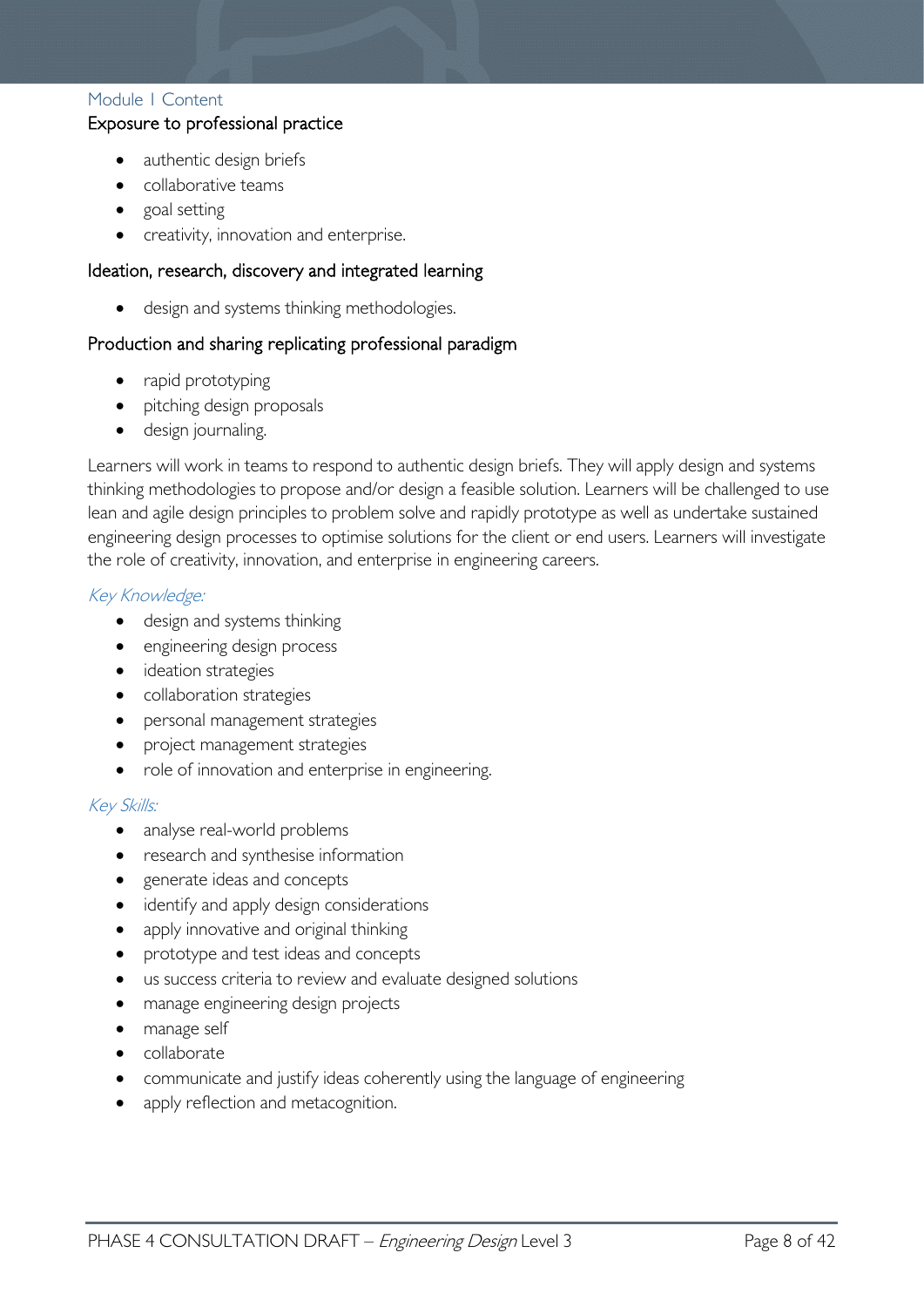#### <span id="page-8-0"></span>Module 1 Work Requirements Summary

The work requirements of a course are processes, products or performances that provide a significant demonstration of achievement that is measurable against the course's standards. Work requirements need not be the sole form of assessment for a module.

This module includes one (1) rapid prototype and design pitch and one (1) design journal as work requirements.

See Appendix 3 for the full specifications of the Work Requirements of this course.

<span id="page-8-1"></span>Module 1 Assessment This module has a focus on criteria 1, 2, 3, 4, 5 and 6.

#### <span id="page-8-2"></span>Module 2 - Engineering Practice

This module asks the question - What skills and knowledge will today's engineers need to solve tomorrow's problems? Learners will apply industry practices and professional standards to respond to design briefs related to authentic, real-world problems related to emerging needs.

#### <span id="page-8-3"></span>Module 2 Learning Outcomes

On successful completion of this module, learners will be able to:

- 1. apply design and systems thinking to effectively apply a process to empathise, define and ideate in response to an engineering design brief
- 2. select and apply appropriate engineering methodologies in the development of prototypes
- 3. initiate, implement and monitor project management strategies
- 4. apply a process to test, evaluate and refine engineered solutions against success criteria
- 5. communicate ideas, concepts and design solutions using a range of communication strategies and conventions
- 7. demonstrate knowledge and understanding of developments in technology and an appreciation of their influence on people and engineering practice

#### <span id="page-8-4"></span>Module 2 Content

#### Exposure to professional practice

- authentic design briefs
- intra and interpersonal skills
- goal setting and monitoring
- collaboration
- new and emerging technology
- professional standards for engineers.

#### Ideation, research, discovery and integrated learning

• design and systems thinking methodologies.

#### Production and sharing replicating professional paradigm

- case study analysis
- engineered solution
- production diary.

Learners will engage in solving real world problems relating to emerging needs such as smart cities, Industry 4.0, Internet of Things (IoT) and The Sustainable Development Goals (SDGs). Students will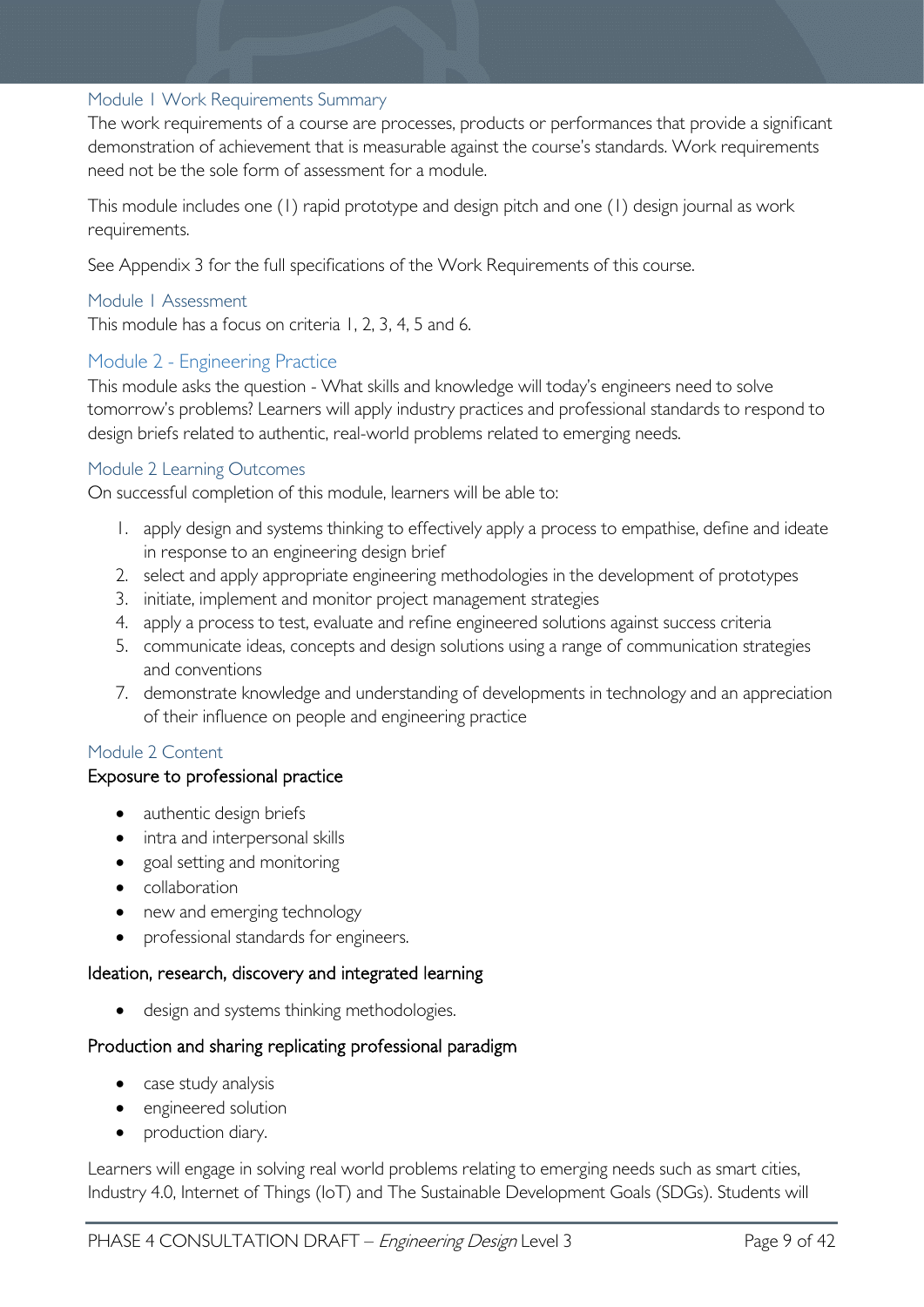apply relevant industry and professional standards for engineers when creating a product, communicating (designing and reporting) and working in teams.

#### Key Knowledge:

- concepts of engineering communication for:
	- o planning and production
	- o recording and reporting
- properties of materials as they relate to their use, selection and application
- role of technology and its impact on society and the environment
- scientific concepts, mathematical tools and computer-based techniques
- roles and responsibilities within teams and collaborative partnerships
- strategies for metacognition
- relevant professional standards
- engineering design constraints.

#### Key Skills:

- think critically and creatively
- communicate
- solve problems
- use production techniques
- evaluate engineering design solutions against criteria
- collaborate
- manage self
- reflect on practice
- analyse the impact of emerging technologies on people and engineering practice.

#### <span id="page-9-0"></span>Module 2 Work Requirements Summary

The work requirements of a course are processes, products or performances that provide a significant demonstration of achievement that is measurable against the course's standards. Work requirements need not be the sole form of assessment for a module.

This module includes one (1) Case Study analysis addressing the impact of emerging technologies on people and engineering practice (analyse the interrelationships between engineering projects and society) and one (1) project and accompanying documentation in response to an engineering design brief as work requirements.

See Appendix 3 for the full specifications of the Work Requirements of this course.

#### <span id="page-9-1"></span>Module 2 Assessment

This module has a focus on criteria 1, 2, 3, 4, 5 and 7.

#### Module 3 – Extended Engineering Design Project

In module 3, students undertake a systems engineering project. Projects emphasise collaboration, communication skills, team and personal management and a professional approach to engineering design, all of which are highly valuable traits for an engineer.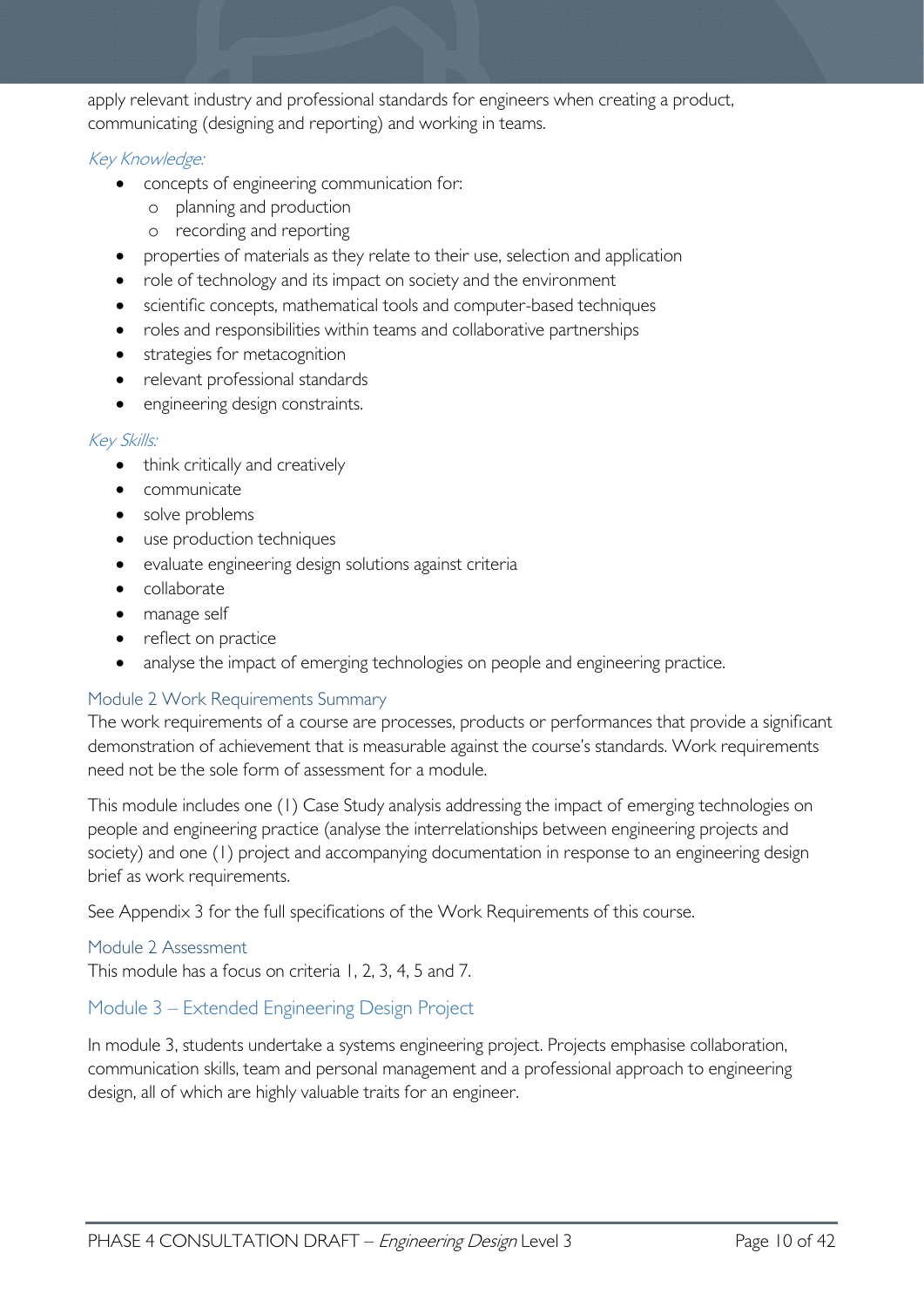#### <span id="page-10-0"></span>Module 3 Learning Outcomes

On successful completion of this module, learners will be able to:

- 1. apply design and systems thinking to effectively apply a process to empathise, define and ideate in response to an engineering design brief
- 2. select and apply appropriate engineering methodologies in the development of prototypes
- 3. initiate, implement and monitor project management strategies
- 4. apply a process to test, evaluate and refine engineered solutions against success criteria
- 5. communicate ideas, concepts and design solutions using a range of communication strategies and conventions
- 8. demonstrate knowledge and understanding of ethical, legal, economic, and/or sustainability issues related to an engineered solution

#### <span id="page-10-1"></span>Module 3 Content

#### Exposure to professional practice

- problem/need/opportunity/situation identification and creation of a design brief
- intra and interpersonal skills
- goal setting and reflective practice
- ethical, legal, economic, and/or sustainability issues.

#### Ideation, research, discovery and integrated learning

• design and systems thinking methodologies.

#### Production and sharing replicating professional paradigm

- concept pitch
- engineering project report detailing problem solving, project planning, implementation, testing, refining and management.

Learners will replicate a professional paradigm by establishing a team or collaborative partnership with clearly defined roles. The team will ideate and identify a problem, need, opportunity or situation that has an achievable engineering design solution and create a design brief. Learners will pitch their concept to an audience before reviewing feedback and undertaking a systems design process to plan, create and evaluate an optimised engineering design solution.

#### Key Knowledge:

- factors that influence the creation and use of an engineered solution
- systems design processes
- critical and creative design thinking techniques
- production techniques for the use of materials, tools, equipment and machines, including risk management, to make a product safely
- the role of scheduled production plans for collaborative work
- methods of testing and checking the finished product against evaluation criteria
- methods used to record and report progress, including decisions and modifications made during the production process.

#### Key Skills:

- analyse the interrelationships between engineering projects and society
- develop a design brief and identify aspects that require research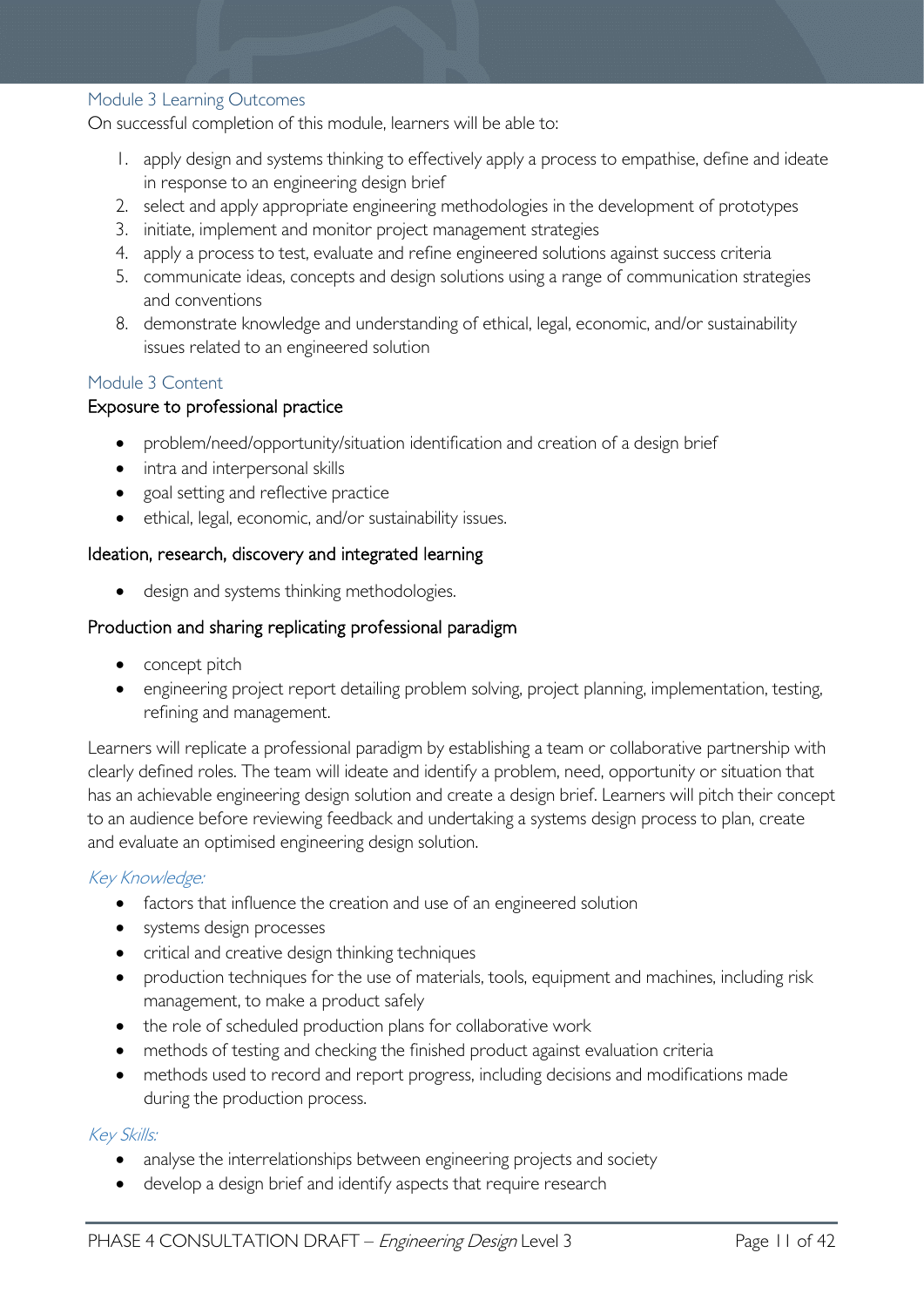- develop and use evaluation criteria
- generate and select ideas using creative and critical design thinking techniques
- identify and allocate responsibilities within the team to conduct and share research
- research and synthesis
- create innovative and high-quality design solutions/products using engineering techniques and approaches
- use risk management strategies
- use tools, equipment and machines, and materials competently and safely
- justify selection of materials
- determine and recommend improvements to the product
- communicate complex ideas and insights in a range of mediums to a variety of audiences using appropriate evidence, technical terminology and accurate referencing
- use digital technologies appropriately to support collaboration in the product design process
- work individually and collaboratively to make a product or components safely
- record progress individually, decisions made and modifications to the preferred design option and production plans
- evaluate the finished product or components to determine how they satisfy the design brief.

#### <span id="page-11-0"></span>Module 3 Work Requirements Summary

The work requirements of a course are processes, products or performances that provide a significant demonstration of achievement that is measurable against the course's standards. Work requirements need not be the sole form of assessment for a module.

This Module includes: one (1) Extended Design Project

See Appendix 3 for the full specifications of the Work Requirements of this course.

#### <span id="page-11-1"></span>Module 3 Assessment

This module has a focus on criteria 1, 2, 3, 4, 5 and 8.

#### <span id="page-11-2"></span>Assessment

Criterion-based assessment is a form of outcomes assessment that identifies the extent of learner achievement at an appropriate end-point of study. Although assessment – as part of the learning program – is continuous, much of it is formative, and is done to help learners identify what they need to do to attain the maximum benefit from their study of the course. Therefore, assessment for summative reporting to TASC will focus on what both teacher and learner understand to reflect endpoint achievement.

The standard of achievement each learner attains on each criterion is recorded as a rating 'A', 'B', or 'C', according to the outcomes specified in the standards section of the course.

A 't' notation must be used where a learner demonstrates any achievement against a criterion less than the standard specified for the 'C' rating.

A 'z' notation is to be used where a learner provides no evidence of achievement at all.

Internal assessment of all criteria will be made by the provider. Providers will report the learner's rating for each criterion to TASC.

TASC will supervise the external assessment of designated criteria which will be indicated by an asterisk (\*). The ratings obtained from the external assessments will be used in addition to internal ratings from the provider to determine the final award.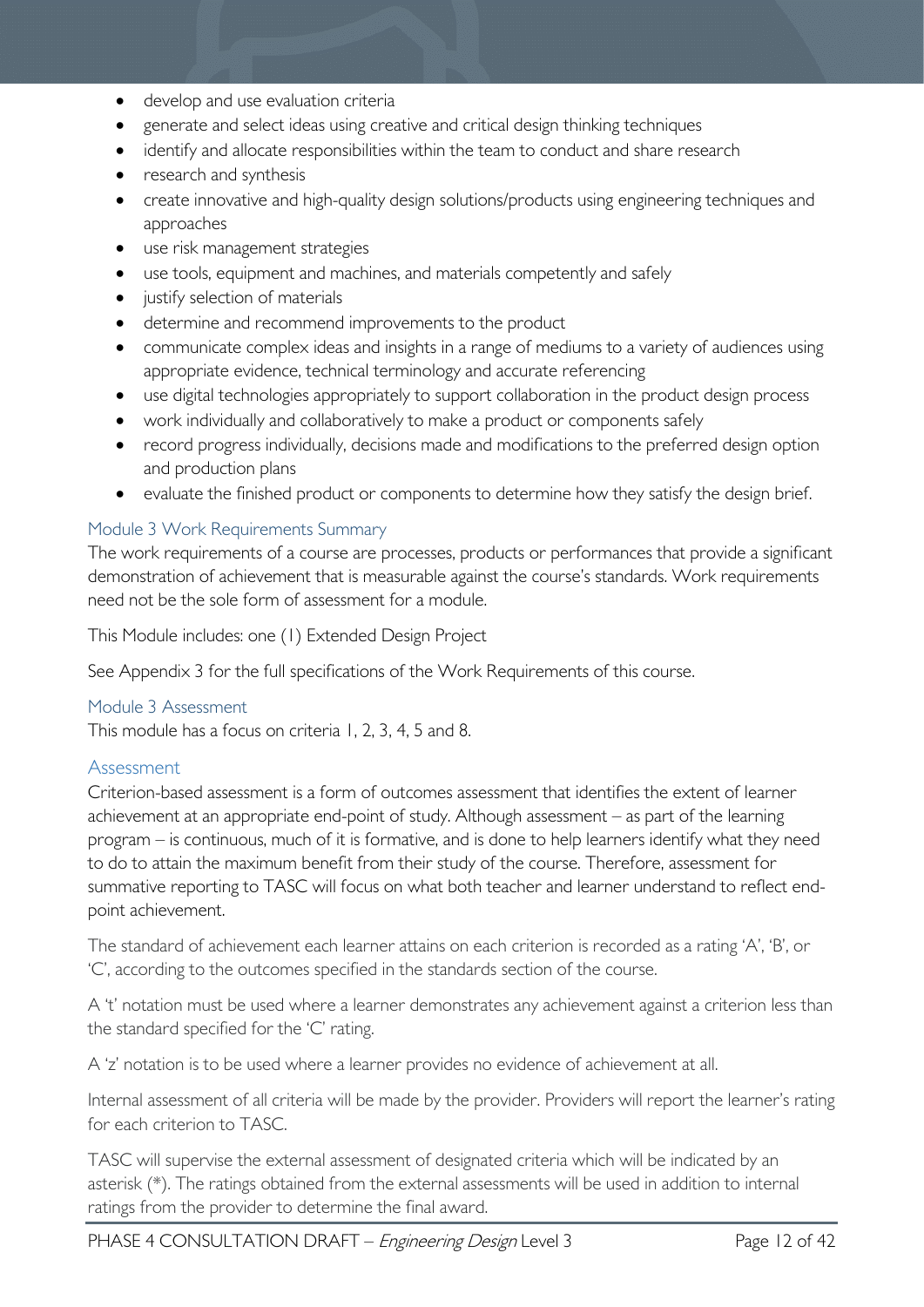<span id="page-12-0"></span>**Criteria** 

|                | Module I | Module 2                                                 | Module 3 |
|----------------|----------|----------------------------------------------------------|----------|
| Criteria Focus |          | $1, 2, 3, 4, 5, 6$   1, 2, 3, 4, 5, 7   1, 2, 3, 4, 5, 8 |          |

The assessment for *Engineering Design* Level 3 will be based on the degree to which the learner can:

- 1. apply critical and creative thinking to the design of a solution(s) $*$
- 2. apply an iterative design cycle to develop engineering design solutions\*
- 3. apply and monitor personal and project management skills
- 4. use success criteria to review, reflect and refine the design process and make justified recommendations\*
- 5. communicates for technical and non-technical audiences\*
- 6. analyse the role of creativity, innovation, and enterprise in the professional practice of engineers
- 7. analyse the impact of emerging technologies on people and engineering practice
- 8. analyse the interrelationships between engineering projects and society\*

\*denotes criteria that are both internally and externally assessed.

#### <span id="page-12-1"></span>**Standards**

Criterion 1: apply critical and creative thinking to the design of a solution(s)\*

This criterion is both internally and externally assessed.

| <b>Standard Element</b>             | Rating C                                                                                                                     | <b>Rating B</b>                                                                                                                                                     | Rating A                                                                                                                                                           |
|-------------------------------------|------------------------------------------------------------------------------------------------------------------------------|---------------------------------------------------------------------------------------------------------------------------------------------------------------------|--------------------------------------------------------------------------------------------------------------------------------------------------------------------|
| EI - Problem<br>analysis            | analyses problems,<br>challenges and user<br>briefs to identify ways to<br>meet a limited range of<br>needs and requirements | analyses problems,<br>challenges, and user<br>briefs to identify ways to<br>meet a range of needs<br>and requirements                                               | analyses problems,<br>challenges and user<br>briefs to identify ways to<br>meet a wide range of<br>needs and requirements                                          |
| E <sub>2</sub> - Problem<br>Solving | sequences and presents<br>graphics and annotations<br>to clearly show the<br>problem solving process<br>used                 | sequences and presents<br>graphics and annotations<br>to clearly show the<br>problem solving process<br>and some pivotal points <sup>†</sup><br>in design decisions | sequences and presents<br>graphics and annotations<br>to clearly show the<br>problem solving process<br>and all pivotal points <sup>†</sup> in<br>design decisions |
| E3 - Design<br>Considerations       | creates a basic design<br>brief <sup>††</sup> and develops<br>success criteria                                               | creates a detailed design<br>brief <sup>††</sup> including targeted<br>success criteria and<br>identified constraints                                               | creates a comprehensive<br>design brief <sup>tt</sup> including<br>targeted success criteria<br>and specified constraints                                          |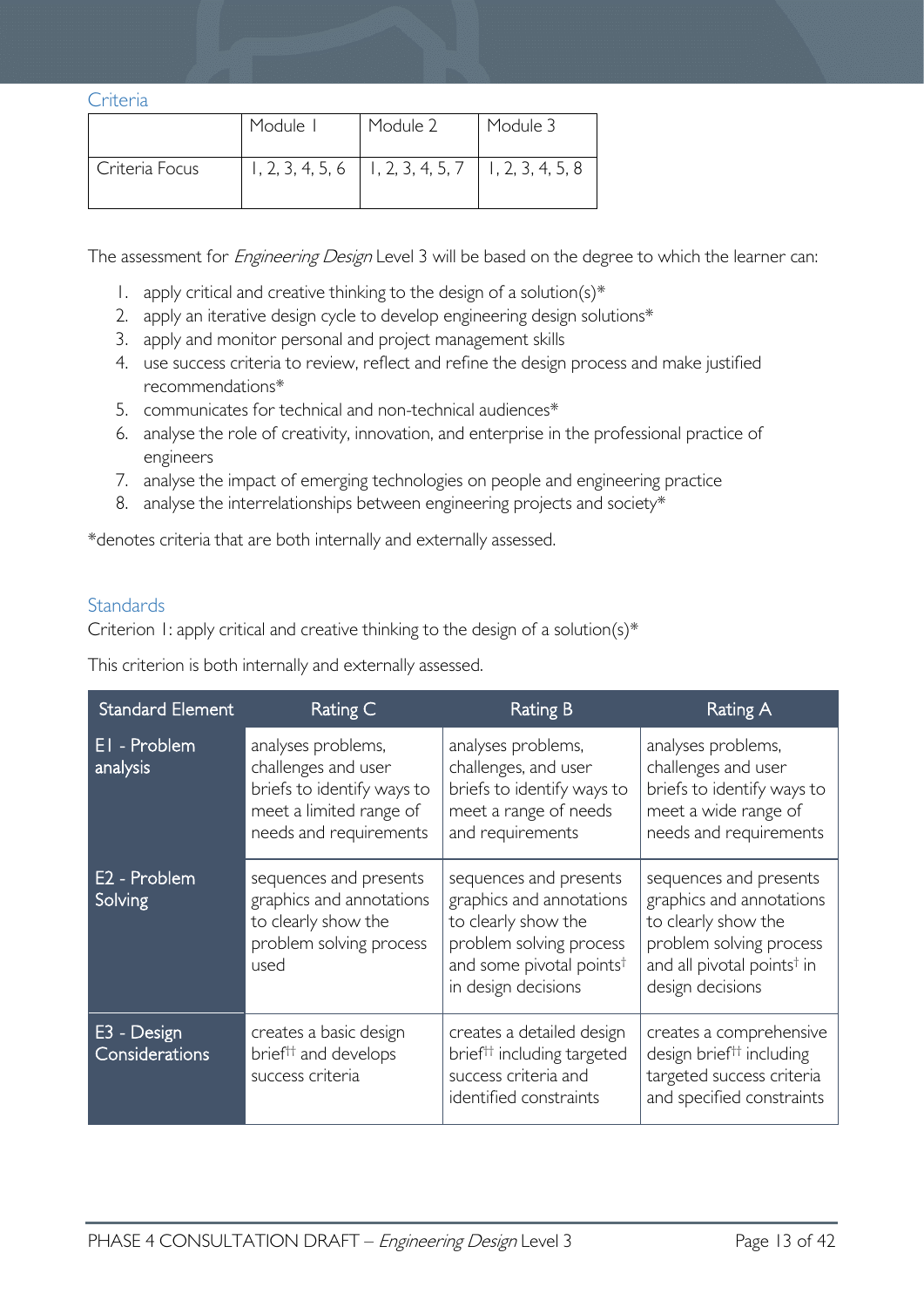| <b>Standard Element</b>                                                    | Rating C                                                                                                                     | Rating B                                                                                                                                 | Rating A                                                                                                                                      |
|----------------------------------------------------------------------------|------------------------------------------------------------------------------------------------------------------------------|------------------------------------------------------------------------------------------------------------------------------------------|-----------------------------------------------------------------------------------------------------------------------------------------------|
| E4 - Engineering<br>Design<br>Specifications and<br>Production<br>Proposal | generates and uses<br>design specifications <sup>†††</sup><br>and production<br>proposals to provide<br>optimised solutions. | generates and uses<br>detailed design<br>specifications <sup>†††</sup> and<br>production proposals to<br>provide optimised<br>solutions. | generates and uses<br>comprehensive design<br>specifications <sup>†††</sup> and<br>production proposals to<br>provide optimised<br>solutions. |

† demonstrating the evolution of the design concept

†† design brief

- determine the function and user requirements
- establish the limits or constraints on design

†† † design specification

• to specify: size, shape, function, limiting features, functional requirements

Criterion 2: apply an iterative design cycle to develop engineering design solutions\*

This criterion is both internally and externally assessed.

| <b>Standard Element</b>                                      | <b>Rating C</b>                                                                                                                                               | <b>Rating B</b>                                                                                                                                                                                         | Rating A                                                                                                                                                                                                      |
|--------------------------------------------------------------|---------------------------------------------------------------------------------------------------------------------------------------------------------------|---------------------------------------------------------------------------------------------------------------------------------------------------------------------------------------------------------|---------------------------------------------------------------------------------------------------------------------------------------------------------------------------------------------------------------|
| EI - Knowledge<br>and application of<br><b>STEM</b> concepts | describes and applies<br>technological, scientific<br>and mathematical<br>concepts to interpret<br>simple problems, and to<br>inform and support<br>decisions | explains and accurately<br>applies technological,<br>scientific and<br>mathematical concepts<br>to interpret problems,<br>and to inform and<br>support decisions                                        | analyses and accurately<br>applies technological,<br>scientific and<br>mathematical concepts<br>to interpret problems,<br>and to inform and<br>support decisions                                              |
| E2 - Safety<br>protocols                                     | identifies (with limited<br>detail) and implements<br>risk assessment and<br>mitigation strategies                                                            | details and implements<br>risk assessment and<br>mitigation strategies<br>across all stages of a<br>project                                                                                             | comprehensively details<br>and implements risk<br>assessment and<br>mitigation strategies<br>across all stages of a<br>project                                                                                |
| E3 - Use of<br>specialist tools and<br>equipment             | uses technology skills and<br>fabrication processes to<br>enable the production of<br>engineering solutions and<br>ensures appropriate<br>WHS procedures      | uses and develops a<br>range of technology skills<br>and fabrication processes<br>to enable the detailed<br>production of quality<br>engineering solutions and<br>ensures appropriate<br>WHS procedures | uses and develops a wide<br>range of technology skills,<br>and fabrication processes<br>to enable the detailed<br>production of quality<br>engineering solutions and<br>ensures appropriate<br>WHS procedures |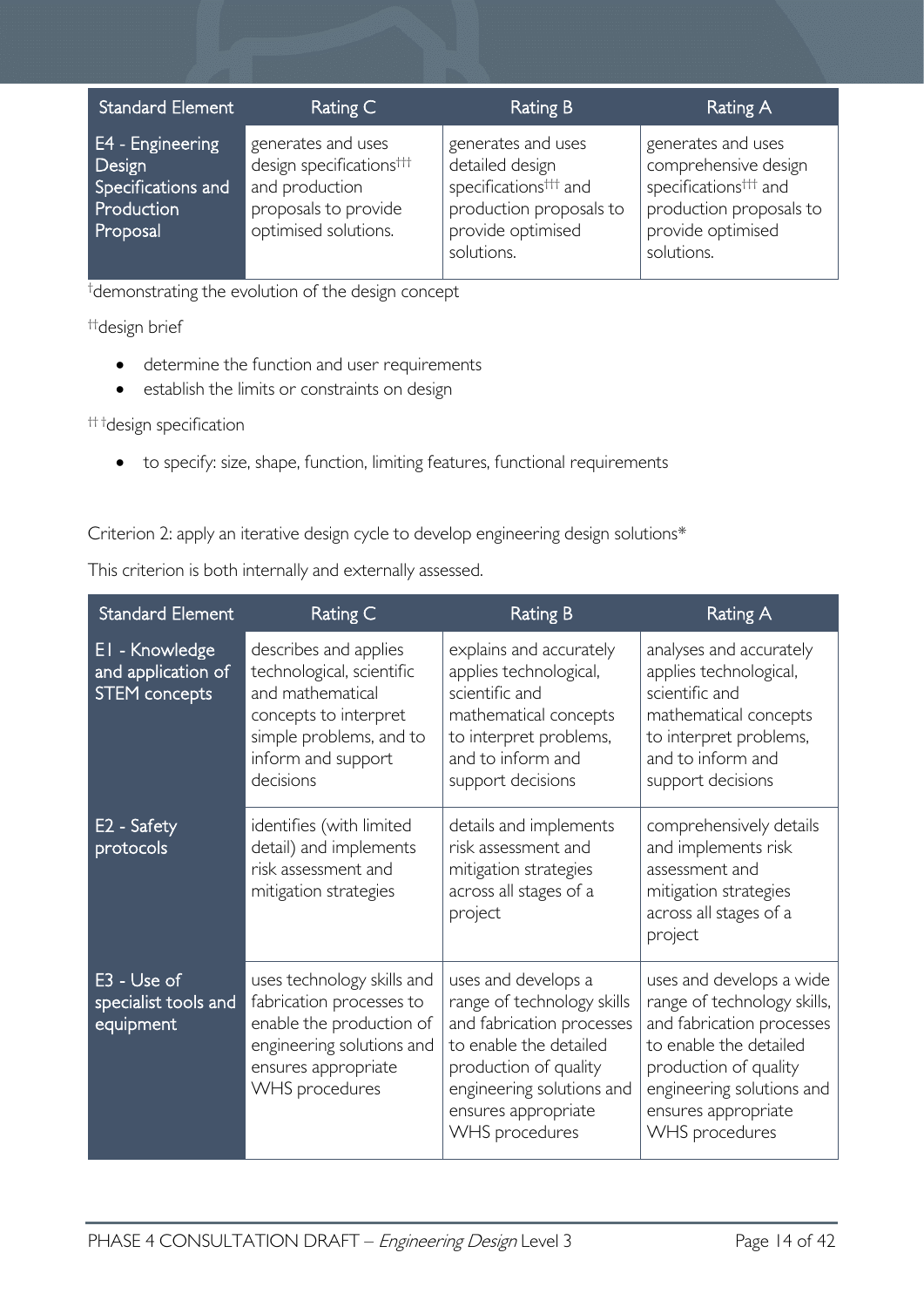| <b>Standard Element</b>        | Rating C                                                                                                                | <b>Rating B</b>                                                                                                                     | Rating A                                                                                                                                                                   |
|--------------------------------|-------------------------------------------------------------------------------------------------------------------------|-------------------------------------------------------------------------------------------------------------------------------------|----------------------------------------------------------------------------------------------------------------------------------------------------------------------------|
| $E4 -$ Prototype<br>production | implements engineering<br>methodologies to design<br>and create prototypes<br>that address key aspects<br>of the brief. | implements engineering<br>methodologies to design<br>and create prototypes<br>that effectively address<br>all aspects of the brief. | implements engineering<br>methodologies to design<br>and create prototypes<br>that effectively address<br>all aspects of the brief<br>with a high degree of<br>resolution. |

Criterion 3: apply and monitor personal and project management skills

This criterion is internally assessed.

| <b>Standard Element</b>                             | Rating C                                                                                                                                         | <b>Rating B</b>                                                                                                                                               | <b>Rating A</b>                                                                                                                                                               |
|-----------------------------------------------------|--------------------------------------------------------------------------------------------------------------------------------------------------|---------------------------------------------------------------------------------------------------------------------------------------------------------------|-------------------------------------------------------------------------------------------------------------------------------------------------------------------------------|
| El - Project<br>management                          | uses project<br>management<br>approaches <sup>+</sup> to monitor<br>progress towards goals                                                       | uses appropriate project<br>management<br>approaches <sup>+</sup> to monitor<br>progress towards goals<br>and makes adjustments<br>when necessary             | selects and uses<br>appropriate project<br>management<br>approaches <sup>+</sup> to monitor<br>progress towards goals<br>and makes adjustments<br>when and where<br>necessary |
| $\overline{E2}$ – Individual<br>goals               | identifies personal goals<br>and uses appropriate<br>resources to address key<br>barriers to achieving<br>them                                   | identifies realistic,<br>attainable personal goals<br>and uses appropriate<br>resources to address<br>barriers to achieving<br>them                           | uses appropriate<br>resources to effectively<br>address barriers to<br>achieving personal goals                                                                               |
| E3 - Collaborative<br>professional<br>relationships | identifies and establishes<br>professional relationships<br>with appropriate people<br>with whom to<br>collaborate <sup>#</sup>                  | establishes and maintains<br>professional relationships<br>with a range of<br>appropriate people with<br>whom to collaborate to<br>explore ideas <sup>#</sup> | establishes, manages and<br>negotiates professional<br>relationships with others <sup>‡</sup><br>to solve problems,<br>propose solutions and<br>justify ideas                 |
| E4 - Reflection on<br>performance                   | explains own<br>performance in realising<br>engineered solutions,<br>demonstrating a limited<br>understanding of<br>strengths and<br>weaknesses. | analyses own<br>performance in realising<br>engineered solutions,<br>demonstrating some<br>understanding of their<br>own strengths and<br>weaknesses.         | evaluates own<br>performance in realising<br>engineered solutions,<br>demonstrating a clear<br>understanding of their<br>own strengths and<br>weaknesses.                     |

† Project management approaches may include: time scheduling, resource scheduling and tracking documents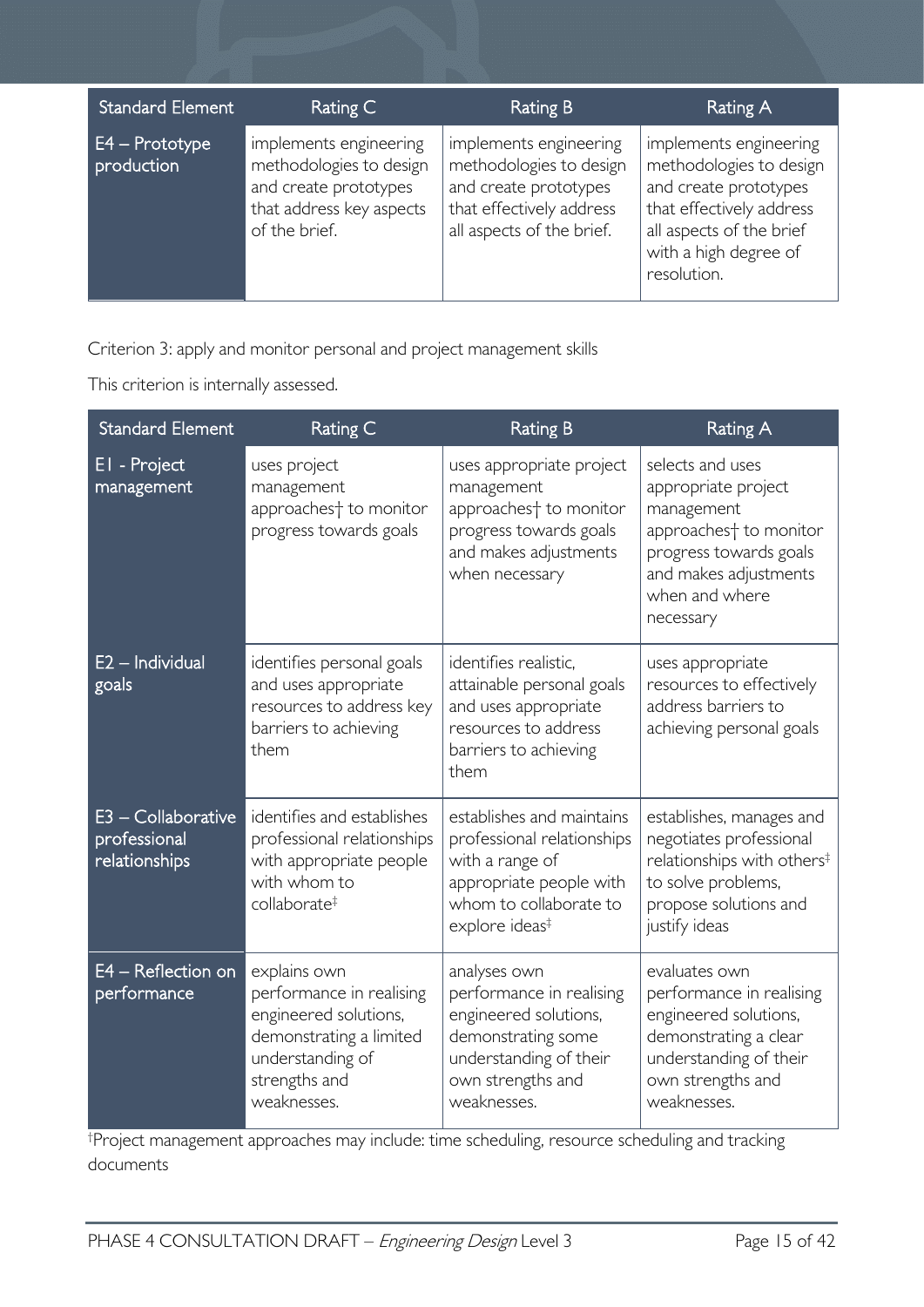‡ appropriate people to collaborate with may include – engineers or associated industry professionals, mentors, subject experts, end-users, peers, targeted community groups

Criterion 4: use success criteria to review, reflect and refine the design process and make justified recommendations\*

This criterion is both internally and externally assessed.

| <b>Standard Element</b>                                      | Rating C                                                                                                                                                                                                           | <b>Rating B</b>                                                                                                                                                                                             | Rating A                                                                                                                                                                                                                  |
|--------------------------------------------------------------|--------------------------------------------------------------------------------------------------------------------------------------------------------------------------------------------------------------------|-------------------------------------------------------------------------------------------------------------------------------------------------------------------------------------------------------------|---------------------------------------------------------------------------------------------------------------------------------------------------------------------------------------------------------------------------|
| EI - Plan and test                                           | conducts testing, using<br>given methodologies, to<br>collect and record data in<br>response to design<br>specifications                                                                                           | plans and conducts<br>testing to collect and<br>record valid data in<br>response to design<br>specifications                                                                                                | designs and conducts<br>testing to collect and<br>record valid and reliable<br>data in response to<br>design specifications                                                                                               |
| E2 - Data analysis                                           | uses data (including<br>stakeholder feedback) to<br>develop and refine<br>partial or simple<br>solutions to identified<br>problems                                                                                 | interprets data (including<br>stakeholder feedback)<br>correctly to inform the<br>development of realistic<br>solutions to identified<br>problems                                                           | analyses data (including<br>stakeholder feedback)<br>correctly to inform and<br>support the<br>development of<br>comprehensive and<br>realistic solutions to<br>identified problems                                       |
| $E3 -$ Evaluating<br>process and<br>production<br>techniques | accurately describes<br>process and production<br>techniques using success<br>criteria to identify the<br>features that make the<br>engineered solution<br>effective                                               | evaluates process and<br>production techniques<br>using success criteria to<br>make a range of<br>recommendations for<br>improving a solution                                                               | critically evaluates<br>process and production<br>techniques using success<br>criteria to make<br>considered<br>recommendations for<br>optimising a solution                                                              |
| $E4$ - refining the<br>engineered<br>solution                | creates a final solution<br>that addresses key<br>aspects of the design<br>brief, and documents<br>how successfully the<br>solution performed in<br>relation to its problem,<br>need, opportunity or<br>situation. | creates a final solution<br>addressing all aspects of<br>the design brief, and<br>documents how<br>successfully the solution<br>performed in relation to<br>its problem, need,<br>opportunity or situation. | creates an optimised final<br>solution addressing all<br>aspects of the design<br>brief, and documents<br>how successfully the<br>solution performed in<br>relation to its problem,<br>need, opportunity or<br>situation. |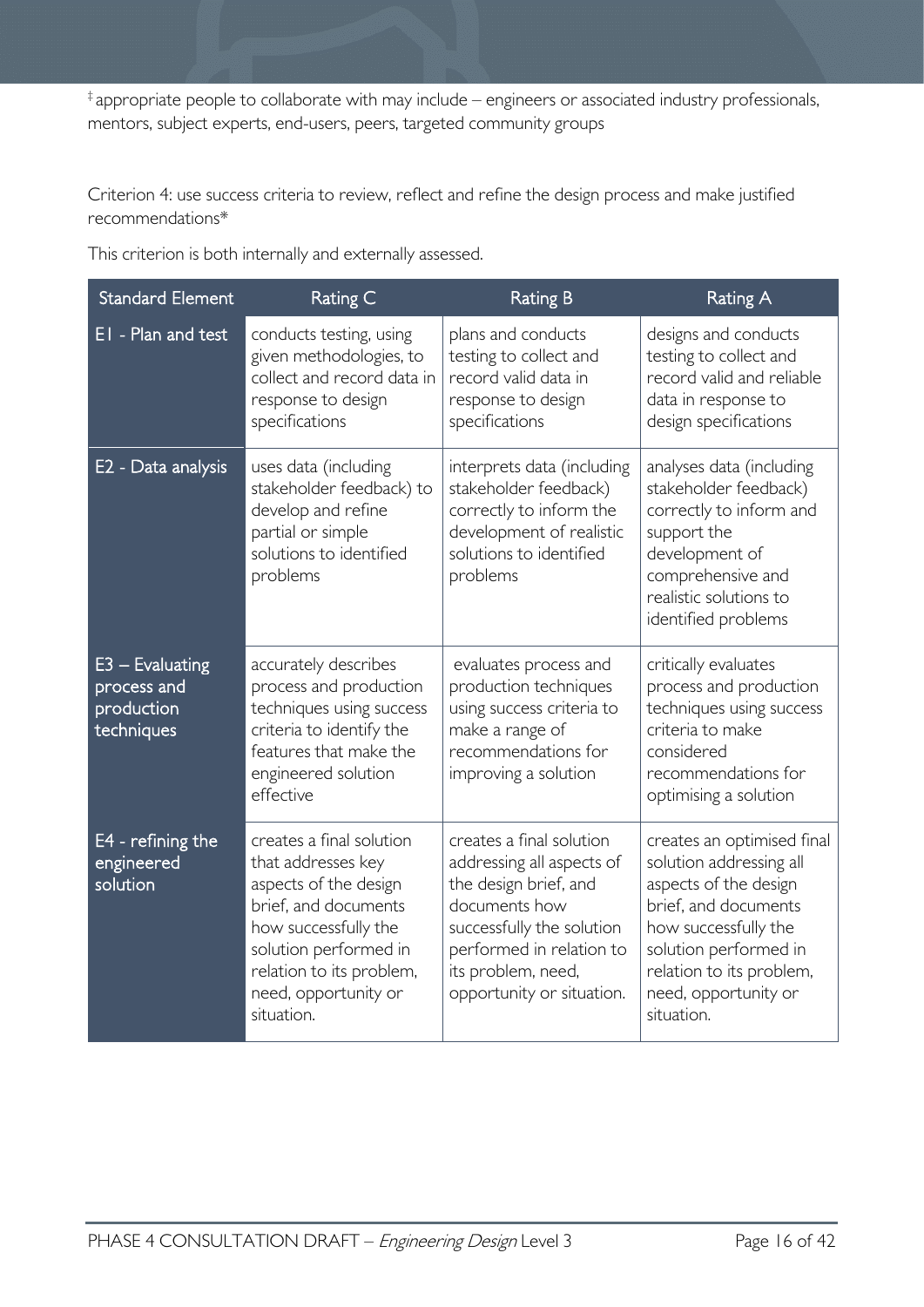Criterion 5: communicates for technical and non-technical audiences\*

This criterion is both internally and externally assessed.

| <b>Standard Element</b>                   | Rating C                                                                                                                                                                         | <b>Rating B</b>                                                                                                                                                                          | <b>Rating A</b>                                                                                                                                                                                     |
|-------------------------------------------|----------------------------------------------------------------------------------------------------------------------------------------------------------------------------------|------------------------------------------------------------------------------------------------------------------------------------------------------------------------------------------|-----------------------------------------------------------------------------------------------------------------------------------------------------------------------------------------------------|
| EI - Conceptual<br>communication          | communicates design<br>concepts, using<br>engineering drawings,<br>specialised terminology,<br>and technical<br>information, to meet the<br>needs and context of the<br>audience | clearly communicates<br>design concepts, using<br>engineering drawings,<br>specialised terminology,<br>and technical<br>information, to meet the<br>needs and context of the<br>audience | comprehensively<br>communicates design<br>concepts, using<br>engineering drawings,<br>specialised terminology,<br>and technical<br>information, to meet the<br>needs and context of the<br>audience |
| $E2 -$<br>Communicating as<br>an Engineer | explains the design<br>process, and describes<br>opportunities, constraints<br>and implications for<br>proposing solutions                                                       | analyses the design<br>process, and explains<br>opportunities, constraints<br>and implications for<br>proposing solutions                                                                | critically analyses the<br>design process, and<br>evaluates opportunities,<br>constraint, and<br>implications for<br>proposing solutions                                                            |
| E3 - Engineering<br>documentation         | produces project<br>documentation<br>appropriate for purpose<br>and audience                                                                                                     | produces logical and<br>structured project<br>documentation using a<br>range of appropriate<br>mediums <sup>†</sup> for the<br>identified purpose and<br>audience                        | produces coherent and<br>well-structured project<br>documentation across a<br>wide range of<br>appropriate mediums <sup>†</sup><br>for the identified<br>purpose and audience                       |
| E4 - Academic<br>Integrity                | differentiates the<br>information, images,<br>ideas and words of<br>others from the learner's<br>own                                                                             | clearly differentiates the<br>information, images,<br>ideas and words of<br>others from the learner's<br>own                                                                             | clearly and accurately<br>differentiates the<br>information, images,<br>ideas and words of<br>others from the learner's<br>own                                                                      |
| E5 - Referencing                          | creates appropriate,<br>structured reference lists<br>and generally follows<br>referencing conventions<br>and methodologies<br>correctly.                                        | creates appropriate,<br>structured reference<br>lists, and follows<br>referencing conventions<br>and methodologies<br>correctly.                                                         | creates appropriate,<br>well-structured<br>reference lists, and<br>follows referencing<br>conventions and<br>methodologies with a<br>high degree of accuracy.                                       |

† mediums eg project reports, production journals, proposals, project management plans, reflective journals, folio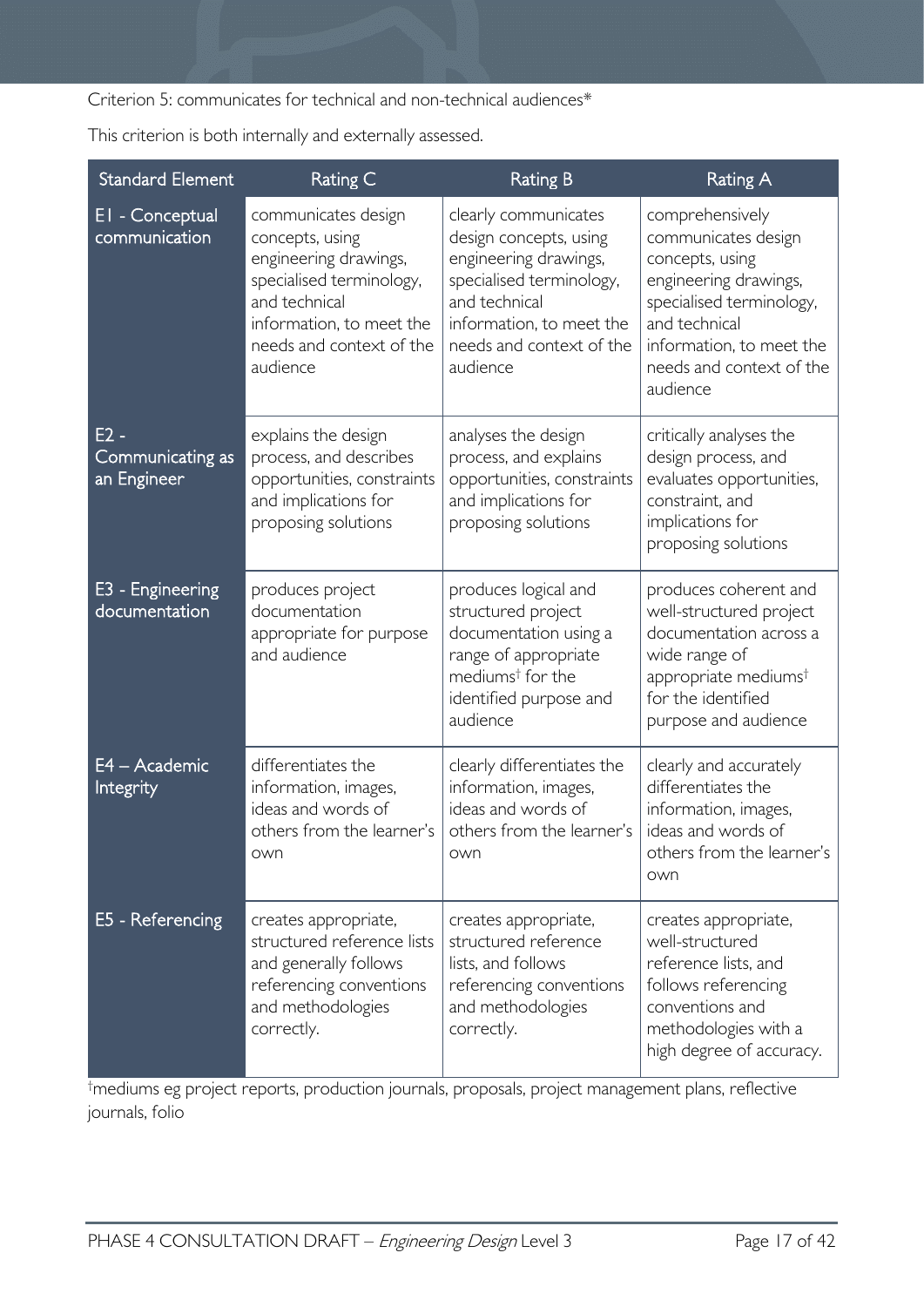Criterion 6: analyse the role of creativity, innovation and enterprise in the professional practice of engineers

This criterion is only internally assessed.

| <b>Standard Element</b>                                              | Rating C                                                                                                                                       | <b>Rating B</b>                                                                                                                                               | Rating A                                                                                                                                                   |
|----------------------------------------------------------------------|------------------------------------------------------------------------------------------------------------------------------------------------|---------------------------------------------------------------------------------------------------------------------------------------------------------------|------------------------------------------------------------------------------------------------------------------------------------------------------------|
| $EI - Creative$ in<br>the professional<br>practice of<br>engineers   | describes the role<br>engineers play in<br>creatively solving societal<br>problems including the<br>role of failure in<br>successful design    | analyses the role<br>engineers play in<br>creatively solving societal<br>problems including the<br>role of failure in<br>successful design                    | critically analyses the role<br>engineers play in<br>creatively solving societal<br>problems including the<br>role of failure in<br>successful design      |
| $E2 -$ Innovation in<br>the professional<br>practice of<br>engineers | evaluate how new and<br>emerging technologies<br>influence and inform the<br>evolution and innovation<br>of engineered products<br>and systems | analyse and evaluate how<br>new and emerging<br>technologies influence<br>and inform the evolution<br>and innovation of<br>engineered products and<br>systems | critically analyse and<br>evaluate how new and<br>emerging technologies<br>influence and inform the<br>evolution and innovation<br>of products and systems |
| E3 - Enterprise                                                      | describes how enterprise<br>can help drive the<br>development of new<br>product ideas.                                                         | explains how enterprise<br>can help drive the<br>development of new<br>product ideas.                                                                         | analyses how enterprise<br>can help drive the<br>development of new<br>product ideas.                                                                      |

Criterion 7: analyse the impact of emerging technologies on people and engineering practice

This criterion is only internally assessed.

| <b>Standard Element</b>                    | Rating C                                                                                                                                                               | <b>Rating B</b>                                                                                                                                                        | <b>Rating A</b>                                                                                                                                                        |
|--------------------------------------------|------------------------------------------------------------------------------------------------------------------------------------------------------------------------|------------------------------------------------------------------------------------------------------------------------------------------------------------------------|------------------------------------------------------------------------------------------------------------------------------------------------------------------------|
| EI - Emerging<br>Technologies <sup>t</sup> | assesses the impact of<br>emerging technologies <sup>†</sup><br>on current and future<br>focused engineering<br>sectors <sup>tt</sup> , their products<br>and services | analyses the impact of<br>emerging technologies <sup>†</sup><br>on current and future<br>focused engineering<br>sectors <sup>tt</sup> , their products<br>and services | evaluates the impact of<br>emerging technologies <sup>†</sup><br>on current and future<br>focused engineering<br>sectors <sup>†</sup> , their products<br>and services |
| E2 - Impacts of<br>technology<br>choices   | evaluates impacts -<br>including unintended<br>negative consequences -<br>of choices made about<br>technology use in an<br>engineering context                         | analyses impacts -<br>including unintended<br>negative consequences -<br>of choices made about<br>technology use in an<br>engineering context                          | critically analyses impacts<br>- including unintended<br>negative consequences -<br>of choices made about<br>technology use in an<br>engineering context               |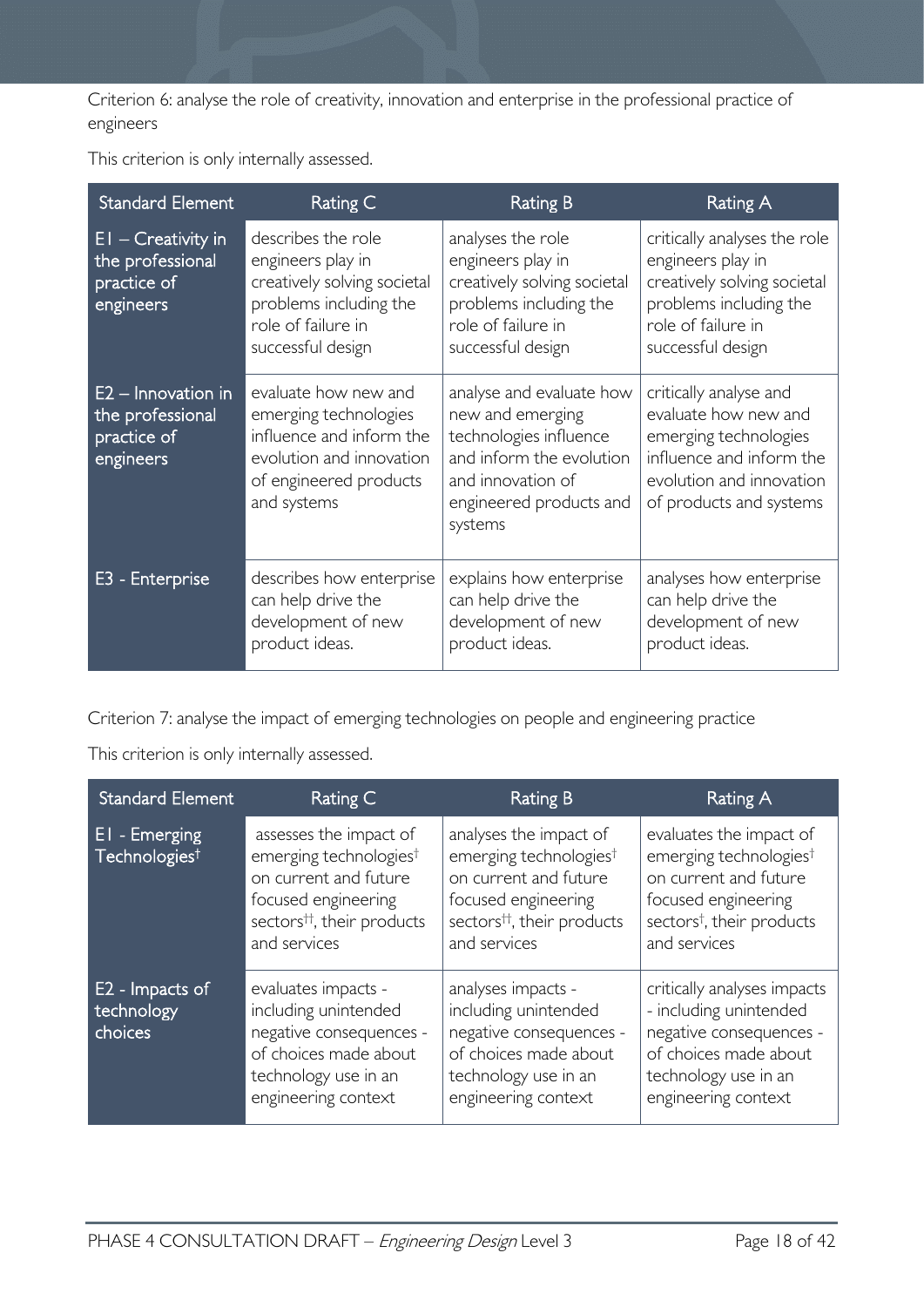| <b>Standard Element</b>         | Rating C                                                                          | Rating B                                                                          | Rating A                                                                                     |
|---------------------------------|-----------------------------------------------------------------------------------|-----------------------------------------------------------------------------------|----------------------------------------------------------------------------------------------|
| E3 - Circular<br><b>Economy</b> | explains the role of<br>circular economy in<br>sustainable engineering<br>design. | analyses the role of<br>circular economy in<br>sustainable engineering<br>design. | critically analyses the role<br>of circular economy in<br>sustainable engineering<br>design. |

† emerging technologies may include but are not limited to; artificial intelligence (AI), robotics, the internet of things (IoT), automation, materials science, digital fabrication

††future focused engineering sectors e.g. space colonisation, nanotechnology, robotics and biomimicry, biomedical advances

Criterion 8: analyse the interrelationships between engineering projects and society\*

This criterion is both internally and externally assessed.

| <b>Standard Element</b>                                                    | <b>Rating C</b>                                                                                                                                                                                                       | <b>Rating B</b>                                                                                                                                                                               | Rating A                                                                                                                                                                                       |
|----------------------------------------------------------------------------|-----------------------------------------------------------------------------------------------------------------------------------------------------------------------------------------------------------------------|-----------------------------------------------------------------------------------------------------------------------------------------------------------------------------------------------|------------------------------------------------------------------------------------------------------------------------------------------------------------------------------------------------|
| $EI - Learning$<br>from existing<br>products and<br>practice               | assesses engineered<br>products to identify<br>factors that influence<br>their evolution over time<br>and identifies how these<br>factors influence design<br>decisions to offer<br>continuous product<br>enhancement | analyses engineered<br>products and describes<br>factors that influence<br>product evolution over<br>time, describing how<br>these factors inform<br>design decisions to<br>enable innovation | evaluates the factors that<br>influence and inform the<br>evolution and innovation<br>of engineered products<br>and systems and<br>describes applications for<br>innovation in own<br>projects |
| $E2 - Social$ ,<br>ethical, economic<br>and environmental<br><b>Issues</b> | explains social, ethical,<br>economic and<br>environmental issues<br>related to technology,<br>materials selected,<br>processes used and<br>solution design                                                           | analyses social, ethical,<br>economic and<br>environmental issues<br>related to technology,<br>materials selected,<br>processes used and<br>solution design                                   | critically analyses social,<br>ethical, economic and<br>environmental issues<br>related to technology,<br>materials selected,<br>processes used and<br>solution design                         |
| E3 - Professional<br><b>Standards</b>                                      | identifies the impact of<br>professional standards+<br>on ethics in engineering<br>design practice and<br>consumer rights.                                                                                            | describes the impact of<br>professional standards <sup>†</sup><br>on ethics in engineering<br>design practice and<br>consumer rights.                                                         | analyses the impact of<br>professional standards <sup>†</sup><br>on ethics in engineering<br>design practice and<br>consumer rights.                                                           |

† professional standards may include but are not limited to: intellectual property (IP), registered designs, registered trademarks, copyright, design rights and patents, codes of conduct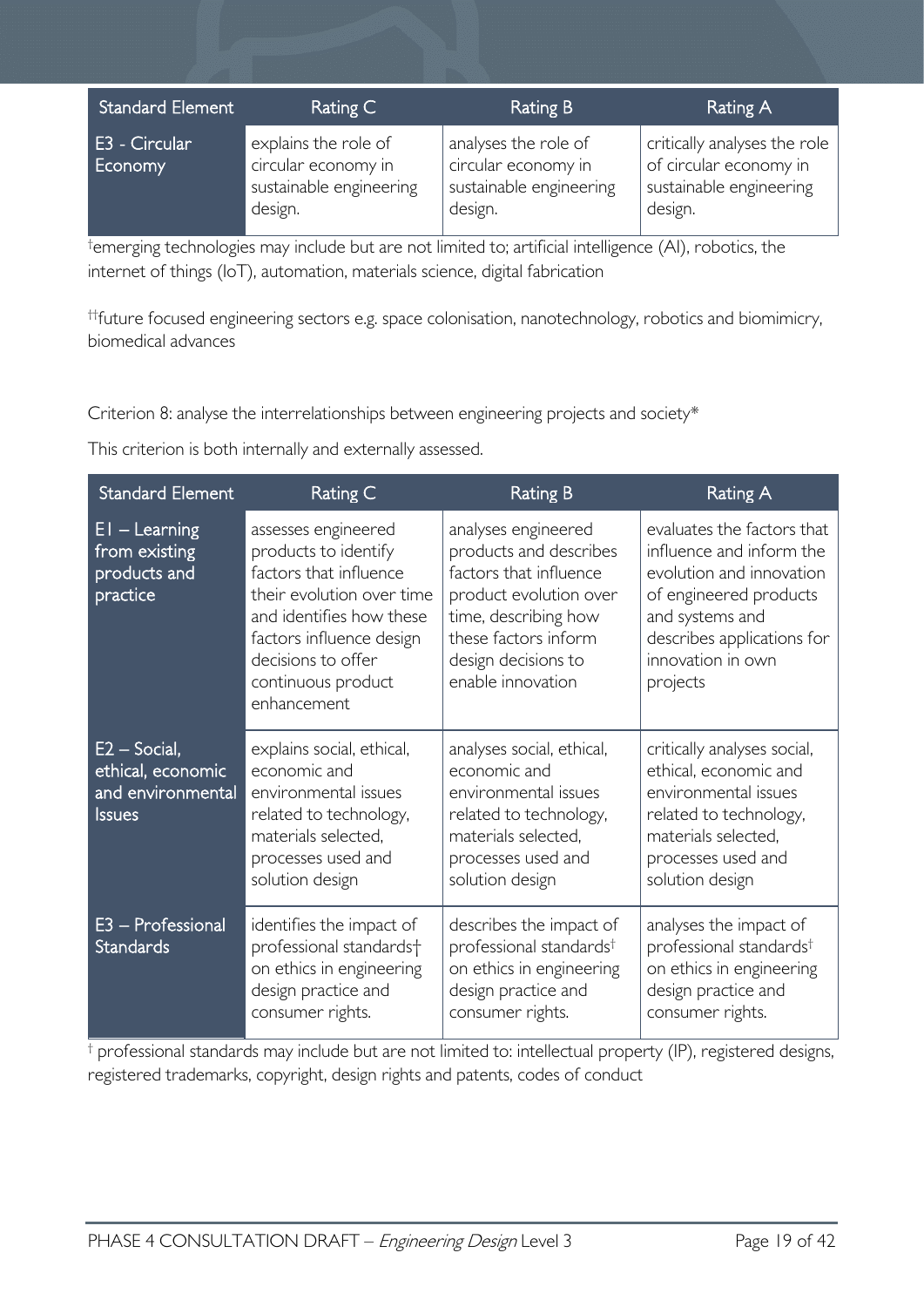### <span id="page-19-0"></span>Quality Assurance

• This will be determined by TASC at time of accreditation.

# <span id="page-19-1"></span>Qualifications and Award Requirements

#### <span id="page-19-2"></span>Level 3

The final award will be determined by the Office of Tasmanian Assessment, Standards and Certification from 13 ratings (8 from the internal assessment, 5 from external assessment).

The minimum requirements for an award are as follows:

EXCEPTIONAL ACHIEVEMENT (EA) 10 'A' ratings, 3 'B' ratings (3 'A' ratings, 2 'B' ratings from external assessment)

HIGH ACHIEVEMENT (HA) 5 'A' ratings, 5 'B' ratings, 3 'C' ratings (1 'A' ratings, 3 'B' ratings, 1 'C' rating from external assessment)

COMMENDABLE ACHIEVEMENT (CA) 6 'B' ratings, 6 'C' ratings (2 'B' ratings, 3 'C' ratings from external assessment)

SATISFACTORY ACHIEVEMENT (SA) 11 'C' ratings (3 'C' ratings from external assessment)

PRELIMINARY ACHIEVEMENT (PA) 6 'C' ratings

A learner who otherwise achieves the ratings for a CA (Commendable Achievement) or SA (Satisfactory Achievement) award but who fails to show any evidence of achievement in one or more criteria ('z' notation) will be issued with a PA (Preliminary Achievement) award.

# <span id="page-19-3"></span>Course Evaluation

• This will be confirmed by time of accreditation.

### <span id="page-19-4"></span>Course Developer

This course has been developed by the Department of Education's Years 9 to 12 Learning Unit in collaboration with Catholic Education Tasmania and Independent Schools Tasmania.

# <span id="page-19-5"></span>Accreditation and Version History

• Details to be determined by TASC at time of accreditation.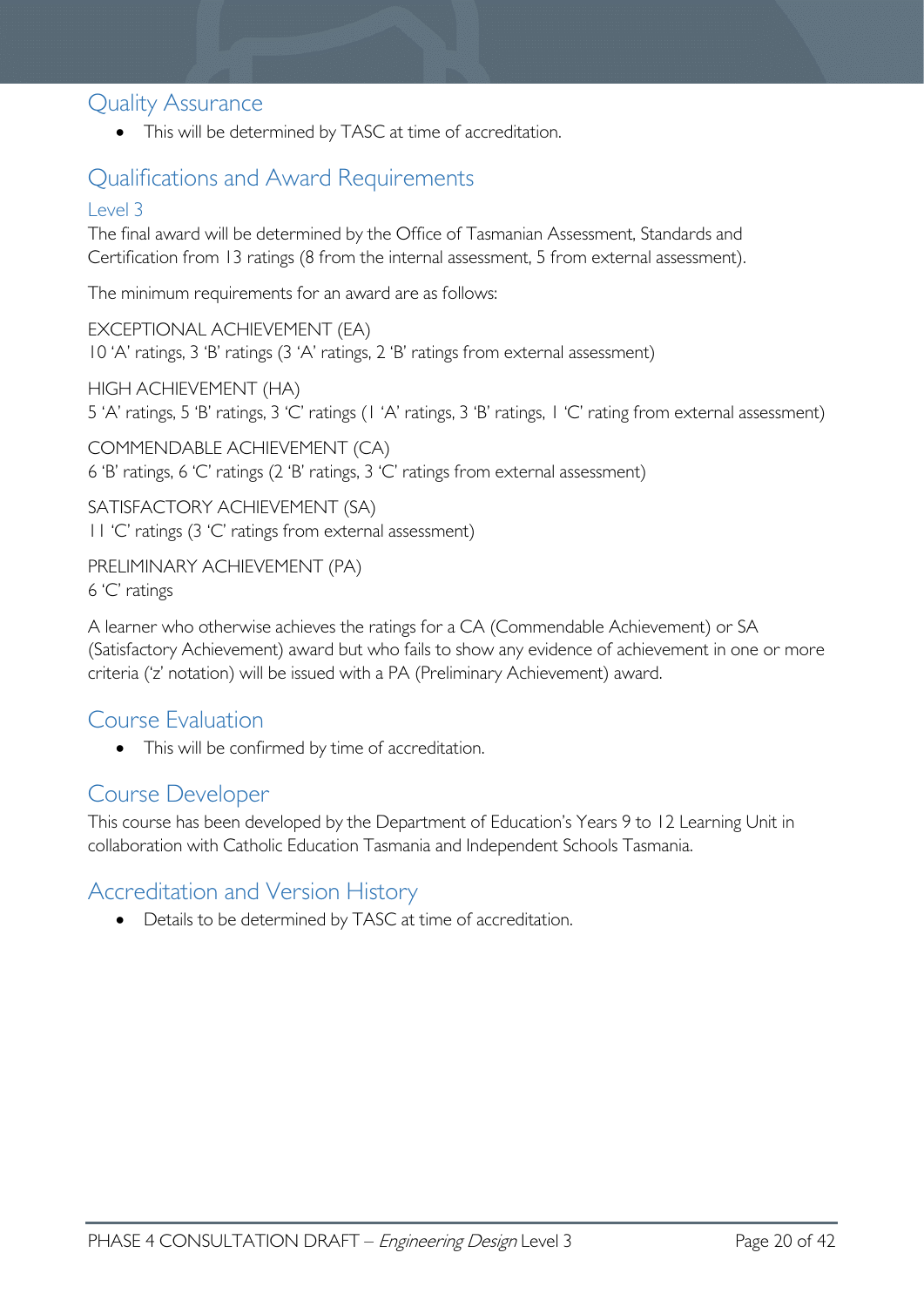# Appendix 1 - Line of Sight

| Learning Outcomes |         |                          |          |           |  |
|-------------------|---------|--------------------------|----------|-----------|--|
|                   | Content |                          |          |           |  |
|                   |         | <b>Work Requirements</b> |          |           |  |
|                   |         |                          | Criteria |           |  |
|                   |         |                          |          | Standards |  |
|                   |         |                          |          |           |  |

<span id="page-20-0"></span>

| Learning Outcomes                                                                   | Course Content | Work                     | Criteria  | Standards      | General           |
|-------------------------------------------------------------------------------------|----------------|--------------------------|-----------|----------------|-------------------|
|                                                                                     |                | Requirements             |           |                | Capabilities (GC) |
| apply design and systems thinking to effectively apply a process to<br>$\mathbf{L}$ | Module 1, 2, 3 | Module 1, 2, 3           | $C$   $*$ | $E$ 1, 2, 3, 4 | GC:               |
| empathise, define and ideate in response to an engineering design                   |                |                          |           |                | 国盟大会              |
| brief*                                                                              |                |                          |           |                | 44                |
| select and apply appropriate engineering methodologies in the<br>2.                 | Module 1, 2, 3 | Module 1, 2, 3           | $C2*$     | $E$ 1, 2, 3, 4 | GC:               |
| development of prototypes*                                                          |                |                          |           |                | 目闘:(              |
|                                                                                     |                |                          |           |                | 4                 |
| initiate, implement and monitor project management strategies<br>3.                 | Module 1, 2, 3 | Module 1, 2, $3 \mid C3$ |           | $E$ 1, 2, 3, 4 | GC:               |
|                                                                                     |                |                          |           |                | 冒關味藥              |
|                                                                                     |                |                          |           |                |                   |
| apply a process to test, evaluate and refine engineered solutions<br>4.             | Module 1, 2, 3 | Module 1, 2, 3           | $C4*$     | $E$ 1, 2, 3, 4 | GC:               |
| against success criteria*                                                           |                |                          |           |                | 冒<br>開まで          |
|                                                                                     |                |                          |           |                |                   |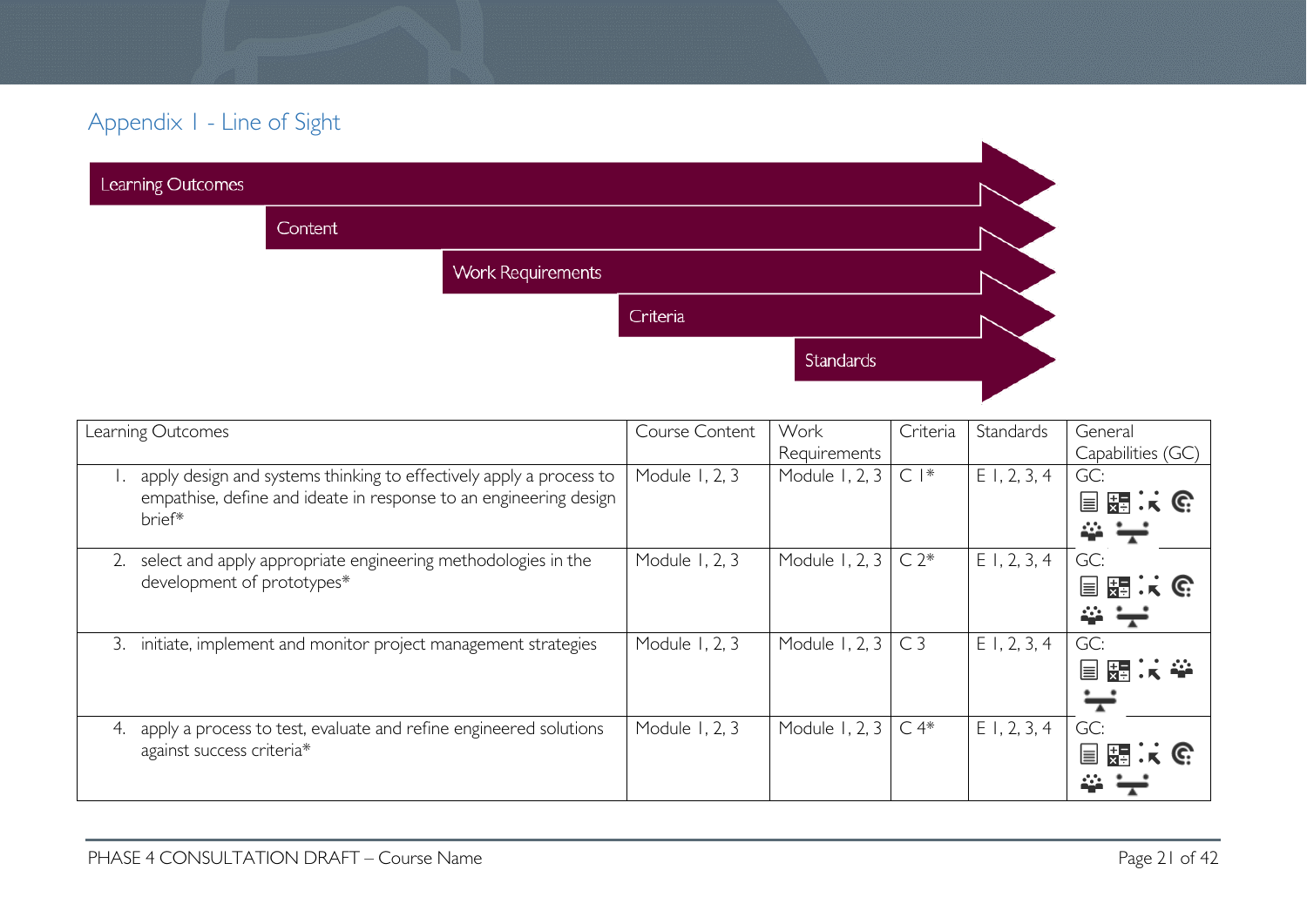| Learning Outcomes                                                    | Course Content | Work           | Criteria       | Standards       | General                             |
|----------------------------------------------------------------------|----------------|----------------|----------------|-----------------|-------------------------------------|
|                                                                      |                | Requirements   |                |                 | Capabilities (GC)                   |
| communicate ideas, concepts and design solutions using a range<br>5. | Module 1, 2, 3 | Module 1, 2, 3 | $C5*$          | $E$ 1, 2, 3, 4, | GC:                                 |
| of communication strategies and conventions*                         |                |                |                |                 | $\frac{1}{2}$ in $\frac{1}{2}$<br>Ħ |
|                                                                      |                |                |                |                 |                                     |
| describe and analyse the role of creativity, innovation, and<br>6.   | Module         | Module         | C <sub>6</sub> | E1, 2, 3        | GC:                                 |
| enterprise in the professional practice of engineers                 |                |                |                |                 | 開入で<br>$\equiv$                     |
|                                                                      |                |                |                |                 |                                     |
| demonstrate knowledge and understanding of developments in<br>7.     | Module 2       | Module 2       | $C$ 7          | E1, 2, 3        | GC:                                 |
| technology and an appreciation of their influence on people and      |                |                |                |                 | $\equiv$<br>開味で                     |
| engineering practice                                                 |                |                |                |                 |                                     |
| demonstrate knowledge and understanding of ethical, legal,<br>8.     | Module 3       | Module 3       | $C8*$          | E1, 2, 3        | GC:                                 |
| economic, and/or sustainability issues related to an engineered      |                |                |                |                 | $\equiv$                            |
| solution*                                                            |                |                |                |                 |                                     |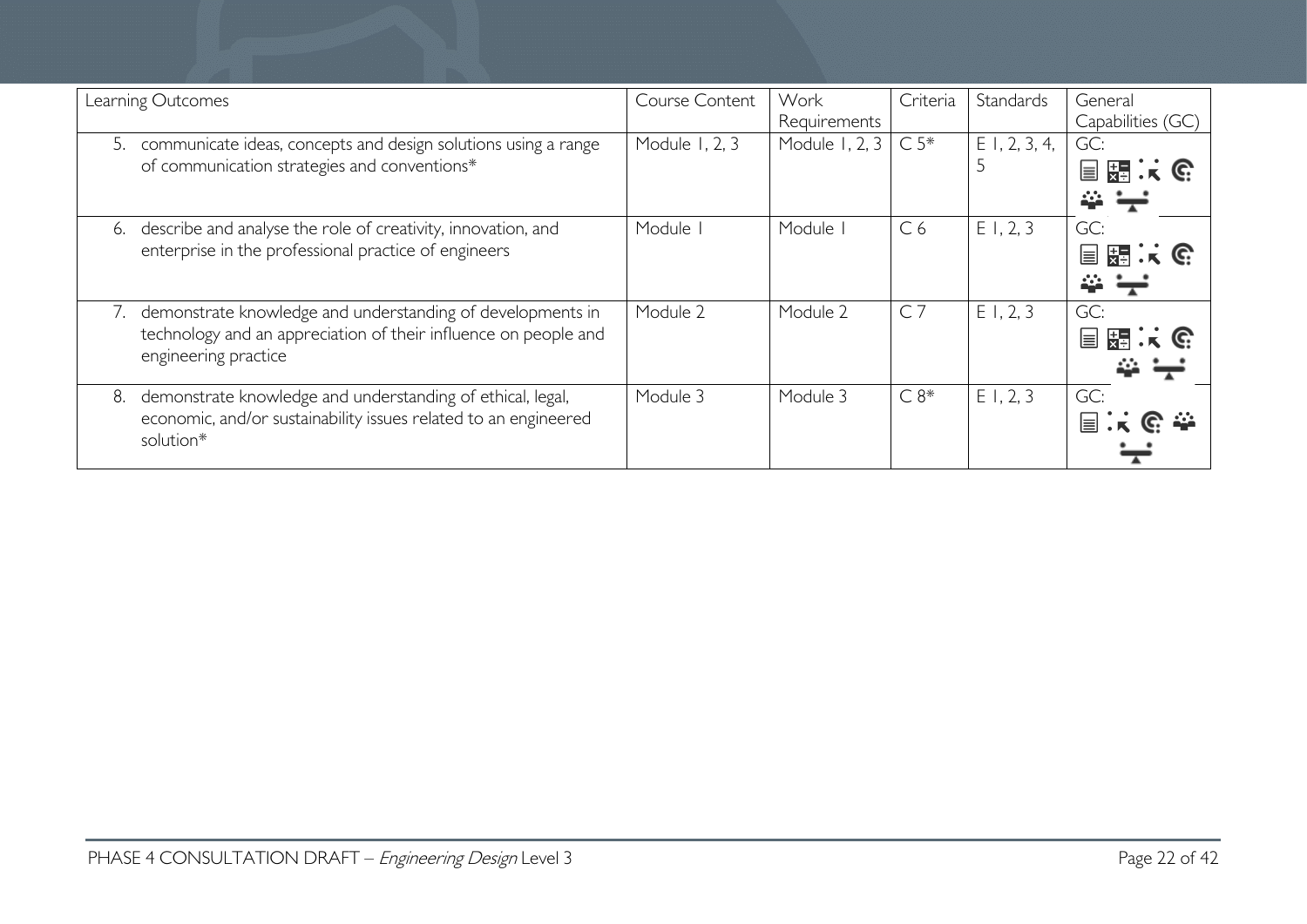# <span id="page-22-0"></span>Appendix 2 - Alignment to Curriculum Frameworks

#### Progression from the F-10 Australian Curriculum: Science

As a STEM discipline, this course component provides a progression to develop student understanding and skills from both subjects within the F-10 Australian Curriculum: Technologies curriculum:

- Design and Technologies
- Digital Technologies

alongside further developing student understanding and skills from F-10 Australian Curriculum: Science and Mathematics Curricula.

# <span id="page-22-1"></span>Appendix 3 - Work Requirements

<span id="page-22-2"></span>Module 1 Work Requirements Specifications

Focus Area: Professional Studies

#### Title of Work Requirement: Rapid Prototype and Design Pitch

Mode /Format: Project/Performance

Description: Plan, build, user test and share an innovative prototype in response to a design brief.

Size: A recommended maximum of 9-minutes multimodal

Timing: Complete prior to commencing Module 3

#### External agencies: Audience

#### Relevant Criterion/criteria:

- Criterion I: elements I, 2 and 4
- Criterion 2: all standard elements
- Criterion 3: element 1
- Criterion 4: element |
- Criterion 5: all elements
- Criterion 6: all elements

Relationship to External Assessment: Internal assessment

Focus Area: Professional Studies

Title of Work Requirement: Design Journal and Prototyping

#### Mode /Format: Minor project

Description: Design and production of an engineered solution to a specified real-world project brief as provided by the course provider.

There is flexibility in this work requirement for students to complete a single assessment task or a series of 3 smaller, discrete sections to form the task.

Throughout this area of study, learners apply skills in documentation and communication. They will record the creation of an engineering solution through a production diary or equivalent (eg blog), that includes: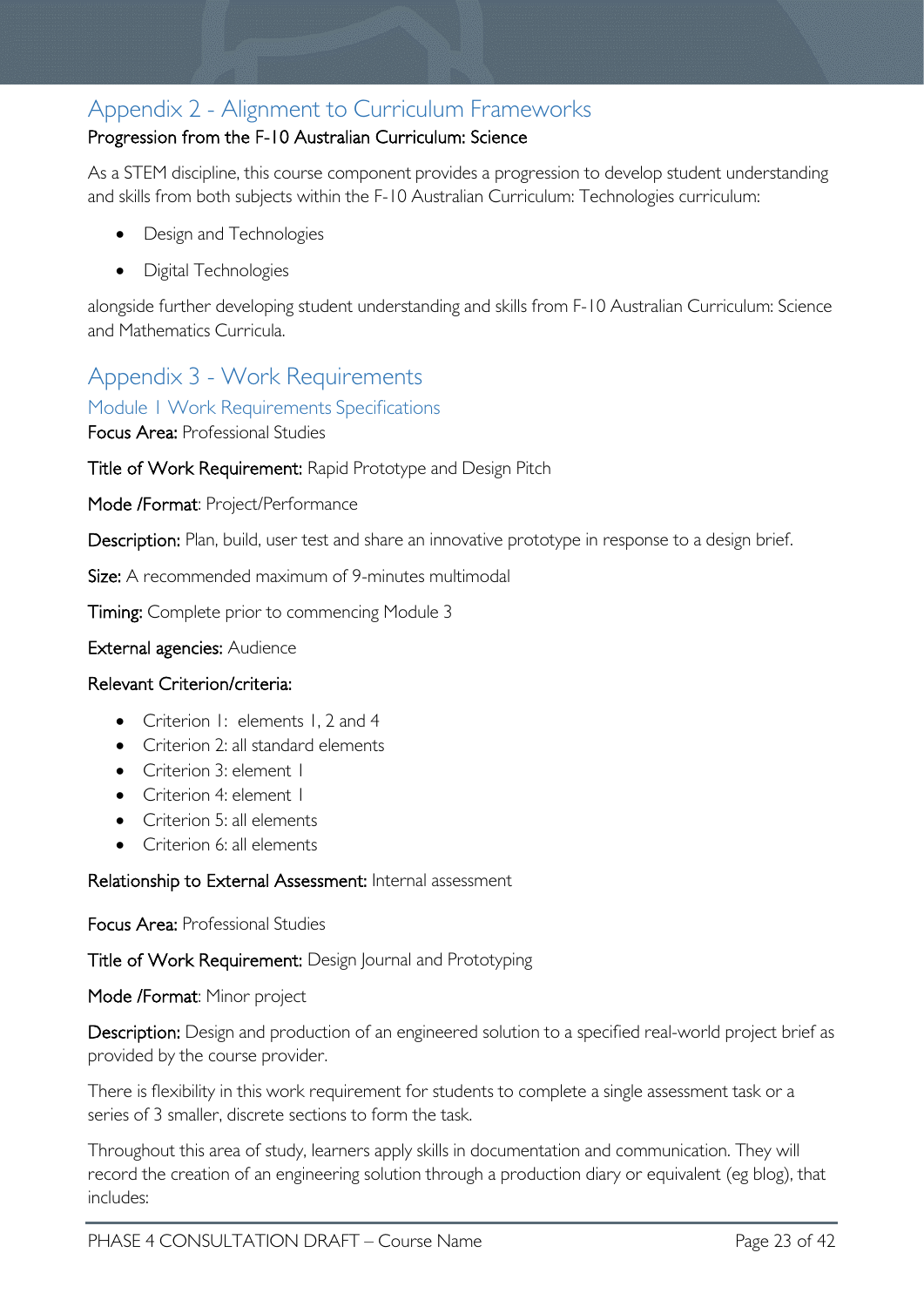- the original brief
- evidence of project management strategies
- the initial research
- initial designs and thoughts on a solution
- prototyping and appropriate testing
- final analysis of prototype for effectiveness.
- brief reflection on goals and learning.

This is to be presented in an appropriate format including evidence of design development though sketching and annotated photos of production process and documentation of testing processes.

Size: Recommendation of 800-1000 words or multimodal equivalent. Includes sketches, drawings and annotated diagrams and images.

Work requirements do not exclude other assessment opportunities and students may undertake multiple minor systems design challenges within this module.

Timing: Complete prior to commencing Module 3

#### External agencies: None specified

- Relevant Criterion/criteria: Criterion 1: all standard elements
- Criterion 2: all standard elements
- Criterion 3: all standard elements
- Criterion 4: elements 1, 2, and 3
- Criterion 5: all standard elements
- Criterion 6: element I

Relationship to External Assessment: Internal assessment

#### <span id="page-23-0"></span>Module 2 Work Requirements Specifications

Focus Area: Professional Studies

#### Title of Work Requirement: Case Study

Mode /Format: Extended response

Description: Students respond to real world or hypothetical case study/studies relating to the impact of emerging technologies on people and engineering practice. Analyse the interrelationships between engineering projects and society.

Size: A written response such as a report or essay will be between 1000-1500 words in total or 6-9 min multi-modal presentation.

Timing: Complete prior to commencing Module 3

External agencies: None specified

#### Relevant Criterion/criteria:

- Criterion 3: element 1
- Criterion 5: elements 3.4 and 5
- Criterion 7: all standard elements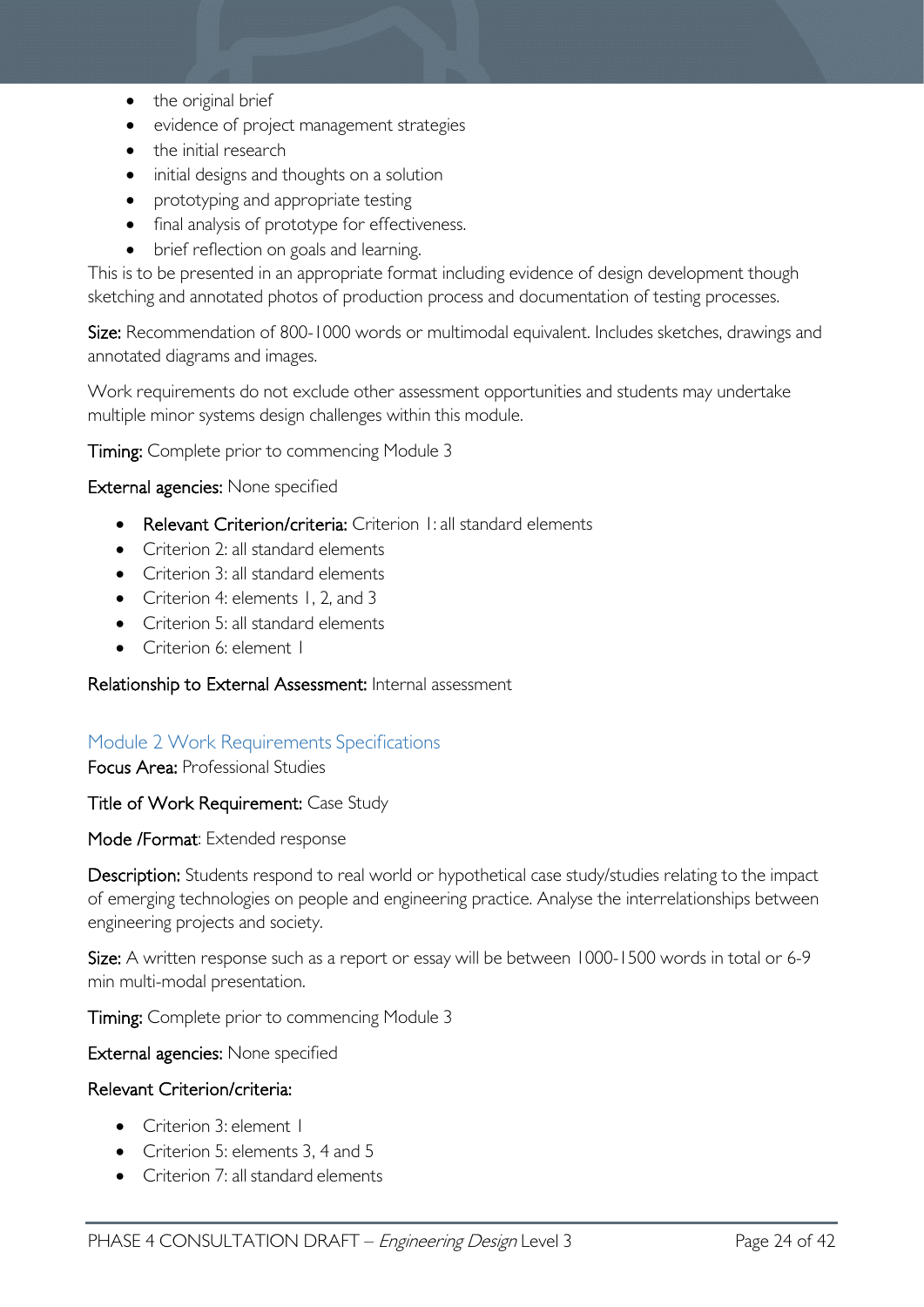#### Focus Area: Professional Studies

#### Title of Work Requirement: Design and Solution

#### Mode /Format: Project

Description: Design and production of an engineered solution to a brief addressing an emerging need, as provided by the course provider.

There is flexibility in this work requirement for students to complete a single assessment task or a series of 3 smaller, discrete sections to form the task.

Throughout this area of study, learners apply skills in documentation and communication. They will record the creation of an engineering solution through a production diary or equivalent (eg a folio or blog), that includes:

- the original brief
- evidence of project management strategies
- the initial research
- initial designs and thoughts on a solution
- prototyping and appropriate testing
- final analysis of product for effectiveness.

This is to be presented in an appropriate format including evidence of design development though sketching and annotated photos of production process and documentation of testing processes.

Size: The size, complexity and scale of the engineering solution will be appropriate to a guided figure of 20-30-hours for this module.

Timing: Complete prior to commencing Module 3 External agencies: Access to peers, focus groups, community stakeholders or experts.

#### Relevant Criterion/criteria:

- Criterion I: all standard elements
- Criterion 2: all standard elements
- Criterion 3: all standard elements
- Criterion 4: all standard elements
- Criterion 5: all standard elements

#### Relationship to External Assessment: Internal assessment

#### <span id="page-24-0"></span>Module 3 Work Requirements Specifications

Focus Area: Professional Studies Title of Work Requirement: Learner Project folio Mode /Format: Extended Engineering Design Project Description:

Learners will replicate a professional paradigm by:

• following an engineering design process to produce an engineered solution and engineering report (external)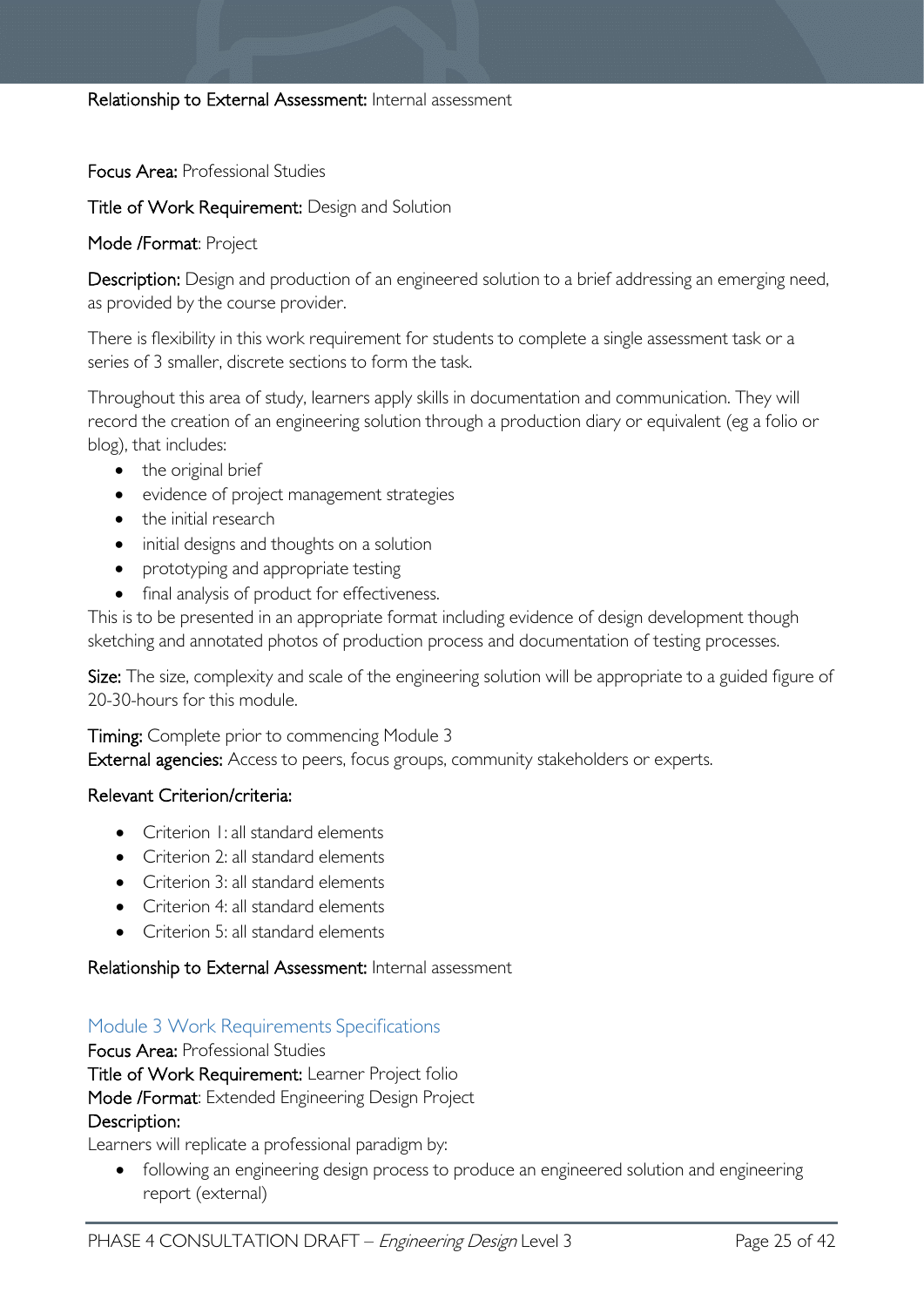• demonstrating reflective practice – design journal (internal).

Initial Proposal (internal) 300–400 words

- identified engineering design problem
- background research to inform design brief
- work plan (timeline/risk mitigation/role allocation)
- Pitch/presentation.

External Component 1 - Engineering Report (external)

- Title Page
	- The title page must include:
		- the project title and candidate's TASC ID number
		- project team details (TASC ID numbers) if relevant.
- Design Brief

The design brief includes analysis of an engineering design problem and background information connected to the identified need of the project's design intention:

- statement of problem(s)
- description of main aims(s) and objectives(s)
- the potential user, target audience or intended client
- constraints, and limitations
- identification of success criteria
- Production Proposal
	- The production proposal includes:
		- design specifications
		- resource requirements (materials, components, tools, equipment, etc)
		- risk assessment
		- budget/costing
		- identification of potential collaborations
- Research Analysis

This is an integral part of the engineering design process. Research provides a window to essential information about important aspects of the brief, the investigation of materials and components and existing solutions that guide the functional intentions, understanding of professional standards, identify the STEM concepts and processes to inform the design development of the project.

This includes:

- review of previous work/research and relationship to current project
- evidence of stakeholder engagement
- technological, scientific and mathematical concepts to interpret problems and to inform and support decisions
- identification of professional standards in relation to ethics in engineering design practice and consumer rights
- social, ethical, economic and environmental issues related to technology, materials selected, processes used, and solution design
- Design Development: The design development must include articulation of the engineering design process (diagrams, sketches, photographs, annotations)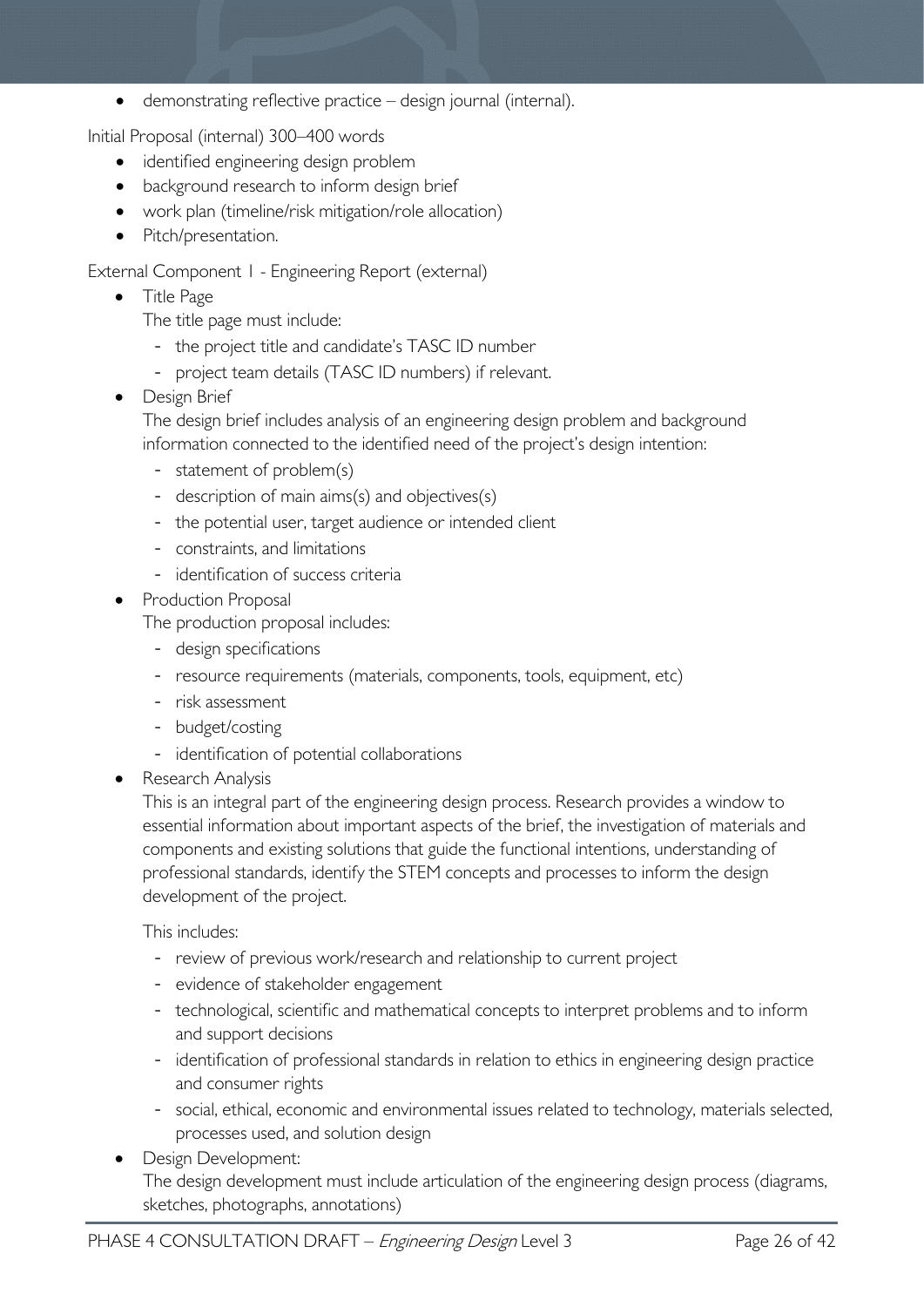- ideation
- consideration of alternative solutions and reasons for selection
- production drawings and plans
- Design Production

The design production must include:

- photographs/screen grabs and supportive annotations that explain the project production process used to generate your design context. This will help to prove the project is the student's original work
- prototype(s) development and selection.
- testing methods and/or methods for obtaining stakeholder feedback:
	- o testing methodology/experimental design
	- o evidence of data collection and data analysis.
- description of how prototyping and testing are to be used to articulate the positive and negative aspects of each when assessed against the design brief and needs.
- refinement of solution
- Final Engineered Design Resolved engineered solution (product, service, environment) The final design should be a suitably resolved engineering design solution that addresses the project's success criteria. The final design should include:
	- annotated photos
	- video file (voice over or annotation of key features)
- Evaluation and recommendations
	- This section should include:
		- evaluation against project's stated purpose and needs
		- reflection on what has been achieved and also what may not have been achieved
		- recommendations for further research/testing/improvements/redesign.
- References

This section should include:

- all in-text referencing
- a reference list.

Reflective Journal (internal)- demonstrating how the learner:

- monitored the effectiveness of the plans for their inquiry using appropriate strategies (eg developing criteria to measure effective implementation, checking progress according to a timeline, providing progress reports on action taken and decisions made during the process)
- addressed problems encountered
- analysed how perspectives were shaped by the sources of information used
- reflected on the effectiveness of the collaborative strategies used in planning and implementing the inquiry
- evaluated the effectiveness of the inquiry including research sources, methods, findings and plans and revised plans as problems arose.

The reflective journal serves an important function. The journal assists with ongoing support and supervision and is a formal record enabling authentication of the learner's work. The journal documents the result of collaborative work, reflecting the importance of teamwork to successful engineering projects. It may be maintained in print or electronic form. All items in the journal must be dated and legible.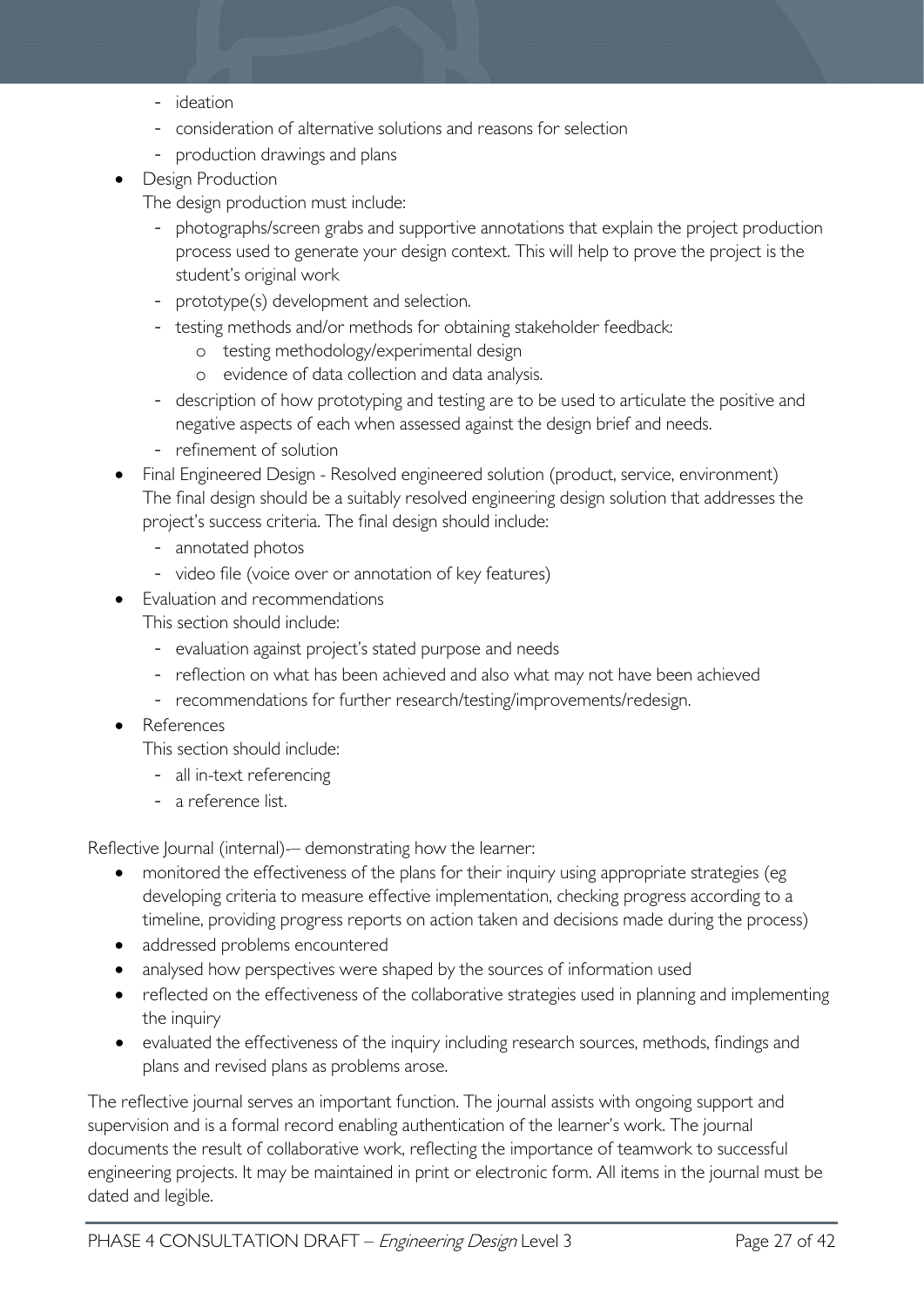#### Size:

Internal

- Proposal 750–1000 words or multimodal equivalent
- Reflective journal 1000–1500 words or multimodal equivalent

#### External

• Folio - Maximum of 40 A4 equivalent pages (includes research, evidence of planning, concept sketches with annotations, photographs, charts/diagrams, etc) no larger than 100 megabytes in total size and including a research essay (1500 -2000 words).

Timing: Maximum 50 hours of dedicated class time including internal and external components

External agencies: Access to peers, focus groups, community stakeholders or experts.

#### Relevant Criterion/criteria:

- Criterion 1: all standard elements
- Criterion 2: elements 1, 2 and 4
- Criterion 3: all standard elements
- Criterion 4: all standard elements
- Criterion 5: all standard elements
- Criterion 8: all standard elements

# <span id="page-27-0"></span>Appendix 4 – General Capabilities and Cross-Curriculum Priorities

Learning across the curriculum content, including the cross-curriculum priorities and general capabilities, assists students to achieve the broad learning outcomes defined in the Alice Springs (Mparntwe) Education Declaration (December 2019).

#### General Capabilities:

The general capabilities play a significant role in the Australian Curriculum in equipping young Australians to live and work successfully in the twenty-first century.

In the Australian Curriculum, capability encompasses knowledge, skills, behaviours and dispositions. Students develop capability when they apply knowledge and skills confidently, effectively and appropriately in complex and changing circumstances, in their learning at school and in their lives outside school.

The general capabilities include:

- Critical and creative thinking  $\mathbb{C}$
- Ethical understanding  $\div$
- Information and communication technology capability  $\cdot\overline{\cdot}$
- Intercultural understanding •
- Literacy
- Numeracy  $\frac{1}{2}$
- Personal and social capability  $\ddot{\ddot{\bullet}}$

#### Cross-Curriculum Priorities:

Cross-curriculum priorities enable students to develop understanding about and address the contemporary issues they face, for their own benefit and for the benefit of Australia as a whole. The priorities provide national, regional and global dimensions which will enrich the curriculum through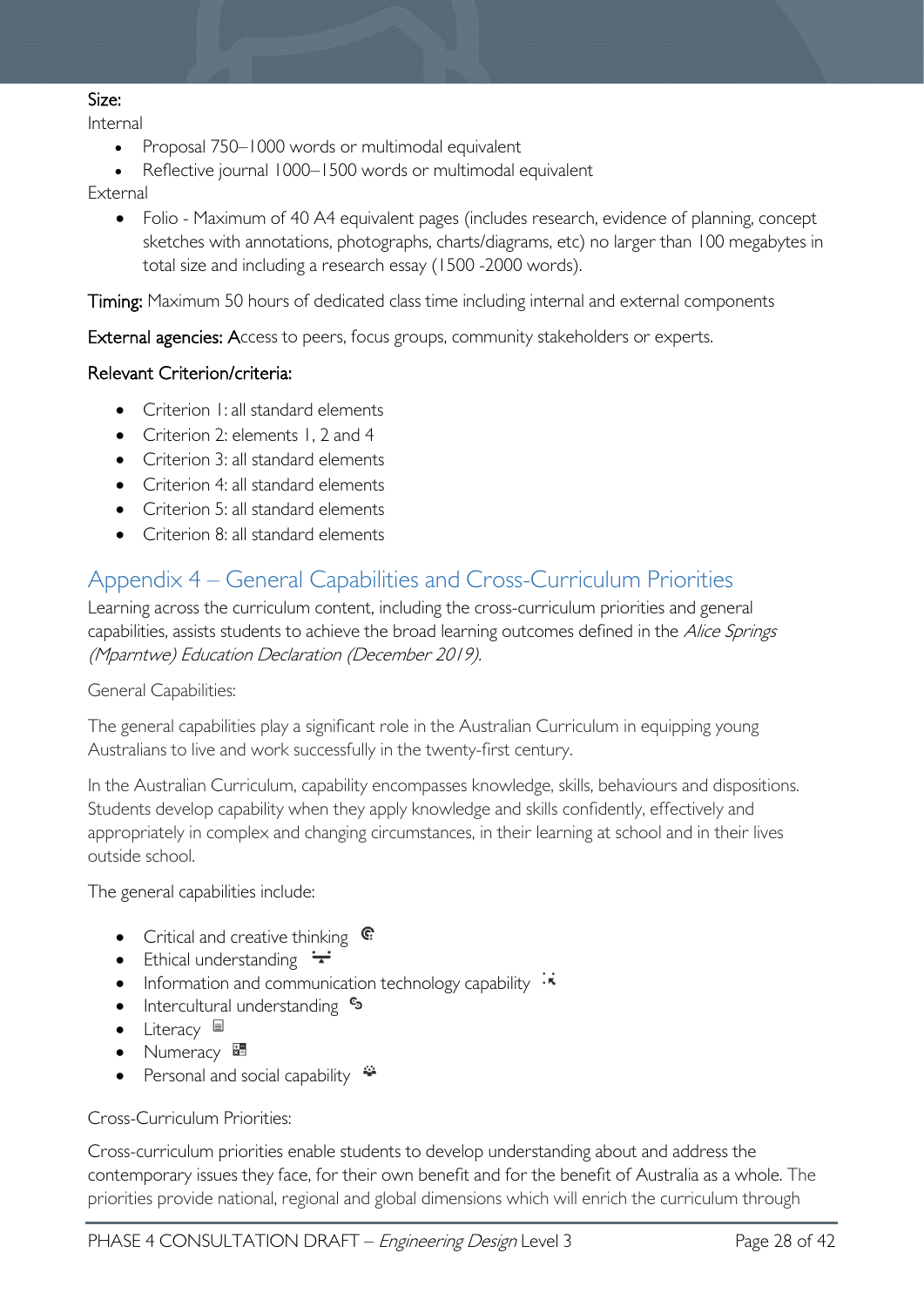development of considered and focused content that fits naturally within learning areas. Incorporation of the priorities will encourage conversations between students, teachers and the wider community.

The cross-curriculum priorities include:

- Aboriginal and Torres Strait Islander Histories and Cultures  $\mathcal *$
- Asia and Australia's Engagement with Asia  $^{\text{AA}}$
- Sustainability  $+$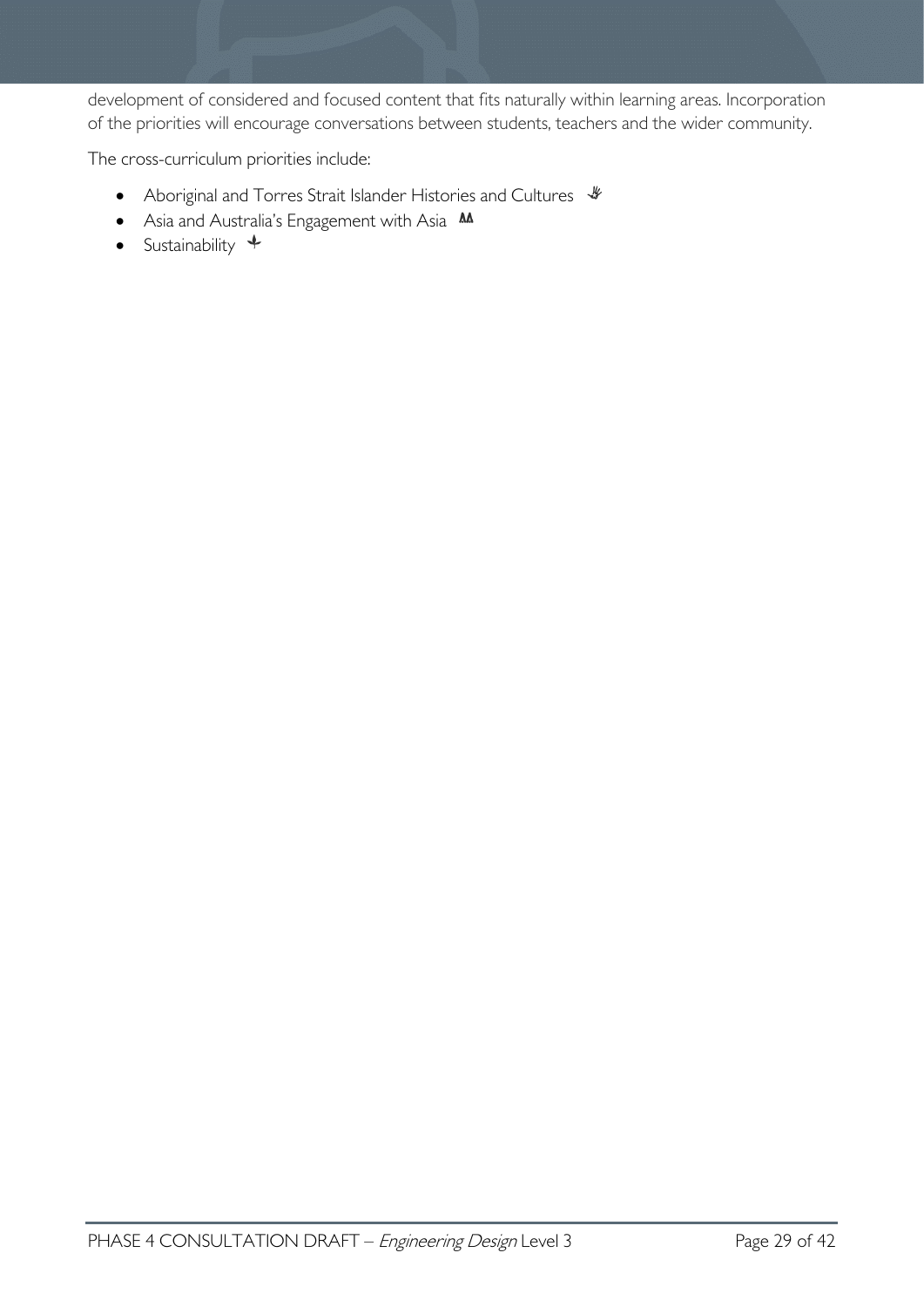# Appendix 5 – Glossary

<span id="page-29-0"></span>

| Term                            | Definition                                                                                                                                                                                                                                                                                                                                                                                                                                                                                          | Source Acknowledgement                                                                           | Course<br>Context          |
|---------------------------------|-----------------------------------------------------------------------------------------------------------------------------------------------------------------------------------------------------------------------------------------------------------------------------------------------------------------------------------------------------------------------------------------------------------------------------------------------------------------------------------------------------|--------------------------------------------------------------------------------------------------|----------------------------|
| analyse                         | identify components and the relationship between<br>them; draw out and relate implications                                                                                                                                                                                                                                                                                                                                                                                                          | Government of Western Australia<br>School Curriculum and Standards Authority<br>English Glossary | Assessme<br>nt             |
| artificial<br>intelligence (AI) | is the ability of machines to mimic human capabilities in<br>a way that we would consider 'smart. In conventional<br>computing, a programmer writes a computer program<br>that precisely instructs a computer what to do to solve<br>a particular problem. With AI, however, the<br>programmer instead writes a program that allows the<br>computer to learn to solve a problem by itself.                                                                                                          | https://www.digitaltechnologieshub.edu.au/teachers/topics/artificia<br>l-intelligence            | Module 2                   |
| automation                      | is the creation and application of technologies to<br>produce and deliver goods and services with minimal<br>human intervention. The implementation of automation<br>technologies, techniques and processes improve the<br>efficiency, reliability, and/or speed of many tasks that<br>were previously performed by humans.<br>Automation is being used in a number of areas such as<br>manufacturing, transport, utilities, defence, facilities,<br>operations and lately, information technology. | https://www.techopedia.com/definition/32099/automation                                           | Module 2                   |
| biomedical<br>engineering       | the application of engineering principles, practices, and<br>technologies to the fields of medicine and biology<br>especially in solving problems and improving care (as in<br>the design of medical devices and diagnostic equipment<br>or the creation of biomaterials and pharmaceuticals                                                                                                                                                                                                        | https://www.merriam-<br>webster.com/dictionary/biomedical%20engineering                          | Modules<br>$1, 2$ and<br>3 |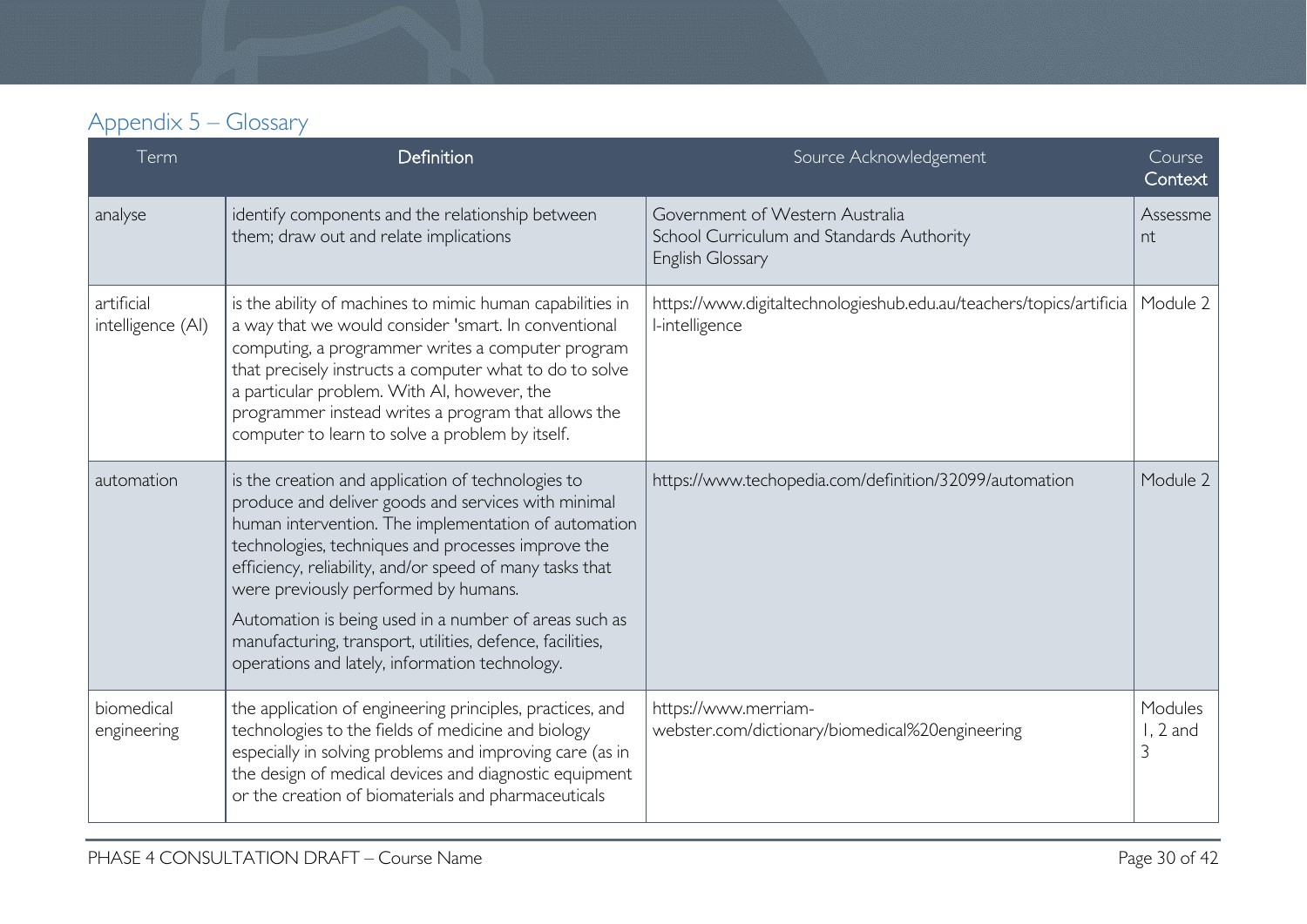| Term                | Definition                                                                                                                                                                                                                                                                                                                                                                            | Source Acknowledgement                                                          | Course<br>Context          |
|---------------------|---------------------------------------------------------------------------------------------------------------------------------------------------------------------------------------------------------------------------------------------------------------------------------------------------------------------------------------------------------------------------------------|---------------------------------------------------------------------------------|----------------------------|
| biomimicry          | inspiration of functions found in nature for use and<br>adaptation in the design of a product, service,<br>environment, or to solve human problems. For<br>example, Velcro fastening was inspired by small hooks<br>on the end of burr needles. Termite mounts that<br>maintain a constant temperature through air vents<br>inspired architects when designing cooling for buildings. | <b>VCAA</b>                                                                     | Modules<br>$1, 2$ and<br>3 |
| case study          | a descriptive analysis of a person, group, product or<br>event, which can be used to identify whether something<br>is possible                                                                                                                                                                                                                                                        | <b>BBC</b> Bitesize<br>https://www.bbc.co.uk/bitesize/guides/zk9g4qt/revision/2 | Module 2                   |
| circular<br>economy | a circular economy is based on the principles of<br>designing out waste and pollution, keeping products and<br>materials in use, and regenerating natural systems                                                                                                                                                                                                                     | What Is the circular economy? (ellenmacarthurfoundation.org)                    | Module 2                   |
| code of conduct     | the code of conduct for a group or organisation is an<br>agreement on rules of behaviour for the members of<br>that group or organisation                                                                                                                                                                                                                                             | https://www.collinsdictionary.com/dictionary/english/code-of-<br>conduct        |                            |
| collaboration       | working with others towards a shared goal                                                                                                                                                                                                                                                                                                                                             | OCR https://ocr.org.uk/Images/400187-terminology-guide.pdf                      | Modules<br>$1, 2$ and<br>3 |
| copyright           | the exclusive legal right to reproduce, publish, sell, or<br>distribute the matter and form of something (such as a<br>literary, musical, or artistic work)                                                                                                                                                                                                                           | https://www.merriam-webster.com/dictionary/copyright                            | Modules<br>1, 2, and<br>3  |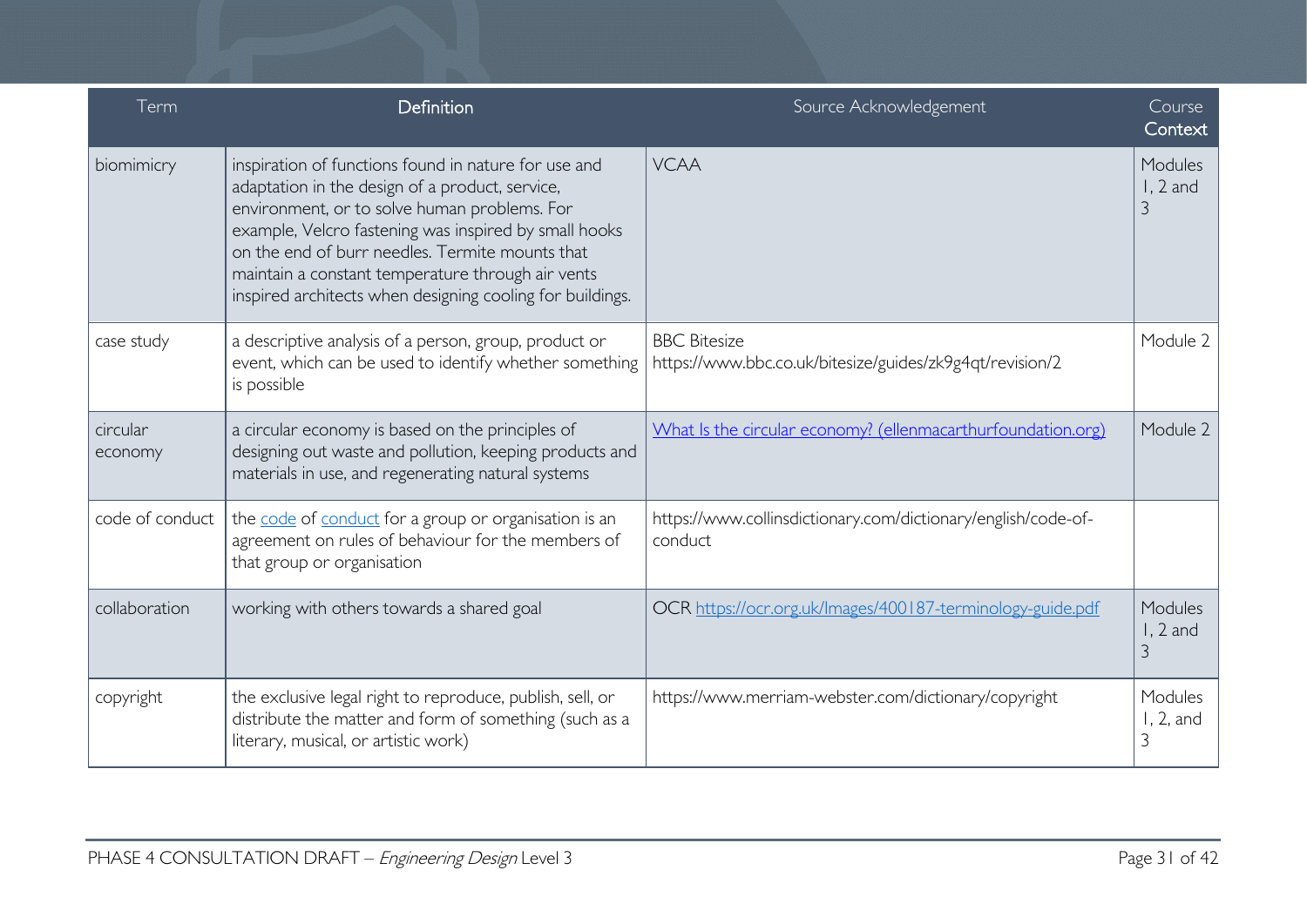| Term                                                   | Definition                                                                                                                                                                                                                                                                                                                               | Source Acknowledgement                                                                           | Course<br>Context          |
|--------------------------------------------------------|------------------------------------------------------------------------------------------------------------------------------------------------------------------------------------------------------------------------------------------------------------------------------------------------------------------------------------------|--------------------------------------------------------------------------------------------------|----------------------------|
| critically analyse                                     | adds a degree or level of accuracy, depth, knowledge<br>and understanding, logic, questioning, reflection and<br>quality to analyse/evaluate                                                                                                                                                                                             | Government of Western Australia<br>School Curriculum and Standards Authority<br>English Glossary | Assessme<br>nt             |
| define (as a<br>component of<br>the design<br>process) | mode of the design process about bringing clarity and<br>focus to the design space. In a word, the define mode is<br>sensemaking.                                                                                                                                                                                                        | Stanford                                                                                         | Modules<br>$1, 2$ and<br>3 |
| design brief                                           | a concise statement clarifying a <i>project</i> task and defining<br>a need or opportunity to be resolved after some<br>analysis, investigation and research. It usually identifies<br>users, criteria for success, constraints, available<br>resources and timeframe for a project and may include<br>possible consequences and impacts | <b>ACARA</b>                                                                                     | Modules<br>$1, 2$ and<br>3 |
| design challenge                                       | an integral part of educational content where students<br>have the opportunity to work on real-world challenges<br>in a collaborative, team-based environment, applying the<br>lessons learned to the technical problems of the<br>workplace                                                                                             | nasa.gov                                                                                         | Modules<br>$1, 2$ and<br>3 |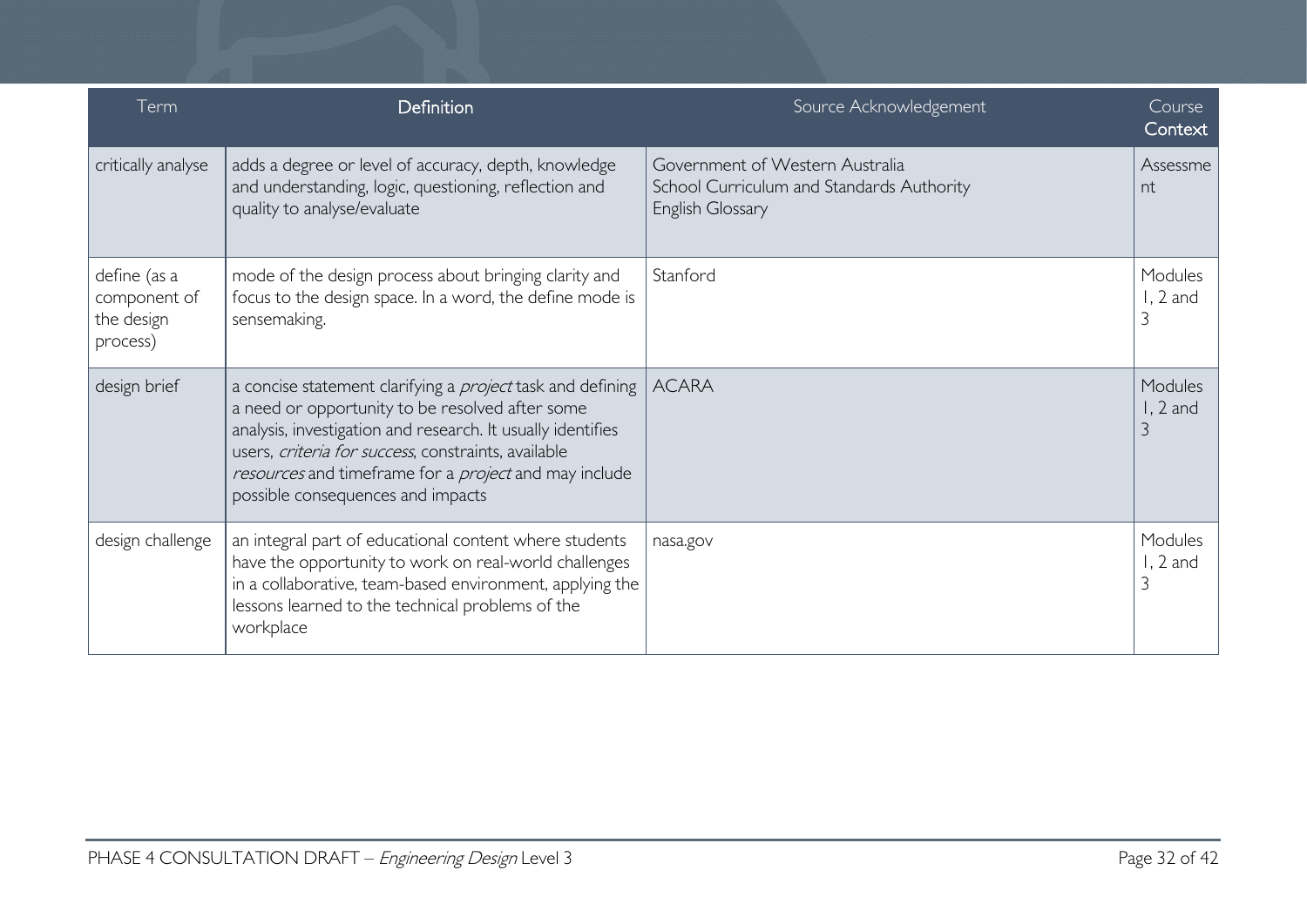| Term                 | Definition                                                                                                                                                                                                                                                                                                                                                                                                                                                             | Source Acknowledgement                                                             | Course<br>Context          |
|----------------------|------------------------------------------------------------------------------------------------------------------------------------------------------------------------------------------------------------------------------------------------------------------------------------------------------------------------------------------------------------------------------------------------------------------------------------------------------------------------|------------------------------------------------------------------------------------|----------------------------|
| design right         | a design right protects the overall visual appearance of<br>new and distinctive products.<br>The overall visual appearance can be a combination of<br>visual features including:<br>shape<br>$\bullet$<br>colour<br>configuration<br>pattern<br>ornamentation.<br>A design right aims to protect the visual appearance of<br>a whole product that:<br>has physical and tangible form<br>$\bullet$<br>is manufactured or handmade<br>is produced on a commercial scale. | https://www.ipaustralia.gov.au/designs/understanding-<br>designs/what-design-right |                            |
| design thinking      | use of strategies for understanding design problems and<br>opportunities, visualising and generating creative and<br>innovative ideas, and analysing and evaluating those<br>ideas that best meet the criteria for success and<br>planning                                                                                                                                                                                                                             | <b>ACARA</b>                                                                       | Modules<br>$1, 2$ and<br>3 |
| designed<br>solution | a product, service or environment that has been<br>created for a specific purpose or intention as a result of<br>design thinking, design processes and production<br>processes. See also engineered solution.                                                                                                                                                                                                                                                          | <b>ACARA</b>                                                                       | Modules<br>$1, 2$ and<br>3 |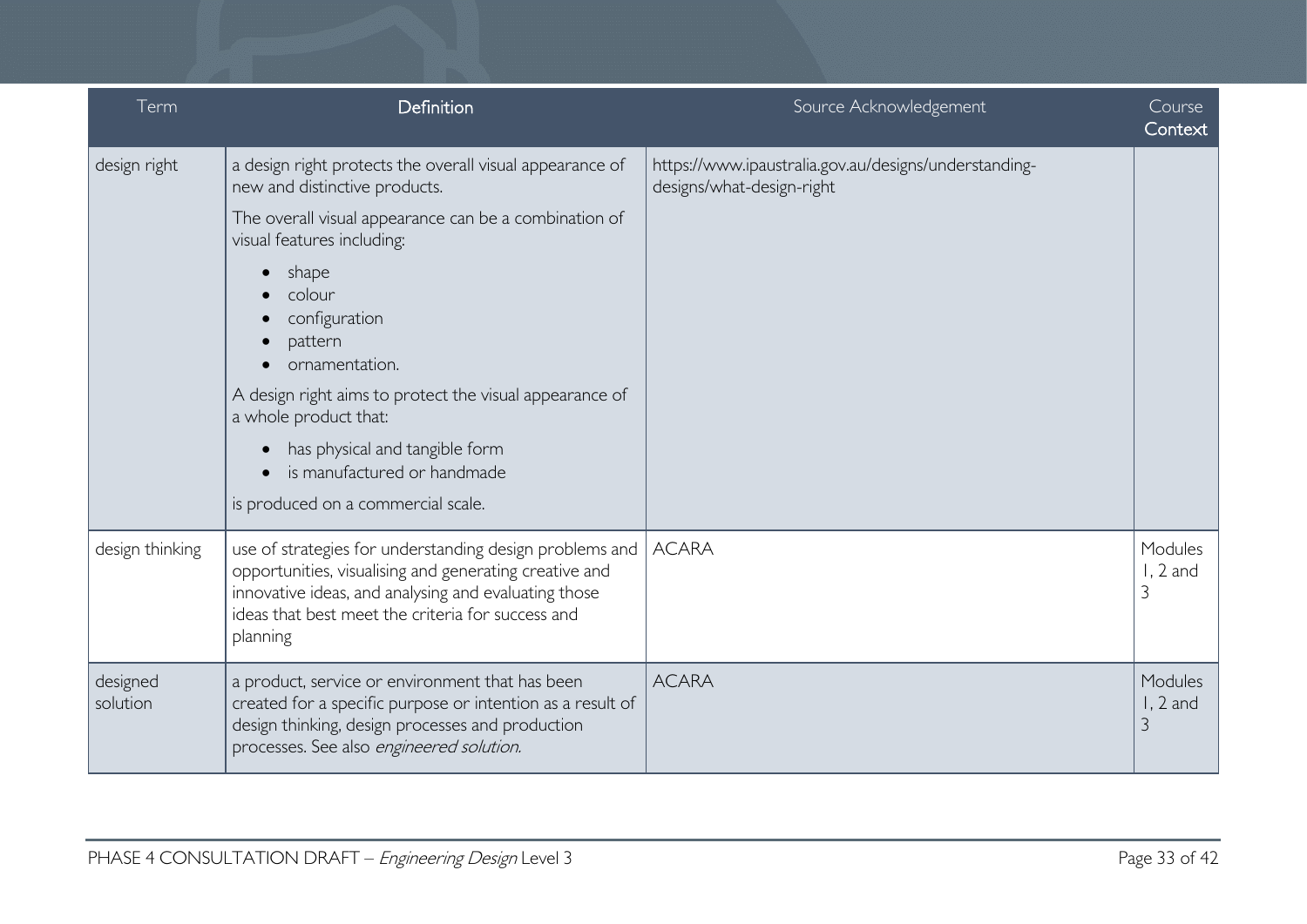| Term                     | Definition                                                                                                                                                                                                                                                                                                                                                                                                                                                                                                  | Source Acknowledgement                            | Course<br>Context          |
|--------------------------|-------------------------------------------------------------------------------------------------------------------------------------------------------------------------------------------------------------------------------------------------------------------------------------------------------------------------------------------------------------------------------------------------------------------------------------------------------------------------------------------------------------|---------------------------------------------------|----------------------------|
| design<br>specifications | a list of criteria your product needs to address. Using<br>the brief as a starting point for research, a specification<br>can be written when more facts are known.<br>Information needs to be found through research. The<br>statements need to be technical, measurable and<br>justified as this then allows them to be used to evaluate<br>the success of the prototype as it is being designed,<br>developed and manufactured through the iterative<br>design process.                                  | <b>BBC</b> bitesize - GCSE Edexcel                | Modules<br>$1, 2$ and<br>3 |
| designing                | a process that typically involves investigating and<br>defining; generating; producing and implementing;<br>evaluating; and collaborating and managing to create a<br>designed solution                                                                                                                                                                                                                                                                                                                     | <b>ACARA</b>                                      | Modules<br>$1, 2$ and<br>3 |
| digital fabrication      | digital fabrication is a type of manufacturing process<br>where the machine used is controlled by a computer.<br>The most common forms of digital fabrication are:<br>CNC Machining: where, typically, shapes are cut<br>out of wooden sheets — this is the main<br>technology used by OpenDesk products at the<br>moment<br>3D Printing: where objects are built up out of<br>layers of metal or plastic<br>Laser Cutting: where materials like metal are<br>$\bullet$<br>burnt or melted by a laser beam. | https://www.opendesk.cc/about/digital-fabrication | Modules<br>$1, 2$ and<br>3 |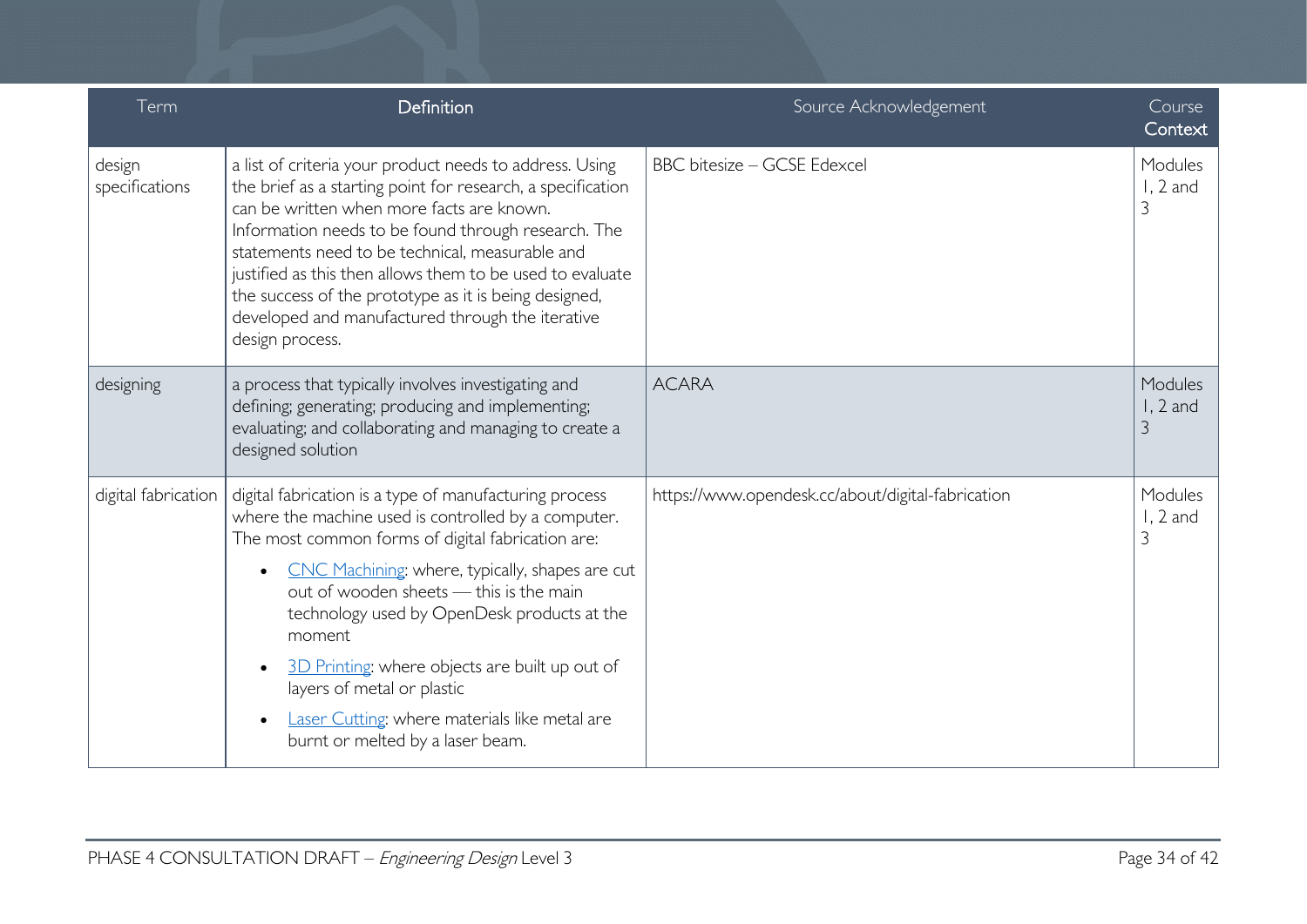| Term                                                                  | Definition                                                                                                                                                                                                                                                                                                                                        | Source Acknowledgement                                                                               | Course<br>Context                       |
|-----------------------------------------------------------------------|---------------------------------------------------------------------------------------------------------------------------------------------------------------------------------------------------------------------------------------------------------------------------------------------------------------------------------------------------|------------------------------------------------------------------------------------------------------|-----------------------------------------|
| empathy/empath<br>ise (as a<br>component of<br>the design<br>process) | the centrepiece of a human-centered design process.<br>The empathise mode is the work done to understand<br>people, within the context of a design challenge. It is the<br>designer's effort to understand the way people do<br>things and why, their physical and emotional needs, how<br>they think about world, and what is meaningful to them | Stanford                                                                                             | Modules<br>$1, 2$ and<br>3              |
| engineering                                                           | a practical application of scientific and mathematical<br>understanding and principles as a part of the process of<br>developing and maintaining solutions for an identified<br>need or opportunity                                                                                                                                               | <b>ACARA</b>                                                                                         | Modules<br>$1, 2$ and<br>3              |
| engineering<br>design process                                         | a series of steps used by engineering teams to guide<br>them as they develop new solutions, products or<br>systems. The process is cyclical and iterative. Also called<br>the engineering design cycle.                                                                                                                                           | Solving Everyday Problems Using the Engineering Design Cycle -<br><b>Activity - TeachEngineering</b> | <b>Modules</b><br>$1, 2$ and<br>3       |
| engineering<br>drawing                                                | technical drawings used to fully and clearly define<br>requirements for engineered items; their purpose is to<br>capture all the geometric features of a product or a<br>component and required for a manufacturer to<br>produce that component                                                                                                   | <u> QCAA – General Senior Syllabus – Engineering 2019</u>                                            | Modules<br>$1, 2$ and<br>$\mathcal{E}$  |
| engineered<br>solution                                                | a product, service or environment that has been<br>created for a specific purpose or intention as a result of<br>design thinking, design processes and production<br>processes. See also <i>designed solution</i> .                                                                                                                               | <b>ACARA</b>                                                                                         | Modules<br>$1, 2$ and<br>$\overline{3}$ |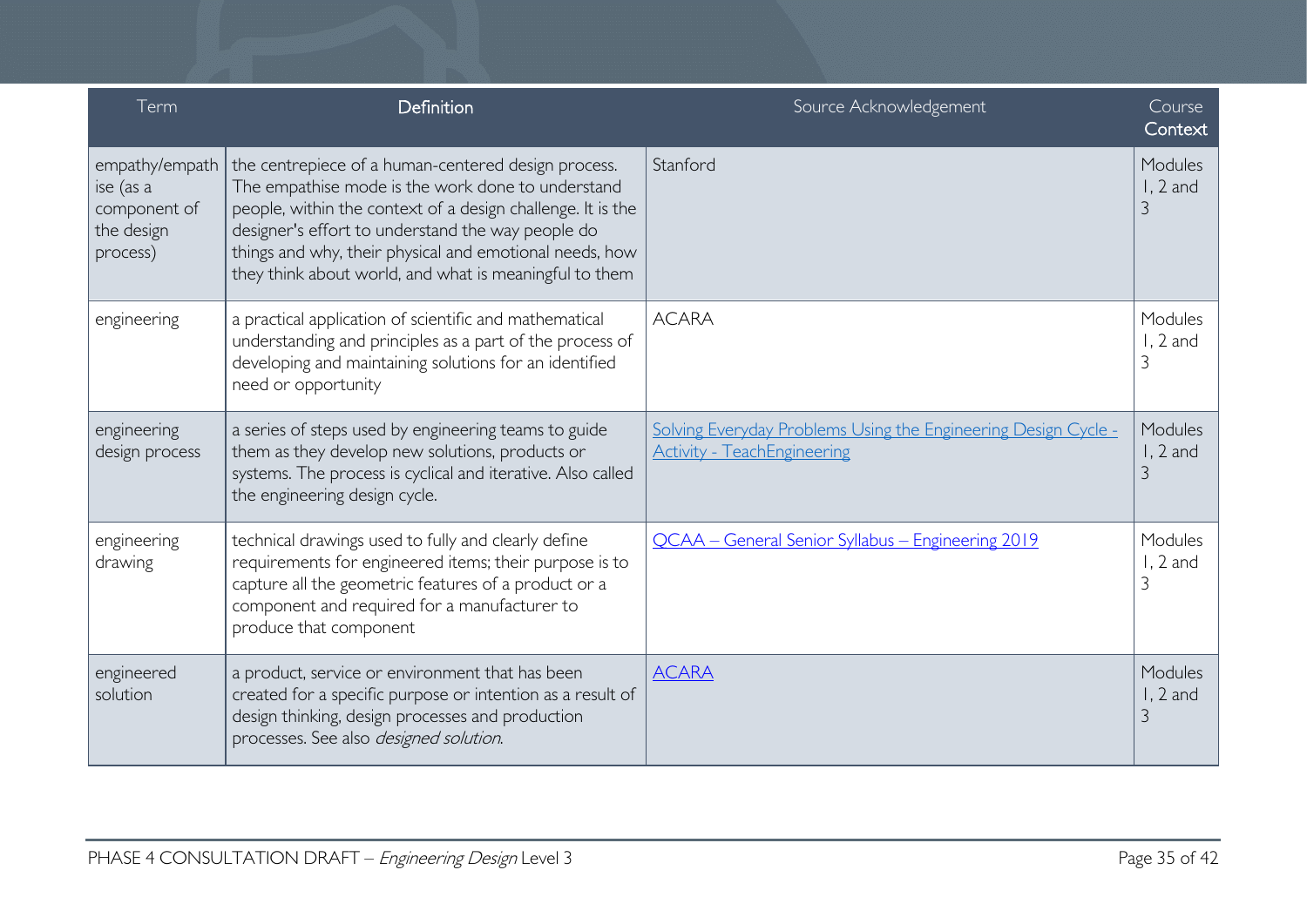| Term                            | Definition                                                                                                                                                                 | Source Acknowledgement                                         | Course<br>Context          |
|---------------------------------|----------------------------------------------------------------------------------------------------------------------------------------------------------------------------|----------------------------------------------------------------|----------------------------|
| enterprise                      | a <i>project</i> or activity that may be challenging, requires<br>effort and initiative and may have risks                                                                 | <b>ACARA</b>                                                   | Modules<br>I, 2 and<br>3   |
| evaluating                      | measuring performance against established criteria.<br>Estimating nature, quality, ability, extent or significance<br>to make a judgement determining a value.             | <b>ACARA</b>                                                   | Modules<br>$1, 2$ and<br>3 |
| fabrication                     | fabrication is the process of constructing products by<br>combining typically standardised parts using one or<br>more individual processes                                 | Alpha manufacturing                                            | Modules<br>I, 2 and<br>3   |
| ideate                          | the mode of the design process in which you<br>concentrate on idea generation                                                                                              | Stanford                                                       |                            |
| Industry 4.0<br>(Industrie 4.0) | is the digital transformation of<br>manufacturing/production and related industries and<br>value creation processes.                                                       | https://www.i-scoop.eu/industry-4-0/                           | Module 2                   |
|                                 | Industrie 4.0 refers to the intelligent networking of<br>machines and processes for industry with the help of<br>information and communication technology.                 |                                                                |                            |
|                                 | Industry 4.0 is used interchangeably with the fourth<br>industrial revolution and represents a new stage in the<br>organization and control of the industrial value chain. |                                                                |                            |
| innovation                      | (the use of) a new idea or method                                                                                                                                          | https://dictionary.cambridge.org/dictionary/english/innovation | Modules<br>$1, 2$ and<br>3 |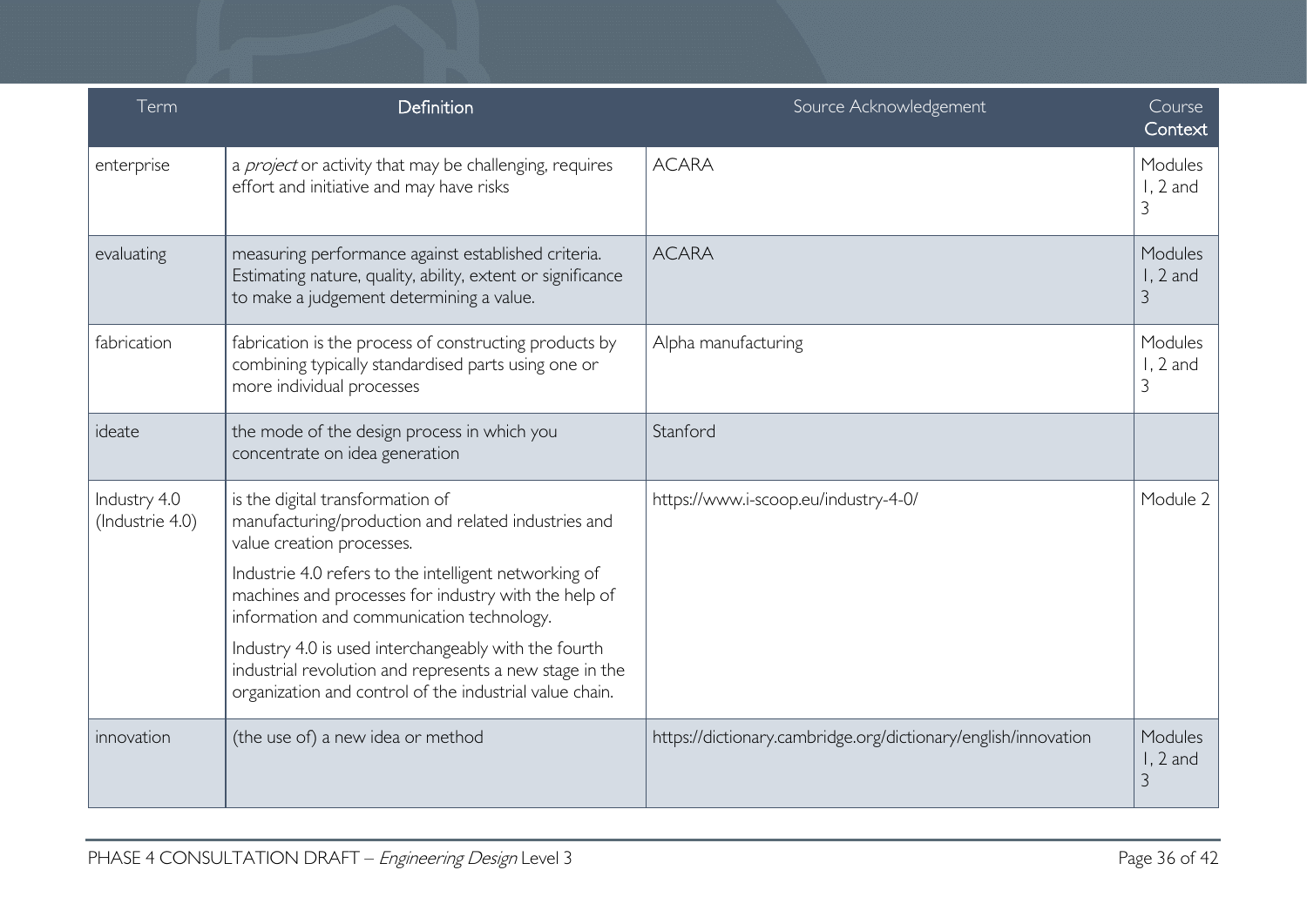| Term                          | Definition                                                                                                                                                                                                                                                                                                                     | Source Acknowledgement                                    | Course<br>Context     |
|-------------------------------|--------------------------------------------------------------------------------------------------------------------------------------------------------------------------------------------------------------------------------------------------------------------------------------------------------------------------------|-----------------------------------------------------------|-----------------------|
| Intellectual<br>property (IP) | is the property of your mind or proprietary knowledge.<br>Basically, the productive new ideas you create. It can be<br>an invention, trade mark, design, brand, or the<br>application of your idea.                                                                                                                            | https://www.ipaustralia.gov.au/understanding-ip           | Modules<br>1, 283     |
| Internet of<br>Things (IoT)   | describes the network of physical objects-"things"-<br>that are embedded with sensors, software, and other<br>technologies for the purpose of connecting and<br>exchanging data with other devices and systems over<br>the internet. These devices range from ordinary<br>household objects to sophisticated industrial tools. | https://www.oracle.com/au/internet-of-things/what-is-iot/ | Module 2              |
| iterative                     | the process of design development involving cyclical<br>inquiry, enabling multiple opportunities to revisit ideas<br>and reflect on their possibilities                                                                                                                                                                        | TASC DAP215116 Glossary of terms used in standards        | Modules<br>1, 283     |
| nanotechnology                | (also sometimes called molecular manufacturing) is the<br>design, production and application of structures, devices<br>and systems at the nanoscale.                                                                                                                                                                           | https://www.science.org.au/curious/nanoscience            | Module 2              |
| optimised                     | best, most favourable, under a particular set of<br>circumstances                                                                                                                                                                                                                                                              | <b>QCAA</b>                                               | Modules<br>1, 2, 8, 3 |
| patents                       | a patent is a right that is granted for any device,<br>substance, method or process that is new, inventive and<br>useful.<br>A patent is a legally enforceable right to commercially<br>exploit the invention for the life of the patent.                                                                                      | https://www.ipaustralia.gov.au/patents                    |                       |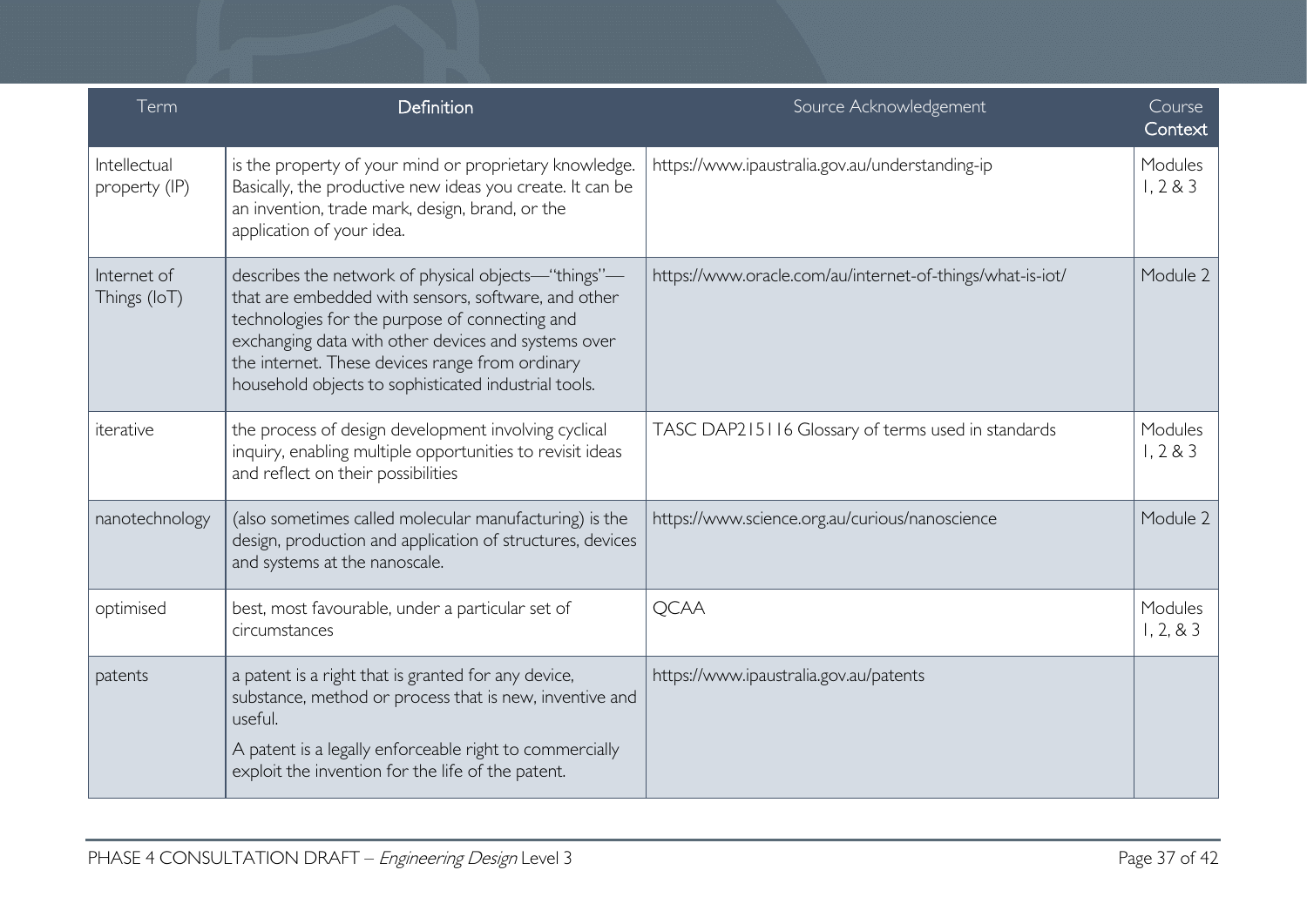| Term                                           | Definition                                                                                                                                                                                                                                                                                                                                                                                              | Source Acknowledgement                                                            | Course<br>Context     |
|------------------------------------------------|---------------------------------------------------------------------------------------------------------------------------------------------------------------------------------------------------------------------------------------------------------------------------------------------------------------------------------------------------------------------------------------------------------|-----------------------------------------------------------------------------------|-----------------------|
| preferred<br>futures                           | a selected future identified by a student, used to inform<br>the creation and evaluation of solutions                                                                                                                                                                                                                                                                                                   | NESA                                                                              | Modules<br>1, 2, 8, 3 |
| product                                        | one of the outputs of design and production processes.<br>Products are the tangible end results of natural, human,<br>mechanical, manufacturing, electronic or digital<br>processes to meet a need or want.                                                                                                                                                                                             | <b>VCAA</b>                                                                       | Modules<br>1, 2, 8, 3 |
| production<br>process                          | a technologies context-specific process used to<br>transform technologies into a product, service or<br>environment, for example the steps used for producing<br>a product                                                                                                                                                                                                                              | <b>NESA</b>                                                                       | Modules<br>1, 283     |
| production<br>proposal/produc<br>tion planning | is that determination, acquisition and arrangement of all<br>facilities and materials necessary for the production of<br>the products                                                                                                                                                                                                                                                                   | www.sciencedirect.com                                                             | Modules<br>1, 283     |
| professional<br>standards                      | professional standards are a set of practices, ethics, and<br>behaviours that members of a particular professional<br>group must adhere to. These sets of standards are<br>frequently agreed to by a governing body that<br>represents the interests of the group.<br>Examples of professional standards include:<br>accountability, confidentiality, honesty, integrity,<br>transparency, objectivity. | https://corporatefinanceinstitute.com/resources/knowledge/other<br>/professional/ | Modules<br>1, 283     |
| project                                        | an individual or collaborative problem-solving activity<br>undertaken by students that is planned to achieve an<br>articulated aim                                                                                                                                                                                                                                                                      | <b>NESA</b>                                                                       | Modules<br>1, 283     |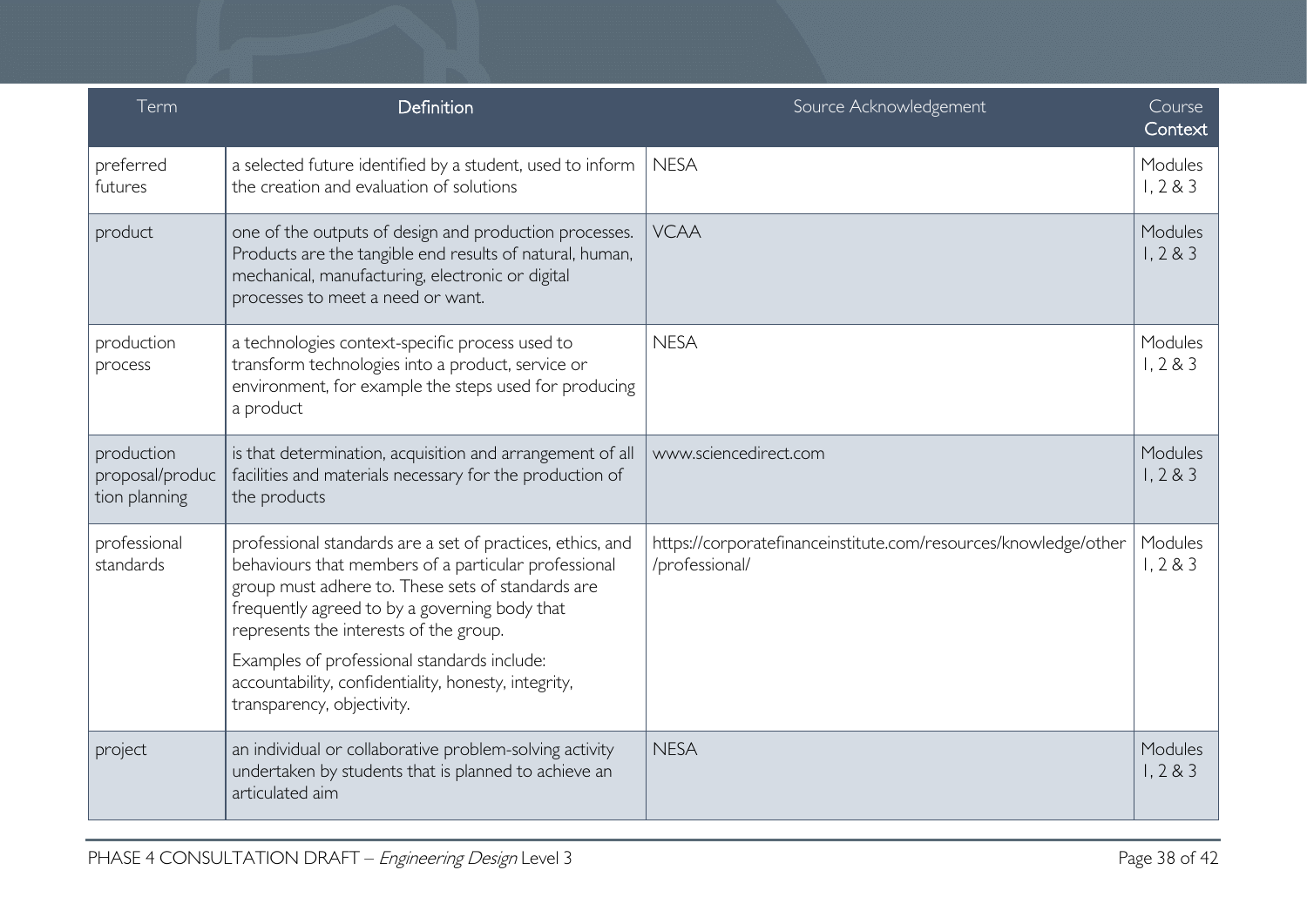| Term                                       | Definition                                                                                                                                                                                                                                                                                                                                                                                                                                                                                                                                                                | Source Acknowledgement                                                                                                                                                     | Course<br>Context |
|--------------------------------------------|---------------------------------------------------------------------------------------------------------------------------------------------------------------------------------------------------------------------------------------------------------------------------------------------------------------------------------------------------------------------------------------------------------------------------------------------------------------------------------------------------------------------------------------------------------------------------|----------------------------------------------------------------------------------------------------------------------------------------------------------------------------|-------------------|
| project<br>management                      | a responsibility for planning, organising, controlling<br>resources, monitoring timelines and activities, and<br>completing a project to achieve a goal that meets<br>identified criteria for judging success                                                                                                                                                                                                                                                                                                                                                             | <b>ACARA</b>                                                                                                                                                               | Modules<br>1, 283 |
| prototype                                  | a trial product or model built to test an idea or process<br>to inform further design development. A prototype can<br>be developed in the fields of service, design, electronics<br>or software programming. Its purpose is to see if and<br>how well the design works and is tested by users and<br>systems analysts. It can be used to provide specifications<br>for a real, working product or system rather than a<br>virtual or theoretical one. Prototype is derived from<br>Greek terms that, when translated, mean 'primitive<br>form', 'first' and 'impression'. | <b>ACARA</b>                                                                                                                                                               | Modules<br>1, 283 |
| rapid prototype<br>or rapid<br>prototyping | the process of creating prototypes quickly to visually<br>and functionally evaluate an engineering product design                                                                                                                                                                                                                                                                                                                                                                                                                                                         | https://engineeringproductdesign.com/knowledge-base/rapid-<br>prototyping-techniques/                                                                                      | Modules<br>1, 283 |
| registered design                          | a registered design protects the shape, configuration,<br>pattern or ornamentation of a product - that is, what<br>gives a product a unique appearance                                                                                                                                                                                                                                                                                                                                                                                                                    | https://www.business.qld.gov.au/running-business/protecting-<br>business/ip-kit/browse-ip-topics/the-external-appearance-of-a-<br>product-design/what-is-registered-design |                   |
| robotics                                   | robotics is a branch of engineering that involves the<br>conception, design, manufacture, and operation<br>of robots. This field overlaps with electronics, computer<br>science, artificial intelligence,<br>mechatronics, nanotechnology and bioengineering.                                                                                                                                                                                                                                                                                                             | https://www.techopedia.com/definition/32836/robotics                                                                                                                       |                   |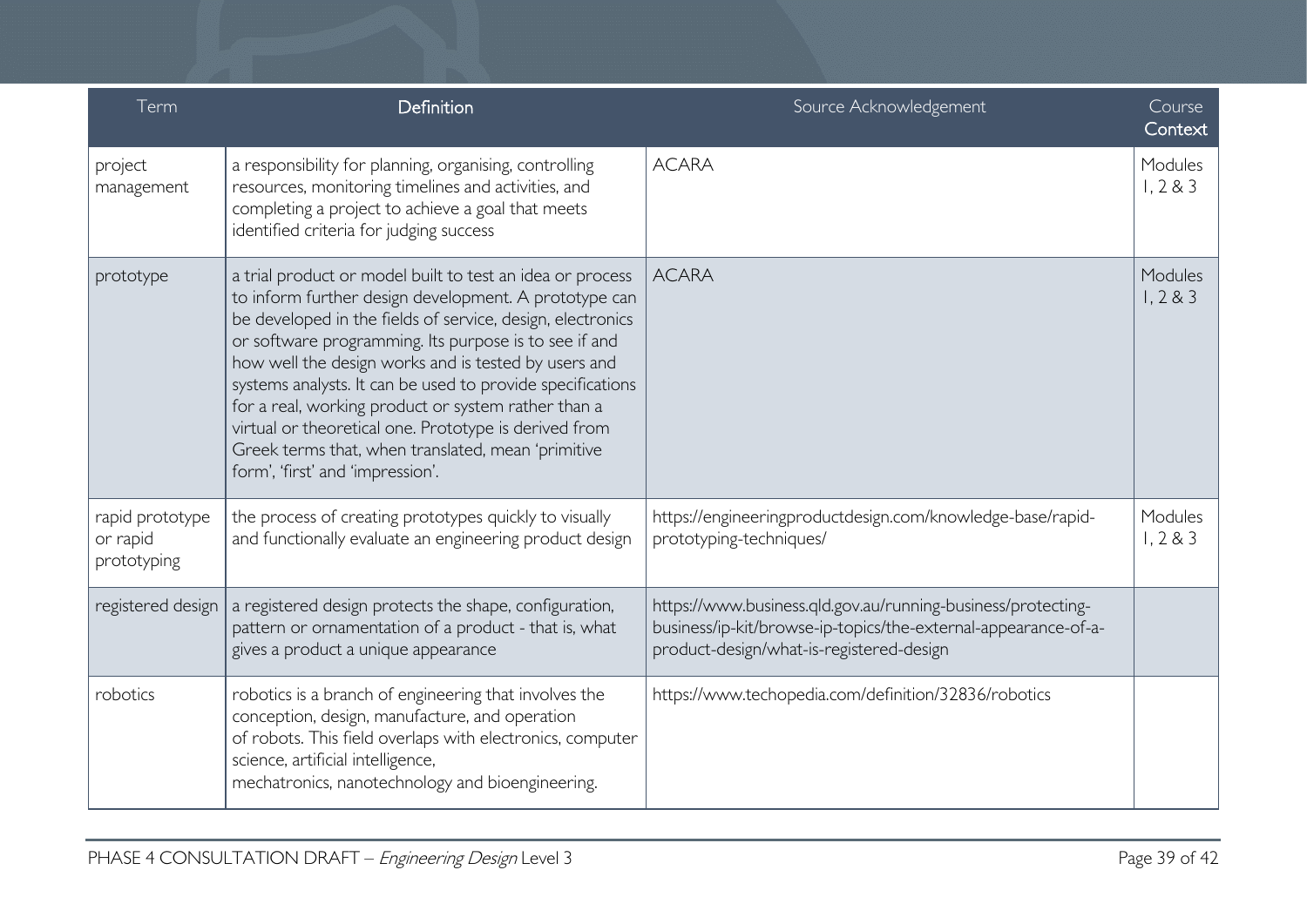| Term                                                             | <b>Definition</b>                                                                                                                                                                                                                                                                                                          | Source Acknowledgement                                                            | Course<br>Context |
|------------------------------------------------------------------|----------------------------------------------------------------------------------------------------------------------------------------------------------------------------------------------------------------------------------------------------------------------------------------------------------------------------|-----------------------------------------------------------------------------------|-------------------|
| smart cities                                                     | a Smart City is an urban area that has become more<br>efficient and/or more environmentally friendly and/or<br>more socially inclusive through the use of digital<br>technologies. The goal of a Smart City is to improve its<br>attractiveness to citizens and/or businesses by enhancing<br>and/or adding city services. | https://www.imd.org/research-knowledge/articles/what-is-a-<br>smart-city-anyways/ | Module 2          |
| STEM (science,<br>technology,<br>engineering and<br>mathematics) | STEM is a teaching philosophy that integrates all four<br>disciplines together into a single, cross-disciplinary<br>program which offers instruction in real-world (as<br>opposed to purely academic) applications and teaching<br>methods                                                                                 | Pearsons accelerated<br>https://pearsonaccelerated.com/blog/stem                  | Modules<br>1, 283 |
| success criteria                                                 | a descriptive list of essential features against which<br>success can be measured. The compilation of criteria<br>involves literacy skills to select and use appropriate<br>terminology.                                                                                                                                   | <b>ACARA</b>                                                                      | Modules<br>1, 283 |
| sustainable                                                      | supporting the needs of the present without<br>compromising the ability of future generations to<br>support their needs                                                                                                                                                                                                    | <b>ACARA</b>                                                                      | Modules<br>1, 283 |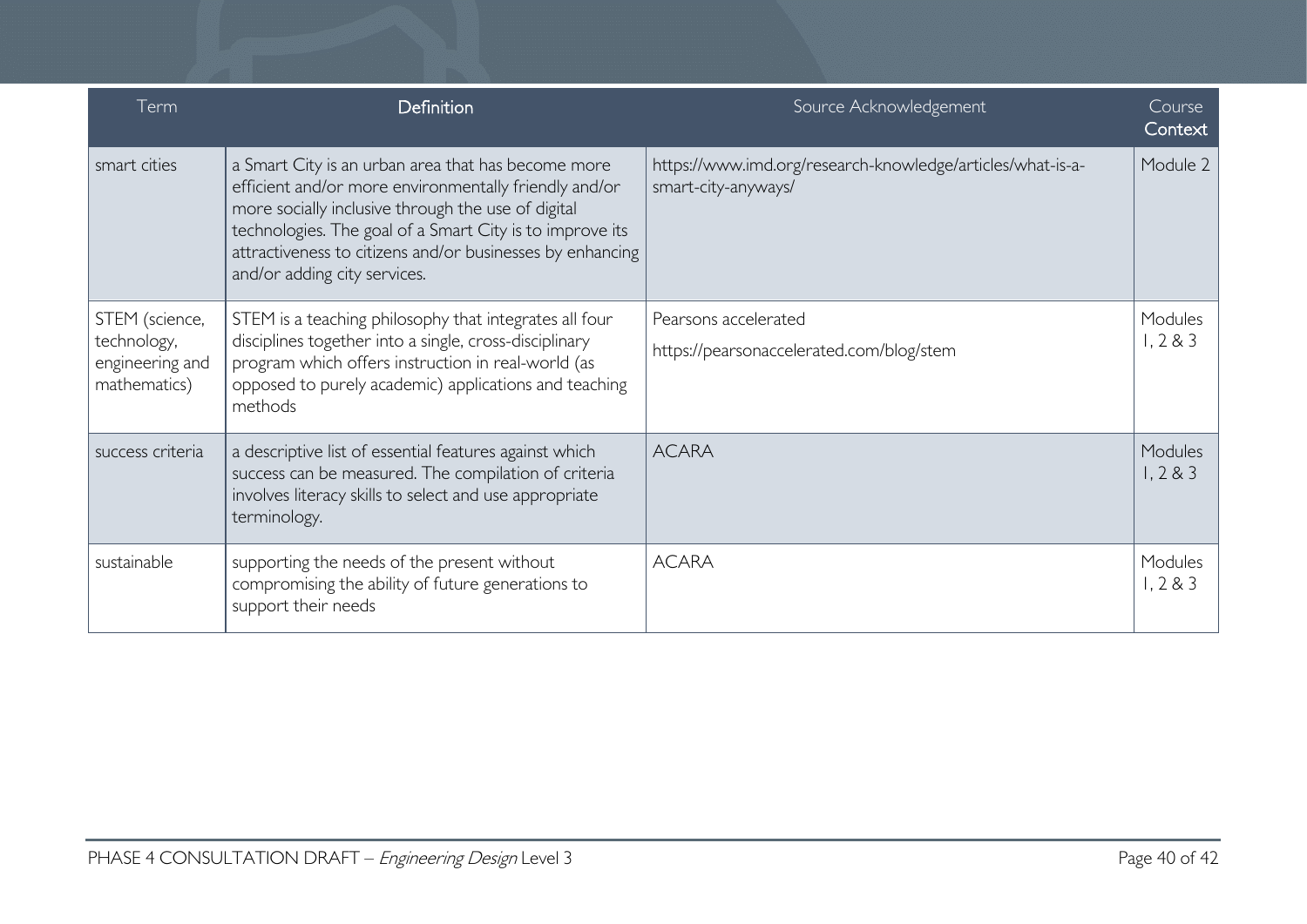| Term                           | Definition                                                                                                                                                                                                                                                                                                                                                                                                                                                                                                                                         | Source Acknowledgement                             | Course<br>Context |
|--------------------------------|----------------------------------------------------------------------------------------------------------------------------------------------------------------------------------------------------------------------------------------------------------------------------------------------------------------------------------------------------------------------------------------------------------------------------------------------------------------------------------------------------------------------------------------------------|----------------------------------------------------|-------------------|
| Sustainability<br>goals (SDGs) | also known as the Global Goals, were adopted by the<br>United Nations in 2015 as a universal call to action to<br>end poverty, protect the planet, and ensure that by<br>2030 all people enjoy peace and prosperity. There are<br>17 integrated SDGs.<br><b>SUSTAINABLE GOMEN</b><br>$\overline{\omega}$<br>$-\sqrt{\bullet}$<br>⊜<br>Ø<br>Ñ∗ŶŶ⁄Ñ<br>10 $\frac{RQUED}{NEDULIMES}$<br>衜<br>റാ<br><b>15 WELMO</b><br>$\sum_{i=1}^{\infty}$<br>❀<br><b>DEVELOPMENT</b><br>https://www.un.org/sustainabledevelopment/news/com<br>munications-material/ | https://www.undp.org/sustainable-development-goals | Module 2          |
| systems thinking               | a holistic approach to the identification and solving of<br>problems, where parts and components of a system,<br>their interactions and interrelationships are analysed<br>individually to see how they influence the functioning of<br>the whole system. This approach enables students to<br>understand systems and work with complexity,<br>uncertainty and risk.                                                                                                                                                                               | <b>ACARA</b>                                       | Modules<br>1, 283 |
| technologies                   | materials, data, systems, components, tools and<br>equipment used to create solutions for identified needs<br>and opportunities, and the knowledge, understanding<br>and skills used by people involved in the selection and<br>use of these                                                                                                                                                                                                                                                                                                       | <b>ACARA</b>                                       | Modules<br>1, 283 |